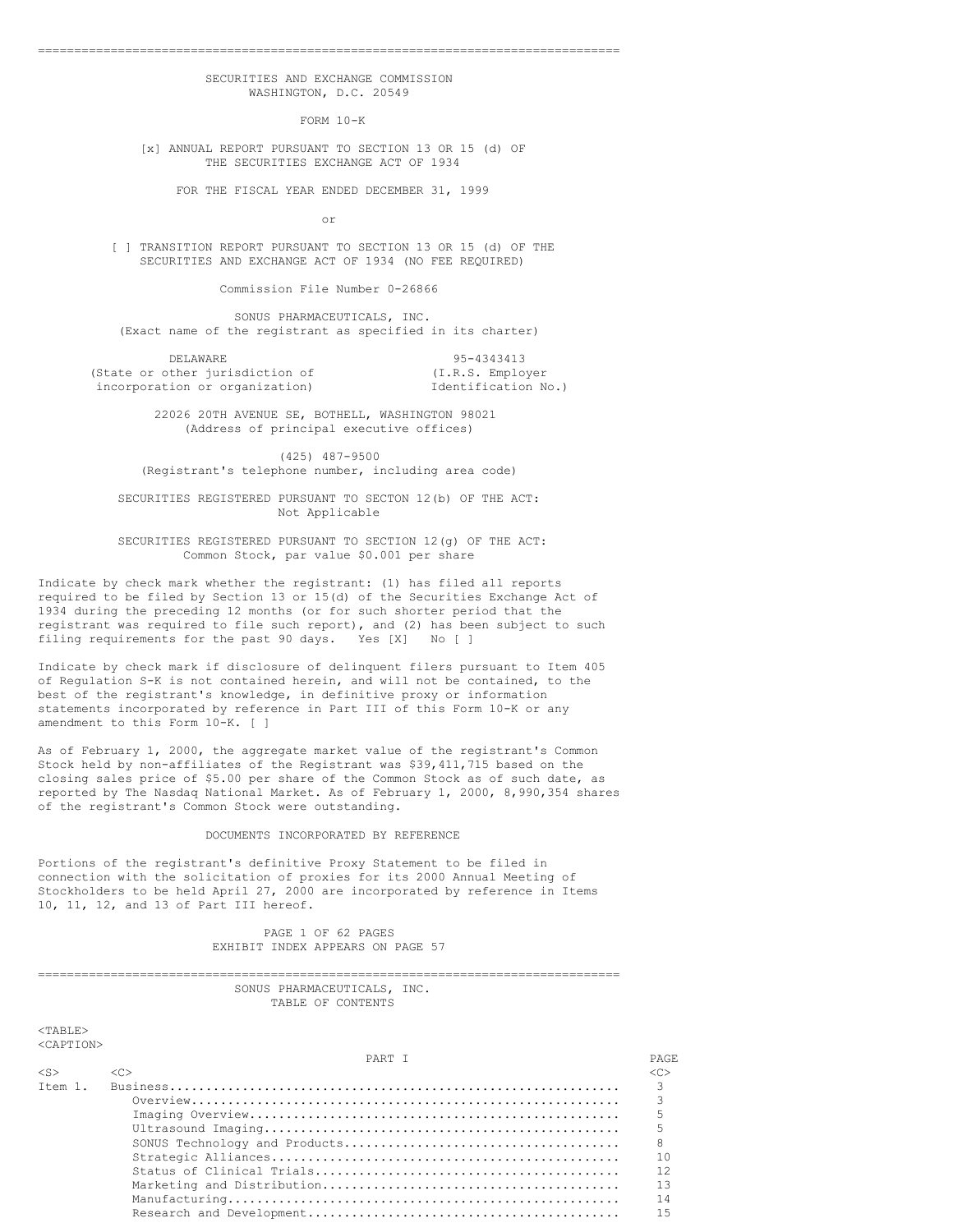|                   | Certain Factors that May Affect Our Business and Future Results   | 15<br>18<br>18<br>20<br>21<br>22 |
|-------------------|-------------------------------------------------------------------|----------------------------------|
| Item 2.           |                                                                   | 29                               |
| Item 3.           |                                                                   | 29                               |
| Item 4.           | Submissions of Matters to a Vote of Security Holders              | 30                               |
|                   | PART TT                                                           |                                  |
| Item 5.           | Market for the Registrant's Common Stock                          | 31                               |
| Item 6.           |                                                                   | 31                               |
| Item 7.           | Management's Discussion and Analysis of Financial Condition and   | 32                               |
| Item 7A.          | Quantitative and Qualitative Disclosures About Market Risk        | 39                               |
| Item 8.           | Financial Statements and Supplementary Data                       | 39                               |
| Item 9.           | Changes In and Disagreements with Accountants                     | 39                               |
|                   | PART III                                                          |                                  |
| Item 10.          | Directors and Executive Officers of the Registrant                | 56                               |
| Item 11.          |                                                                   | 56                               |
| Item 12.          | Security of Ownership of Certain Beneficial Owners and Management | 56                               |
|                   | Item 13. Certain Relationships and Related Transactions           | 56                               |
|                   | PART IV                                                           |                                  |
| Item 14.          | Exhibits, Financial Statement Schedules and Reports on Form 8-K   | 57                               |
| $\langle$ /TABLE> |                                                                   | 61                               |

 $\mathcal{D}$ PART I

#### ITEM 1. BUSINESS

#### **OVERVIEW**

SONUS Pharmaceuticals, Inc. is engaged in developing proprietary ultrasound contrast agents and drug delivery systems for use in the diagnosis and treatment of heart disease, cancer and other debilitating conditions. Ultrasound imaging is a widely used, non-invasive, cost-effective technique used to examine soft tissues, internal body organs and blood flow in the body. While contrast agents are widely-used in most other imaging modalities, ultrasound imaging is currently largely performed without the use of a contrast agent. Our first product under development, EchoGen(R) (perflenapent injectable emulsion), is a contrast agent designed to be administered to a patient prior to performing ultrasound studies to improve image quality. To date, over 2,200 patients and volunteers have participated in clinical trials of EchoGen. We believe that EchoGen will significantly improve the effectiveness of ultrasound imaging by increasing the reflectivity differential between the bloodstream which carries the contrast agent and the surrounding soft tissue being imaged.

EchoGen is a stable, liquid emulsion based on our proprietary PhaseShift(TM) technology, which changes from microscopic liquid droplets of dodecafluoropentane ("DDFP") to gas microbubbles upon activation prior to patient administration. We believe that EchoGen has the following characteristics which we believe will provide physicians and sonographers the capability to improve ultrasound imaging:

- o long persistence which will allow physicians sufficient time to complete an EchoGen-enhanced ultrasound study;
- o limited attenuation (partial or total image blackout) allowing better image quality for physician analysis;
- administration through a single bolus injection not requiring multiple injections or infusions during the course of an ultrasound examination;
- o convenient configuration in a non-refrigerated product kit with all required materials for patient administration, and;
- o safety profile resulting from preclinical and clinical trials conducted to date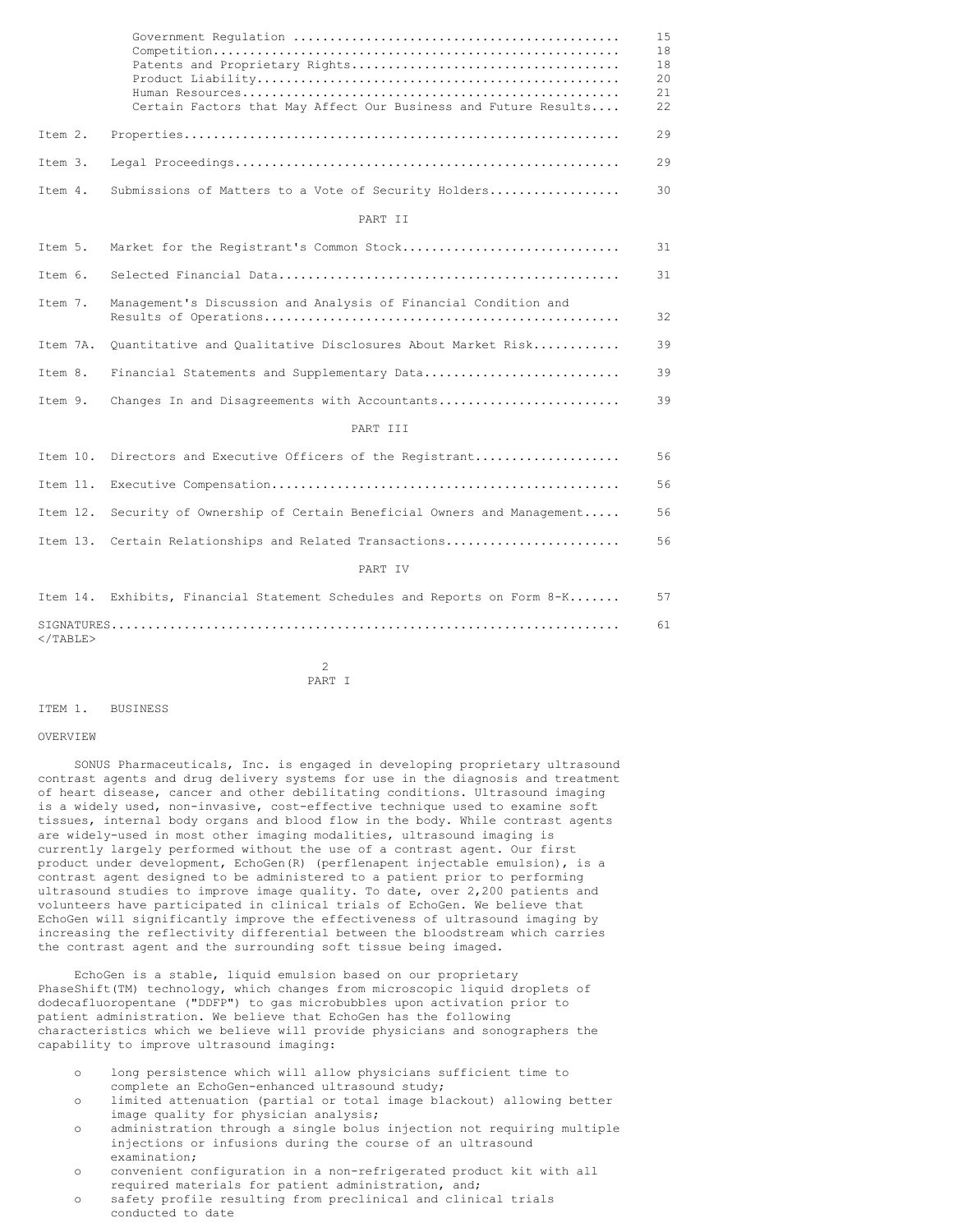The above product characteristics have been established through our clinical trials. However, there can be no assurance that characteristics inconsistent with those from our clinical trials will be encountered in future use of the product. See "Certain Factors That May Affect Our Business and Future Results - Unproven Safety and Efficacy; Uncertainty of Clinical Trials."

In 1996, we filed a New Drug Application ("NDA") with the U.S. Food and Drug Administration ("FDA") for the approval to market EchoGen in the U.S. Since the NDA filing, we have had the following material correspondence with the FDA related to the filing:

In February 1998, we received an action letter from the FDA which indicated that the EchoGen NDA was considered inadequate for approval and cited certain deficiencies in the application;

3

- o In August 1998, we submitted an amendment to the FDA in response to the February 1998 FDA action letter;
- o In October 1998, we were notified by the FDA that the amendment filing was considered complete;
- o In April 1999, we received an "approvable letter" from the FDA. The approvable letter provided the conditions that must be satisfied before final approval of echocardiography indications; and
- o In September 1999, we submitted a formal response to the conditions of the approvable letter. The FDA has notified us that it expects to complete its review of our response by March 2000. Although it is inappropriate for us to speculate on the outcome of the FDA review, we believe we have addressed the conditions set forth in the approvable letter.

No assurance can be given that the FDA will review the response to the approvable letter in a timely manner or that the FDA will ultimately approve the NDA. See "Certain Factors That May Affect Our Business and Future Results - Uncertainty of Governmental Regulatory Requirements; Lengthy Approval Process."

A Marketing Authorization Application ("MAA") was submitted to the European Medicines Evaluation Agency ("EMEA") in 1996 for the approval to market EchoGen in the European Union ("E.U."). Since the MAA filing, we have had the following material correspondence with the EMEA related to the filing:

- In July 1998, the EMEA granted a marketing authorization for EchoGen in the 15 countries of the E.U. on EchoGen for use as a transpulmonary echocardiographic contrast agent in patients with suspected or established cardiovascular disease who have had previous inconclusive non-contrast studies;
- During 1998 and 1999, we submitted to the EMEA certain variations of our marketing authorization to bring the manufacturing process and specifications for European product in line with the process and specifications submitted to the FDA for approval in the U.S.
- o In 1999, we received notifications that the variations to our marketing license were approved by the EMEA with the final notification received in December 1999.

In addition to EchoGen, we are also applying our proprietary technology to research and develop therapeutic products and additional diagnostic products. In 1997, we initiated development of a second ultrasound contrast agent, QW7437. Preclinical and clinical studies have suggested that QW7437 may have improved persistence in grayscale imaging of blood flow in tissue compared to EchoGen or other fluorocarbon-based contrast agents.

We are also investigating the application of our technology in the development of drug delivery systems for therapeutic products. Our strategy is to apply our proprietary technology and capabilities in emulsion formulations to improve the bioavailability and reduce the toxicity of water insoluble compounds. Our plan is to enter into feasibility study agreements with companies who own active compounds, typically large pharmaceutical companies, to determine if our drug delivery strategy enhances their active compound. In December 1999, we entered into our first feasibility study agreement. Under this feasibility study agreement, we have agreed to use our reasonable best efforts to develop new formulations of an active compound and provide them to the pharmaceutical

#### 4

company for further evaluation. If the feasibility study is successful, our goal is to negotiate a development and license agreement with the pharmaceutical company. There can be no assurance that this feasibility study or any new feasibility studies will result in development or license agreements.

## IMAGING OVERVIEW

Medical imaging to diagnose and treat disease states and conditions has been an important element of medical treatment since the introduction of x-ray technology. As imaging technology has advanced in recent decades, applications of medical imaging have expanded to address increasingly complex disease states and conditions involving soft tissues and internal body organs. Medical imaging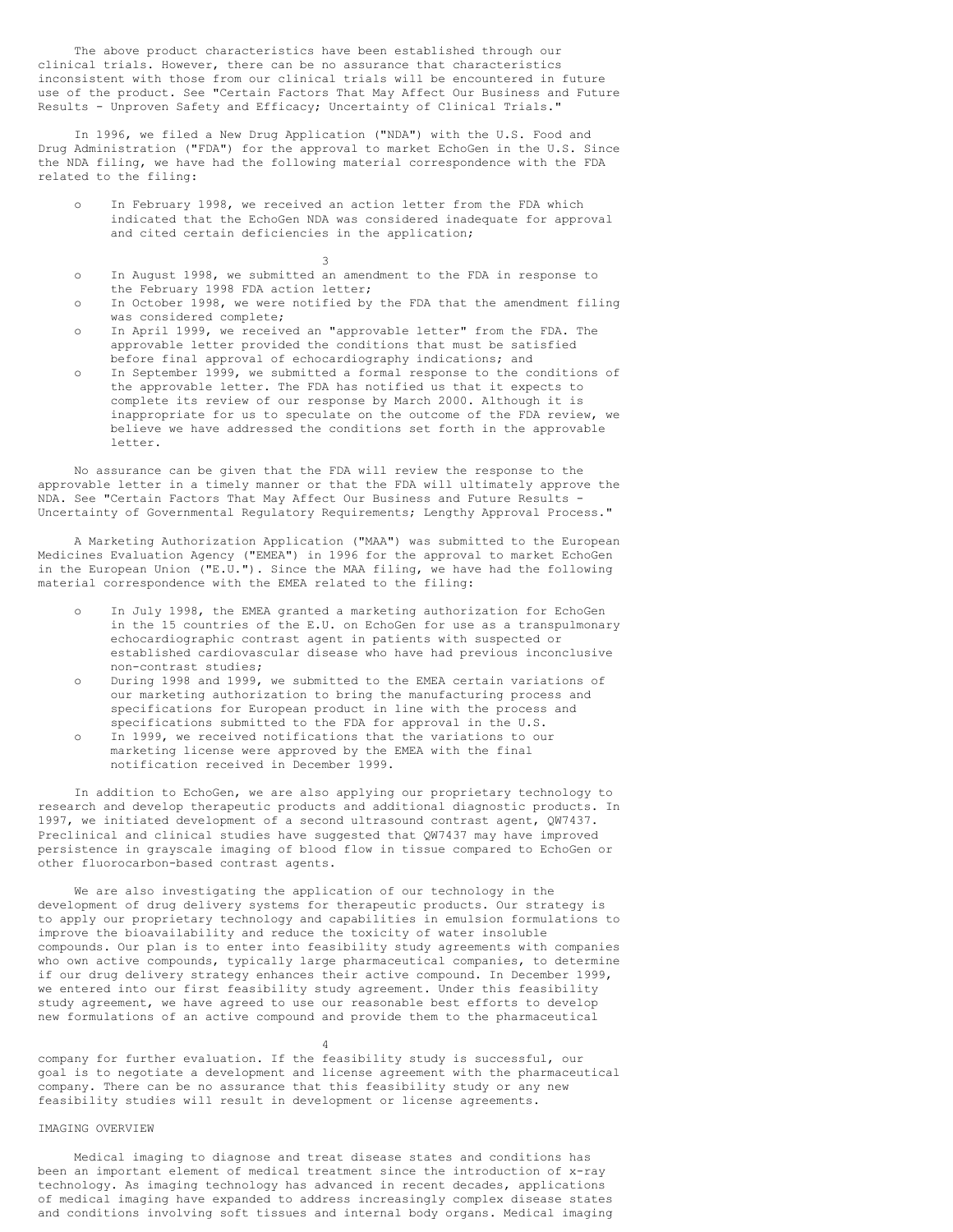currently plays an important role in the diagnosis and treatment of disease states and conditions affecting the vascular and nervous systems and major organs such as the heart, kidney and liver. Industry sources indicate over 90 million soft tissue and organ imaging studies are performed annually in the U.S.

The most widely used imaging modalities for soft tissues and organs include ultrasound, computed tomography ("CT"), magnetic resonance imaging ("MRI"), nuclear medicine and x-ray angiography. Each requires specialized equipment and has different patterns of use and applications. The imaging modality to be used is selected based on a variety of factors, including the particular disease state or condition to be studied, image quality, the cost of the study and the status of the patient in the patient management cycle. The use of image-enhancing contrast agents, which is crucial to some imaging modalities and has greatly clarified images obtained with others, has broadened the number of imaging applications. A contrast agent is a substance that is administered to the patient, typically intravenously or orally, to enhance the image by increasing the visibility of the blood vessels or body cavities, as well as other tissues and organs containing the contrast agent. It is estimated that approximately 33 million imaging studies utilizing contrast agents are performed annually in the U.S.

#### ULTRASOUND IMAGING

Ultrasound for medical imaging purposes is a safe, non-invasive and relatively inexpensive method to provide images of most major soft tissues and organs. Initially used to image the general shape, size and structure of internal soft tissues and organs, advances in technology and scanning techniques have expanded its use to areas such as imaging of blood flow in soft tissues, organs and the vascular system as a means of determining the presence of a disease state or condition. Based on published reports, we believe that approximately 70 million ultrasound imaging procedures are performed annually in the U.S., of which a majority are for cardiology and radiology indications.

Cardiac ultrasound, known as echocardiography, is used to assess the structure and function of the heart, providing information that assists the physician in the diagnosis and treatment of coronary artery disease, valvular disease and congenital heart defects. In an ultrasound study for radiology indications, the physician attempts to image soft tissues and organs such as the liver or kidney and to identify abnormalities and obstructions of the major veins and arteries of the body.

5 According to published reports, there are nearly 80,000 ultrasound systems installed in the U.S. in a majority of hospitals and clinics as well as in many physicians' offices.

Ultrasound systems use high-frequency sound waves to produce real-time images. The sound waves emitted by the ultrasound transducer, which is placed on the skin or in a body cavity near the targeted area, are reflected by tissues and fluids, thus allowing the physician to view, characterize and define tissues and organs. The reflected sound waves, or echoes, are received and processed by the ultrasound system and displayed in real-time on the system's monitor. The intensity of the echoes received by the ultrasound system is proportional to the acoustical reflectivity of the tissue or fluid. With standard ultrasound imaging, known as grayscale for radiology applications or two-dimensional ("2D") for cardiology applications, the physician can diagnose and monitor disease states and conditions by analyzing the relative shading of tissues or organs.

In 1984, color Doppler ultrasound system enhancements were introduced that apply the principle that the frequency of sound waves reflected by moving objects is altered in proportion to their velocity (a Doppler frequency shift). These enhancements allow physicians to assess the hemodynamics (blood circulation through the body) of the patient based on the direction and speed of blood flow through the body as well as in the chambers and valves of the heart. However, since the velocity of blood flow measured by the Doppler ultrasound transducer is dependent upon the angle of the blood vessel in relation to skin surface, the use of Doppler enhancements for certain applications, such as the imaging of the renal artery, which is parallel to the skin, has been limited. The use of "power" Doppler systems, which are capable of measuring the variation of the intensity of signals that have undergone a Doppler frequency shift, has improved the diagnostic utility of ultrasound imaging systems by reducing much of the angle dependence of earlier generation Doppler systems and by allowing the imaging of smaller vessels and vessels with lower blood flow than could be imaged effectively with earlier systems.

Beginning in 1996, the manufacturers of ultrasound equipment introduced systems with the optional capability to perform a new technique called harmonic imaging. Harmonic imaging utilizes the nonlinear properties of ultrasound contrast agents by transmitting sound waves at the fundamental transducer frequency but receiving at the first harmonic, which is twice the fundamental frequency. Because ultrasound contrast agents can act as non-linear resonators, they generate a harmonic signal. With an ultrasound system capable of receiving harmonic signals, this technique enhances the distinction between tissue and blood and extends the persistence of ultrasound contrast agents. Ultrasound equipment manufacturers continue to develop system software designed to take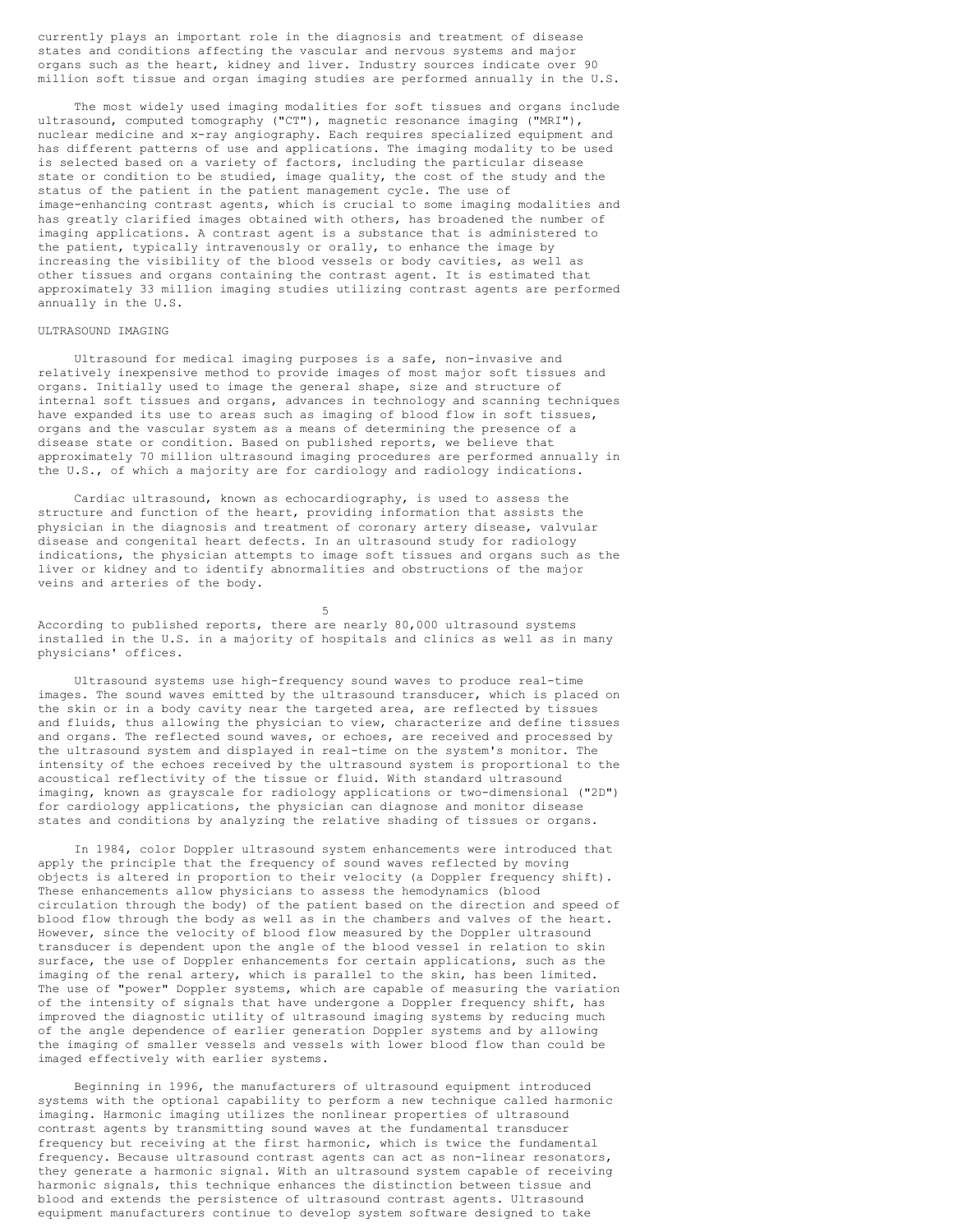advantage of the unique properties of contrast agents and more recent developments have included: power harmonic imaging, flash echo imaging, pulse inversion imaging and real time perfusion imaging. However, all of these techniques are currently available only on premium priced ultrasound systems and most of the installed base of equipment cannot be upgraded. As a result, the majority of the installed base of ultrasound equipment is not capable of performing these new techniques as of the end of 1999.

Despite such advancements in ultrasound equipment, ultrasound imaging without the use of contrast agents often produces images that are less defined and more difficult to interpret than images produced by other imaging modalities such as CT and MRI. For example, the depth and

6 angle of certain organs or vessels within the body limit the use of ultrasound imaging because of the inability to receive echoes from deep within the body and the inability to see the entire length of certain vessels such as the renal artery. In addition, the low acoustic reflectivity of blood may limit the use of ultrasound imaging for vascular or perfusion imaging. Accordingly, while anatomical structures may be viewed effectively using ultrasound imaging, physiologic functions of the body, such as blood flow, are not monitored easily. As a further limitation, the lower velocity of blood flow in certain vessels of the body makes it difficult for ultrasound systems to detect Doppler frequency shift signals. For example, infections (abscesses) and tumors, which are characterized by lower velocity blood flow, may not be detected by most of today's ultrasound systems. As a result, many ultrasound procedures are non-diagnostic for technical reasons because the physician is not able to make a definitive diagnosis with the information that is provided by the ultrasound image.

## ULTRASOUND CONTRAST AGENTS

While the use of contrast agents in diagnostic imaging is well established and wide-spread in other imaging modalities, historically there has been a lack of commercially available ultrasound contrast agents. For many years, scientists have attempted to develop such agents by focusing primarily on methods to encapsulate air microbubbles that reflect the sound waves generated by the ultrasound system. The development of an effective contrast agent has been hampered by the lack of persistence of the microbubbles, or by the challenge that microbubbles were too fragile to pass through the lungs or too large to pass through small blood vessels. Persistence, size and stability of microbubbles are important characteristics given that, once injected in the bloodstream, the contrast agent must pass through the lungs, where gas exchange can eliminate the microbubbles before reaching the left chambers of the heart and before circulating throughout the vascular system.

Cardiology Indications. We believe that an effective ultrasound contrast agent could improve echocardiography by allowing physicians to use left ventricular chamber opacification to assist in cardiac function assessment regionally, through wall motion analysis and globally, through ejection fraction measurements. Further, an ultrasound contrast agent, which is persistent and able to pass through small blood vessels, could allow physicians to assess myocardial perfusion to differentiate functioning cardiac tissue from ischemic (blood deficient) and infarcted (dead) tissue. The use of contrast-enhanced echocardiography in conjunction with exercise or pharmacological stress procedures could also assist in the differentiation of ischemia from infarction. In 1994, the FDA approved the first ultrasound contrast agent for use as an aid to enhance images of ventricular chambers and endocardial border (inner lining of the heart chamber) definition in patients with suboptimal echoes undergoing certain cardiac function studies. A second agent was approved in December 1997 which replaced the first agent. Our NDA for EchoGen, as amended, is currently under review by the FDA for approval of certain echocardiography indications. In addition, we believe that at least three other companies ultrasound contrast agents are being reviewed by the FDA and several others are in clinical trials for echocardiography indications.

Radiology Indications. We believe that the development of an effective ultrasound contrast agent could improve the capabilities of ultrasound imaging for radiology indications, including

 $\mathcal{L}$ 

diagnostic imaging of kidney, liver, prostate and peripheral vascular diseases, by increasing the visibility of blood flow and blood flow patterns, and by improving the detection of small lesions or structures deep within the body, where acoustic energy is lost as the transmitted acoustical beam passes through the body. For microvascular indications (the diagnosis of disease states and conditions through the analysis of patterns of small vessel blood flow), ultrasound contrast agents may allow the physician to identify lesions, tumors or other diseases in the liver, kidneys, prostate and other tissues and organs. In macrovascular indications (the diagnosis of disease states and conditions of the major arteries and veins of the body), an effective ultrasound contrast agent may aid in the detection of strokes and pre-stroke conditions through visualization of intracranial (within the skull) blood vessels, atherosclerosis, vascular graft patency and peripheral vascular thrombosis, a major cause of pulmonary emboli (blood clots in the pulmonary artery and the lungs). Although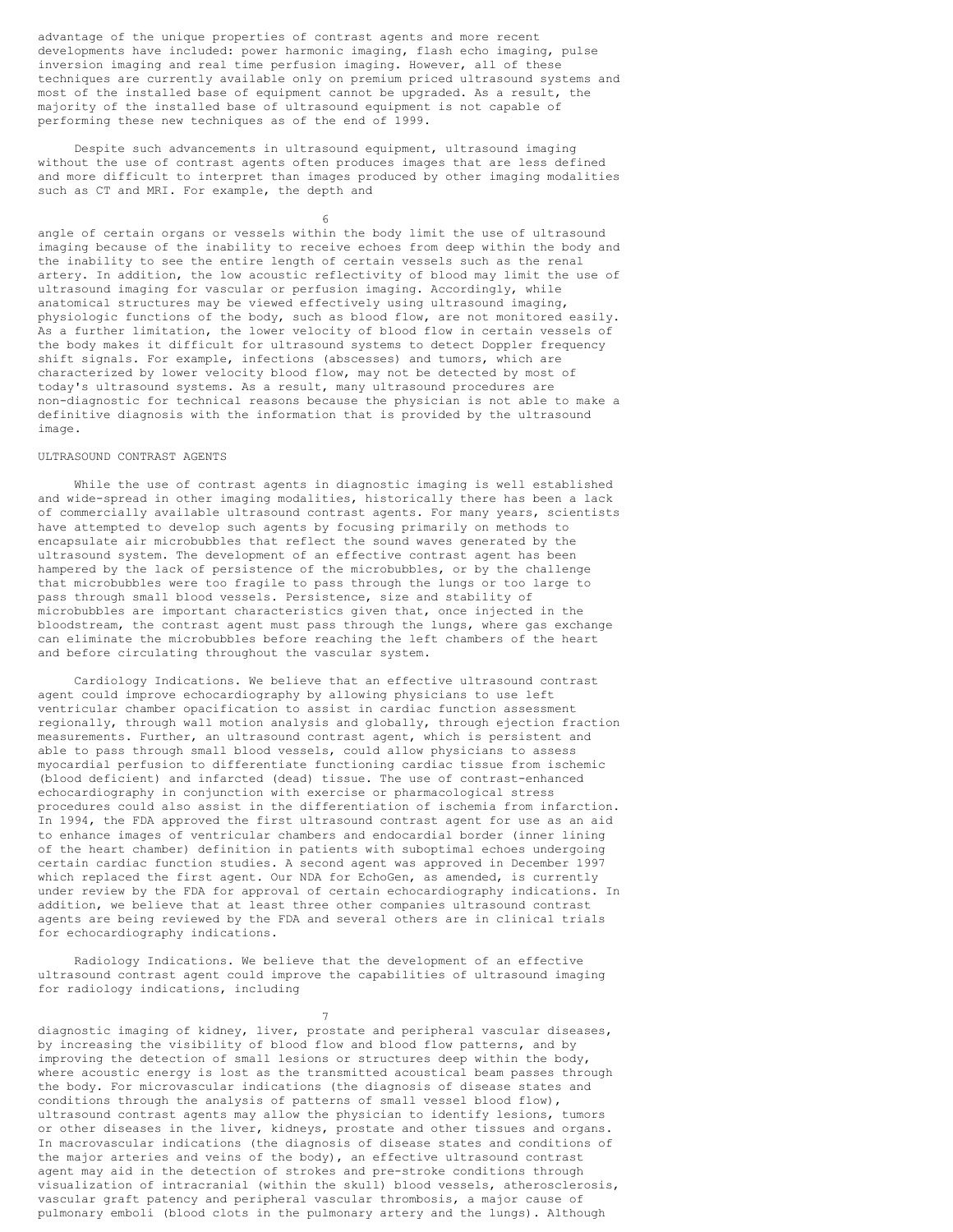we have conducted clinical trials for radiology indications for EchoGen, our NDA for EchoGen, as amended, does not include radiology indications. There are no FDA approved ultrasound contrast agents for intravascular radiology indications although we believe that at least one ultrasound contrast agent for intravascular radiology indications is being reviewed by the FDA and that several others are in clinical trials.

SONUS TECHNOLOGY AND PRODUCTS

#### ECHOGEN

We have primarily focused our research and development efforts to date on the development of EchoGen, which is injected as small microbubbles into the bloodstream that persist long enough to permit completion of ultrasound diagnostic studies and which can be manufactured and packaged with an acceptable shelf life. To develop EchoGen, initial efforts focused on identifying a chemical agent that exhibited the desired properties of long persistence and the ability to form small microbubbles during administration. After studying over 400 chemicals, primarily fluorocarbons, we selected dodecafluoropentane ("DDFP") to develop as a potential ultrasound contrast agent. DDFP exists as a liquid while stored at room temperature but changes into a gas through an activation procedure performed just prior to administration to the patient. This process, which we call the PhaseShift(TM) process, leads to the injection of microbubbles into the patient's bloodstream that are small enough to pass through the lungs and circulate in the vascular system. EchoGen is a stable, 2% emulsion of DDFP, that through the PhaseShift process creates microbubbles, packaged in vials and easily administered to the patient with a single peripheral venous injection prior to or during the ultrasound study. Based on studies conducted to date, we believe EchoGen has a useful shelf life of 18 months at room temperature.

We believe that EchoGen has the following characteristics which we believe will provide physicians and sonographers the capability to improve ultrasound imaging:

Long Persistence. Based on results from clinical trials, we believe that EchoGen is sufficiently persistent to enhance typical cardiology and radiology studies. The period of enhancement of EchoGen varies depending upon numerous factors. In Phase 3 studies of cardiac function, where 2D grayscale is the preferred imaging modality, EchoGen enhanced images for approximately three to five minutes. In clinical studies of radiology

8 indications where color Doppler is the primary imaging modality, EchoGen enhanced images for an average of approximately fifteen minutes.

- Limited Attenuation. Our clinical trials of EchoGen have also demonstrated image enhancement with minimal attenuation. Attenuation is an undesirable effect of contrast agents whereby the backscatter of reflective soundwaves causes part or all of the image to blackout or disappear until the concentration of microbubbles in the blood stream dissipates.
- o Single Bolus Injection. EchoGen is administered with a single bolus injection and does not require multiple injections or infusions during the course of an ultrasound procedure.
- o Convenient Product Configuration. We intend to supply EchoGen in a procedure kit which provides all of the materials required to administer the product and which does not require refrigeration.
- o Safety. Results from preclinical and clinical trials conducted to date indicate that DDFP, the active ingredient of EchoGen, is substantially excreted from the body through the lungs within 25 minutes of administration without metabolic changes. Some patients experience transient side effects such as feeling of warmth, taste perversion and/or headache. In addition, EchoGen contains no human blood products which eliminates the potential risk of anaphylactoid (allergic) reactions or blood borne diseases.

The above product characteristics have been established through our clinical trials. However, there can be no assurance that characteristics inconsistent with those from our clinical trials will be encountered in future use of the product. See "Certain Factors That May Affect Our Business and Future Results - Unproven Safety and Efficacy; Uncertainty of Clinical Trials."

## QW7437

In 1997, we initiated development of a second ultrasound contrast agent, QW7437. Preclinical studies and Phase 1 clinical studies in Europe have suggested that QW7437 may have improved persistence in grayscale imaging of blood flow in tissue compared to EchoGen or other fluorocarbon-based contrast agents. Such grayscale tissue imaging may have application in assessing perfusion (blood flow) in the microvasculature of the myocardium (heart muscle tissue). Imaging myocardial perfusion may help clinicians assess the area of risk of the myocardium during coronary occlusion, the size of an infarct following reperfusion, the presence of flow limiting narrowings in coronary arteries, the amount of collateral blood flow, and the success of therapeutic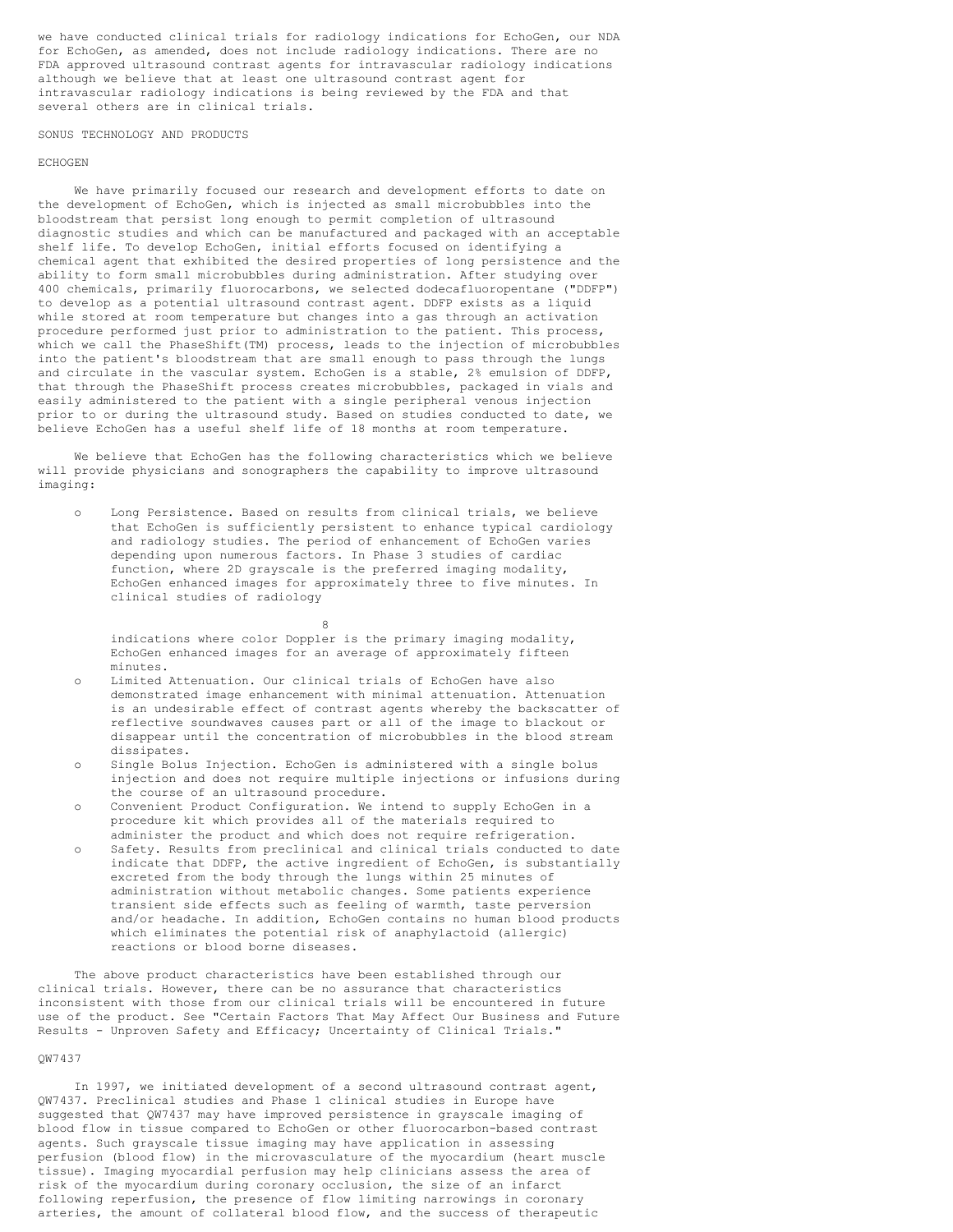interventions such as coronary angioplasty. See "Certain Factors That May Affect Our Business and Future Results - Unproven Safety and Efficacy; Uncertainty of Clinical Trials."

## DRUG DELIVERY AND QW8184

We are also investigating the development of drug delivery systems including the application of our proprietary technology and capabilities in emulsion formulations to improve the bioavailability and reduce the toxicity of water insoluble compounds. QW8184 is our first project in the application of our emulsion technology for drug delivery systems. QW8184 is a proprietary formulation of paclitaxel, the active ingredient in Taxol(R), a widely used oncology drug. Based on preclinical studies to date, we believe QW8184 may enable the administration of

9 paclitaxel in a bolus administration and also believe it may result in an improved safety profile. Taxol is currently administered by infusion and requires premedication with other drugs to minimize certain side effects.

Our strategy is to enter into feasibility study agreements with companies who own active compounds, typically large pharmaceutical companies, to determine if our drug delivery strategy enhances their active compound. In December 1999, we entered into our first feasibility study agreement. Under this feasibility study agreement, we have agreed to use our reasonable best efforts to develop new formulations of an active compound and provide them to the pharmaceutical company for further evaluation. If the feasibility study is successful, our goal is to negotiate a development and license agreement with the pharmaceutical company. However, there can be no assurance that this feasibility study or any new feasibility studies will result in development or license agreements. See "Certain Factors That May Affect Our Business and Future Results - Uncertainty Associated with Drug Delivery Technology."

#### STRATEGIC ALLIANCES

Our strategy is to enter into strategic alliances to facilitate the development, manufacture and distribution of our products.

#### ABBOTT LABORATORIES

In 1993, our company and Abbott Laboratories ("Abbott"), a worldwide manufacturer of health care products, entered into a supply agreement relating to EchoGen (the "Supply Agreement"). Under the Supply Agreement, Abbott agreed to develop the manufacturing process, assist us in FDA submissions and manufacture and sell the product to us for an initial five-year period after FDA approval, subject to automatic renewal unless otherwise terminated by either party with 12 months prior notice. Abbott is supplying us with most of our product requirements for EchoGen clinical trials. We have agreed to purchase a portion of the U.S. commercial requirements of EchoGen if FDA approval is obtained.

In 1996, we entered into two agreements with Abbott for the marketing and selling of our ultrasound contrast agents, including EchoGen, in: (1) the United States (the "Abbott U.S. Agreement") and; (2) certain international territories including Europe, Latin America, Canada, Middle East, Africa and certain Asia/Pacific countries ("Abbott International Agreement"). In January 1999, we amended the Abbott U.S. Agreement (the "Amended Abbott U.S. Agreement").

Under the Amended Abbott U.S. Agreement, Abbott agreed to make certain payments to us, primarily conditioned upon the achievement of regulatory approval and certain commercialization milestones potentially totaling \$31.0 million, of which we have received \$23.0 million as of December 31, 1999. In addition, Abbott has agreed to pay us 47% of net EchoGen revenues in the U.S., a portion of which we must use to fund our responsibilities under the Amended Abbott U.S. Agreement. Subject to early termination, the agreement spans the later of the life of the patents relating to EchoGen or the introduction of a generic equivalent by a third party. Abbott can acquire the rights to certain additional indications for EchoGen by

#### $10$

making additional clinical support payments. In addition, Abbott purchased in 1996, for \$4.0 million, warrants to acquire 500,000 shares of our common stock. The warrants are exercisable over five years at \$16.00 per share.

In February 2000, we entered into an amendment with Abbott that further modifies the Amended Abbott U.S. Agreement. The modified agreement provides Abbott the option either to market and distribute EchoGen in the U.S. subject to our obtaining necessary regulatory approvals, or to terminate the Amended Abbott U.S. Agreement, whether regulatory approvals are received or not. Abbott's option terminates on March 31, 2000. No financial payments will be made during the period of Abbott's option. If Abbott elects to market and sell EchoGen in the U.S., the parties have agreed to negotiate an amendment by April 30, 2000 to reflect any changes in responsibilities of the parties, the status of regulatory approval and current market conditions. If Abbott elects to terminate the Amended Abbott U.S. Agreement by March 31, 2000, Abbott will have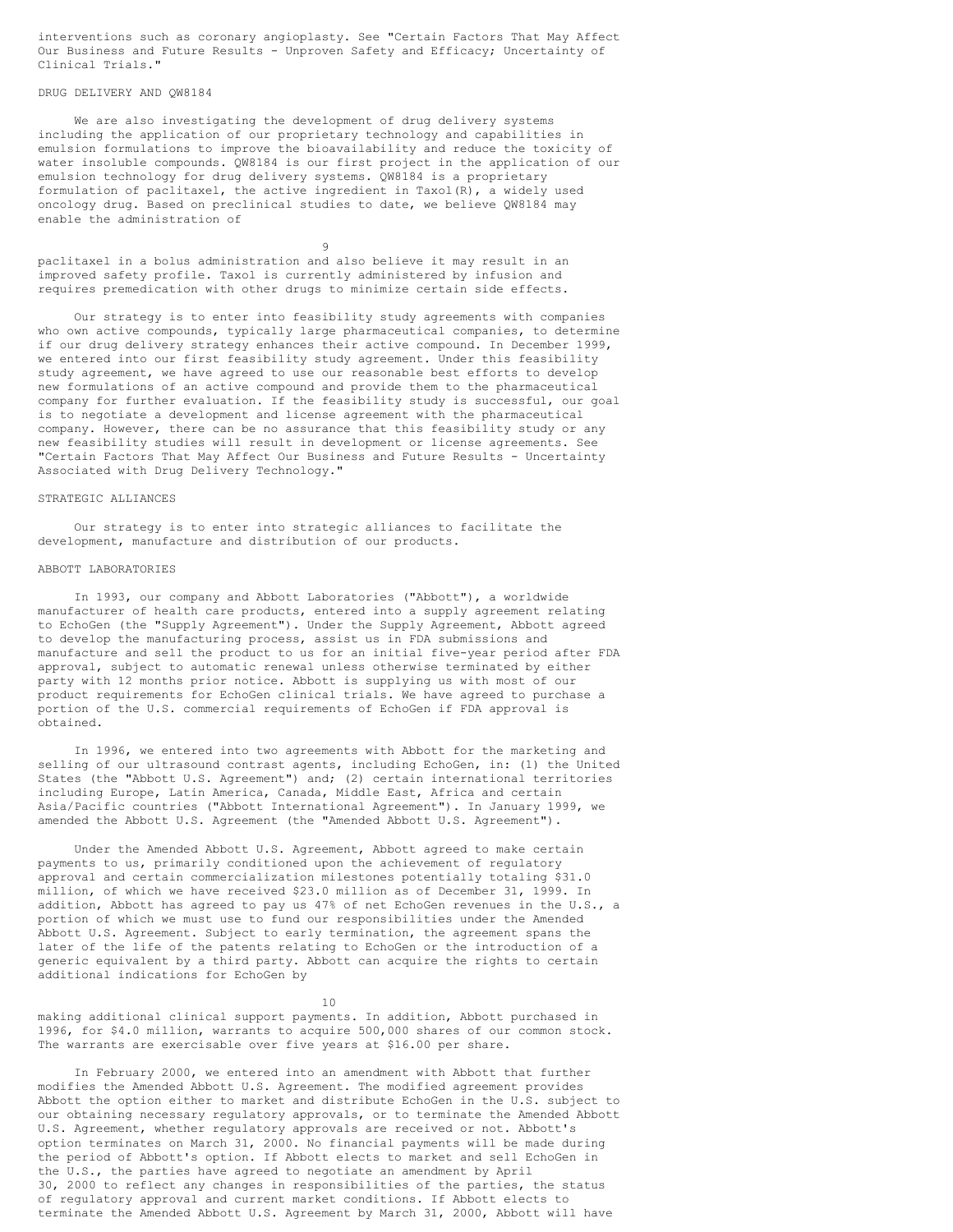no further economic or other responsibilities under the Amended Abbott U.S. Agreement and all rights and marketing materials related to EchoGen will be returned to us. We have also agreed with Abbott to amend the Supply Agreement under which Abbott manufactures EchoGen for us. If the Amended Abbott U.S. Agreement is terminated, Abbott will manufacture EchoGen for a period of two years following FDA approval, if obtained, but in no event later than July 1, 2002, during which time Abbott will transfer EchoGen manufacturing responsibility, processes and data to us or a third party selected by us. There can be no assurance that Abbott will elect its option to market and distribute EchoGen in the U.S., or even if Abbott should determine to do so, that we and Abbott will agree on mutually acceptable revisions to the Amended Abbott U.S. Agreement by April 30, 2000. Furthermore, there can be no assurance that in the event of termination of the Amended Abbott U.S. Agreement, that we can successfully market and distribute EchoGen, or that we will be successful in obtaining other partners to market and distribute EchoGen, or that we will be able to locate and qualify an alternative manufacturer of EchoGen.

In October 1999, our company and Abbott Laboratories International Division ("Abbott International") restructured the Abbott International Agreement. As of the date of restructuring, Abbott International has paid \$14.7 million to us under the Abbott International Agreement. Under the restructured agreement, Abbott International has returned all exclusive marketing rights to EchoGen to us. We have agreed to share with Abbott International, 21% of our net profits from the sale of EchoGen and will also share 50% of any up-front license fees paid to us by new partners, of which 50% will be credited against the share of net profits that we will pay to Abbott International. We have commenced discussions with new potential marketing partners for the Abbott International territories. No assurance can be given that we will secure new marketing partners for the territories under the Abbott International Agreement.

Under the restructured international agreement, Abbott International also retains a five-year option to elect to become a co-marketer of QW7437, our second ultrasound contrast agent under development. Abbott International has also agreed not to market or sell a competing ultrasound contrast product during the option period, and thereafter if it elects its option to co-market QW7437. In the event the Amended Abbott U.S. Agreement is terminated, Abbott International's rights to a percentage of our profits or upfront license fees and co-marketing rights to QW7437 will terminate.

11

We cannot give any assurance that we will receive any additional funding or milestone payments under the Amended Abbott U.S. Agreement. If our relationship with Abbott were to terminate or if the form of existing agreements is modified in a manner materially adverse to us, it could have a material adverse effect on our business, financial condition and results of operation. See "Certain Factors That May Affect Our Business and Future Results - Dependence on Third Parties for Funding, Clinical Development and Distribution."

## DRUG DELIVERY FEASIBILITY STUDY

We believe our drug delivery technology can be applied to the formulation of many water insoluble active compounds which are either currently in use or being investigated as therapeutic agents. Our strategy is to enter into feasibility study agreements with companies who own active compounds, typically large pharmaceutical companies, to determine if our drug delivery technology enhances their active compound. In late 1999, we entered into our first feasibility study agreement. Under this feasibility study agreement, we have agreed to use our reasonable best efforts to develop new formulations of an active compound and provide them to the pharmaceutical company for further evaluation. If the feasibility study is successful, our goal is to negotiate a development and license agreement with the pharmaceutical company. However, there can be no assurance that this feasibility study or any new feasibility studies will result in development or license agreements.

## STATUS OF CLINICAL TRIALS

We use academic institutions and clinical research organizations to conduct and monitor our clinical trials. The E.U. marketing authorization and the NDA under review by the FDA for EchoGen is primarily based on the results of two pivotal Phase 3 echocardiography clinical trials. These pivotal trials were conducted from late 1995 to early 1996 at 19 sites in the U.S. to evaluate the safety and efficacy of EchoGen in improving the use of echocardiography to assess cardiovascular disease in patients who previously had a suboptimal (non-diagnostic) echo exam. Based on an evaluation of EchoGen's efficacy by independent blinded reviewers, EchoGen significantly increased the proportion of patients with optimal echocardiograms. After the baseline exam, only 5 to 21% of exams were optimal, compared with 47 to 90% of exams following administration of EchoGen. Based on evaluations made by the principal investigators of the study, EchoGen led to an increased diagnostic confidence in 76% of the patients, disclosed findings not present at baseline in 63%, and prevented the need for further studies in 19% of patients. These clinical trials provide the basis for our EchoGen NDA which has been deemed approvable by the FDA subject to certain conditions which we believe have now been addressed. However, there can be no assurance that the EchoGen NDA will obtain final FDA approval. See "Certain Factors That May Affect Our Business and Future Results - Unproven Safety and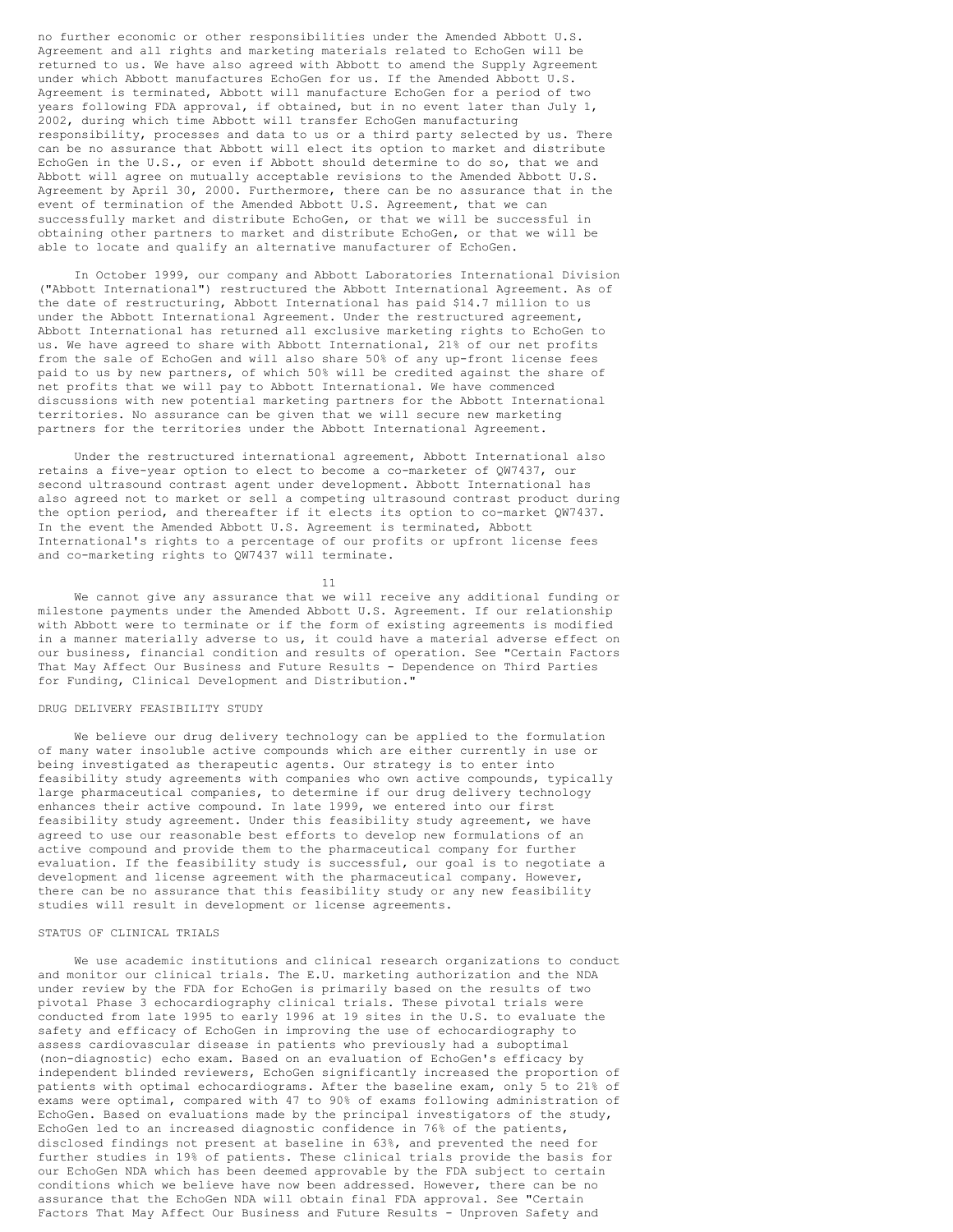#### SAFETY RESULTS OF ECHOGEN

In analyzed clinical trials with 2,230 patients and volunteers utilizing the current formulation of EchoGen, there were no findings that we believe would suggest a toxicologic or pharmacologic response to the administration of EchoGen. There were no effects on organ

12

function, blood chemistry, hematologic or urinalysis results. Adverse events that were considered possibly, probably or definitely related to EchoGen administration were experienced by 10.2% of patients. Those events occurring in greater than 1% of patients include feeling of warmth and flushing (3.1%), taste perversion (1.3%) and headache (1.8%). The events were usually mild, occurred within 30 minutes of injection, generally required no treatment and left no lasting aftereffects. See "Certain Factors That May Affect Our Business and Future Results - Unproven Safety and Efficacy; Uncertainty of Clinical Trials."

#### ADDITIONAL STUDIES OF ECHOGEN

In addition to the pivotal echocardiology clinical trial, recent clinical trials investigating the use of EchoGen in additional applications are shown below:

| Application                                                 | Clinical Phase | Number of Patients |
|-------------------------------------------------------------|----------------|--------------------|
| $<$ S $>$                                                   | <<             | < <sub></sub>      |
| Pharmacologic and exercise stress<br>echocardiography       | Phase 3        | 275                |
| Detection of prostate cancer                                | Phase 3        | 213                |
| Three-dimensional measurement of left<br>ventricular volume | Phase 2        | 90                 |

 $\langle$ /TABLE>

The commercialization of EchoGen for new indications, beyond those contained in the E.U. marketing authorization or in the NDA under review, will require approval of separate regulatory submissions based on extensive additional clinical testing. There can be no assurance the clinical trial results from the above or future trials will demonstrate any efficacy or will be adequate for regulatory approval.

None of our products have been approved by the FDA and there can be no assurance that such approval will be obtained. See "Certain Factors That May Affect Our Business and Future Results - Uncertainty of Governmental Regulatory Requirements; Lengthy Approval Process; and Unproven Safety and Efficacy; Uncertainty of Clinical Trials."

#### MARKETING AND DISTRIBUTION

In 1996, we entered into two agreements with Abbott for the marketing and selling of ultrasound contrast agents, including EchoGen, in: (1) the United States, the Abbott U.S. Agreement and; (2) the Abbott International Agreement. In January 1999, we amended the Abbott U.S. Agreement.

In February 2000, we entered into an amendment with Abbott that further modifies the Amended Abbott U.S. Agreement. The modified agreement provides Abbott the option either to market and distribute EchoGen in the U.S. subject to our obtaining necessary regulatory approvals, or to terminate the Amended Abbott U.S. Agreement, whether regulatory approvals

13

are received or not. The option expires March 31, 2000. There can be no assurance that Abbott will elect their option to market and distribute EchoGen in the U.S. or even if Abbott should determine to do so, that, our relationship with Abbott will be successful. Furthermore, there can be no assurance that in the event of termination of the Amended Abbott U.S. Agreement, that we can successfully market and distribute EchoGen or that we will be successful in obtaining other partners to market and distribute EchoGen. See "Certain Factors That May Affect Our Business and Future Results - Dependence on Third Parties for Funding, Clinical Development and Distribution."

In October 1999, our company and Abbott International restructured the Abbott International Agreement. Under the restructured agreement Abbott International has returned all exclusive marketing rights to EchoGen to us. In the event the Amended Abbott U.S. Agreement is terminated, Abbott International's rights to a percentage of our profits or upfront license fees and co-marketing rights to QW7437 will terminate. We are currently in discussions with potential partners for the distribution and marketing of EchoGen in certain countries of the E.U. No assurance can be given that we will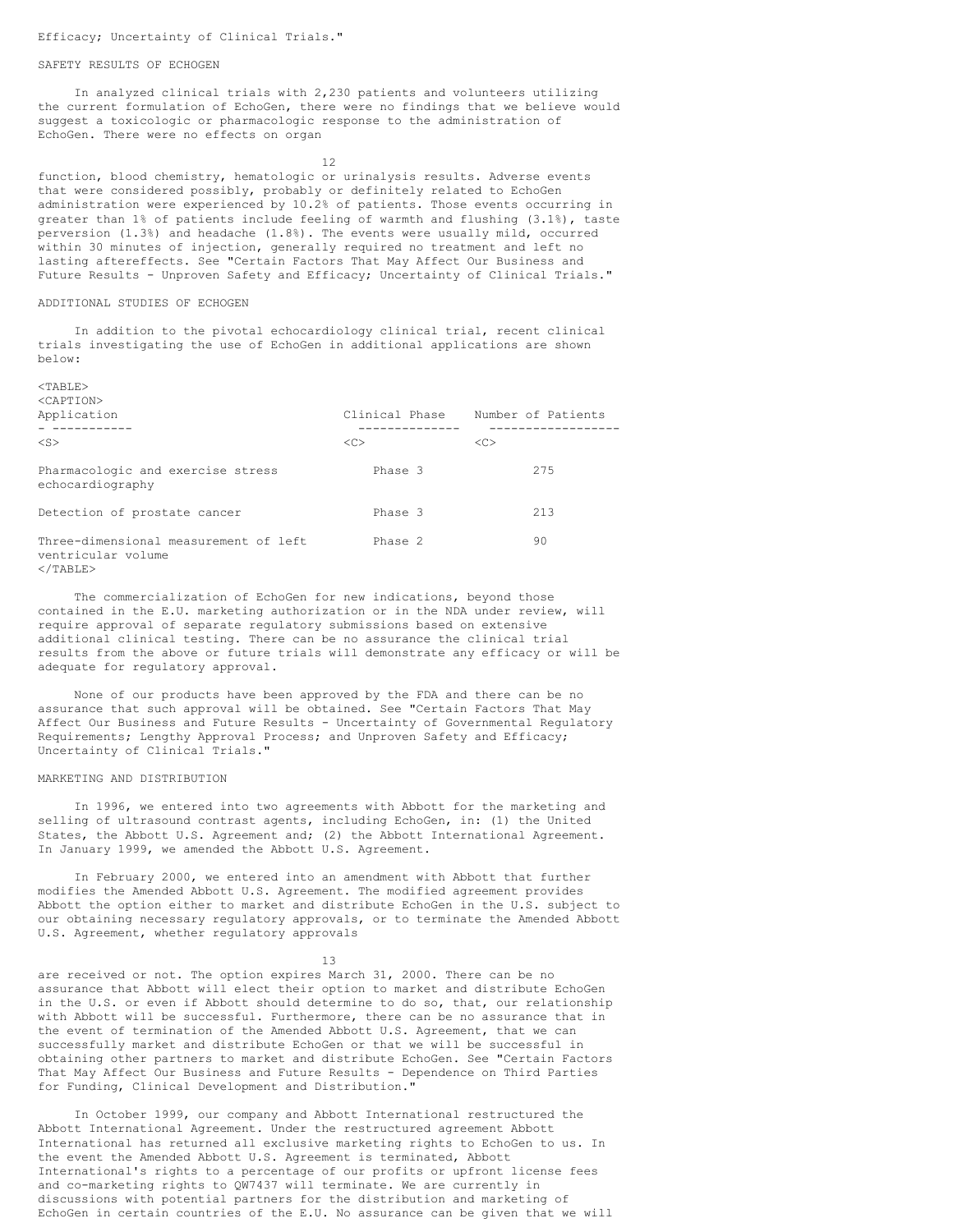secure new marketing partners for the territories under the Abbott International Agreement. See "Strategic Alliances." See "Certain Factors That May Affect Our Business and Future Results - Dependence on Third Parties for Funding, Clinical Development and Distribution."

## MANUFACTURING

We have used three outside FDA-certified organizations to manufacture EchoGen under current Good Manufacturing Practices ("GMP") requirements for our use in preclinical and clinical studies and have also used one of these organizations to produce QW7437. We produce non-GMP batches of EchoGen at our facilities as part of the ongoing development of the product.

We have entered into an agreement with Abbott pursuant to which Abbott has agreed to scale-up, manufacture and sell EchoGen to us, packaged in final dosage form for a period of five years from the date of FDA approval, subject to automatic renewal unless otherwise terminated by either party with 12 months prior notice. Abbott has produced EchoGen in commercial-scale lots for use by us in our clinical trials. EchoGen is manufactured from raw materials supplied to Abbott by us. Under the agreement, we must purchase certain of our requirements of EchoGen, and we have retained the right to manufacture or to have a third party manufacture a portion of our requirements. In addition, Abbott has agreed to supply a kit into which EchoGen will be packaged along with other items used in the administration of the product. We have also agreed with Abbott to amend the Supply Agreement under which Abbott manufactures EchoGen for us. If the Amended Abbott U.S. Agreement is terminated, Abbott will manufacture EchoGen for a period of two years following FDA approval, if obtained, but in no event later than July 1, 2002, during which time Abbott will transfer EchoGen manufacturing responsibility, processes and data to us or a third party selected by us. The inability of Abbott or any alternative contract manufacturer to manufacture and supply us with EchoGen or the kit would have a material adverse effect on our business, financial condition and results of operations. See "Strategic Alliances" and "Certain Factors That May Affect Our Business and Future Results."

14

The active chemical ingredients in EchoGen, DDFP and PEG Telomer B (a surfactant) are manufactured by a limited number of vendors. In 1998, we entered into a commercial supply agreement for one of these raw materials. In the event that EchoGen is approved by the FDA, we are obligated to purchase certain minimum quantities of the material over a five-year period. The inability of this or any other vendors to supply raw materials to us could delay the manufacture of, or cause us to cease the manufacturing of, EchoGen. Any such delay or cessation could have a material adverse effect on our business, financial condition and results of operations. We believe the other raw materials of EchoGen are readily available from various suppliers.

## RESEARCH AND DEVELOPMENT

We currently conduct research and development activities at our facilities. We also engage in certain research, preclinical studies and clinical development efforts at universities and other institutions. Our primary research and development efforts to date have been directed at the development and application, including clinical trials, of EchoGen, QW7437 and QW8184. In addition, we are conducting research in other applications of our proprietary technology in the areas of intravascular and oral drug delivery.

We incurred expenses of approximately \$5.6 million, \$10.5 million and \$11.6 million on research and development in fiscal 1999, 1998 and 1997, respectively.

## GOVERNMENT REGULATION - DRUG APPROVAL PROCESS

Regulation by governmental authorities in the U.S. and other countries is a significant factor in the production and marketing of our products and in our ongoing research and development activities. In order to undertake clinical tests, to produce and to market products for human diagnostic or therapeutic use, mandatory procedures and safety standards established by the FDA and comparable agencies in foreign countries must be followed.

The standard process required by the FDA before a pharmaceutical agent may be marketed in the U.S. includes the following steps:

- (i) preclinical studies including laboratory evaluation and animal studies;
- (ii) submission to the FDA of an Investigational New Drug Application ("IND"), which must become effective before human clinical trials may commence;
- (iii) adequate and well-controlled human clinical trials to establish the safety and efficacy of the drug in its intended application;
- (iv) submission to the FDA of an NDA with respect to the drug, which application is not automatically accepted by the FDA for consideration; and
- (v) FDA approval of the NDA prior to any commercial sale or shipment of the drug.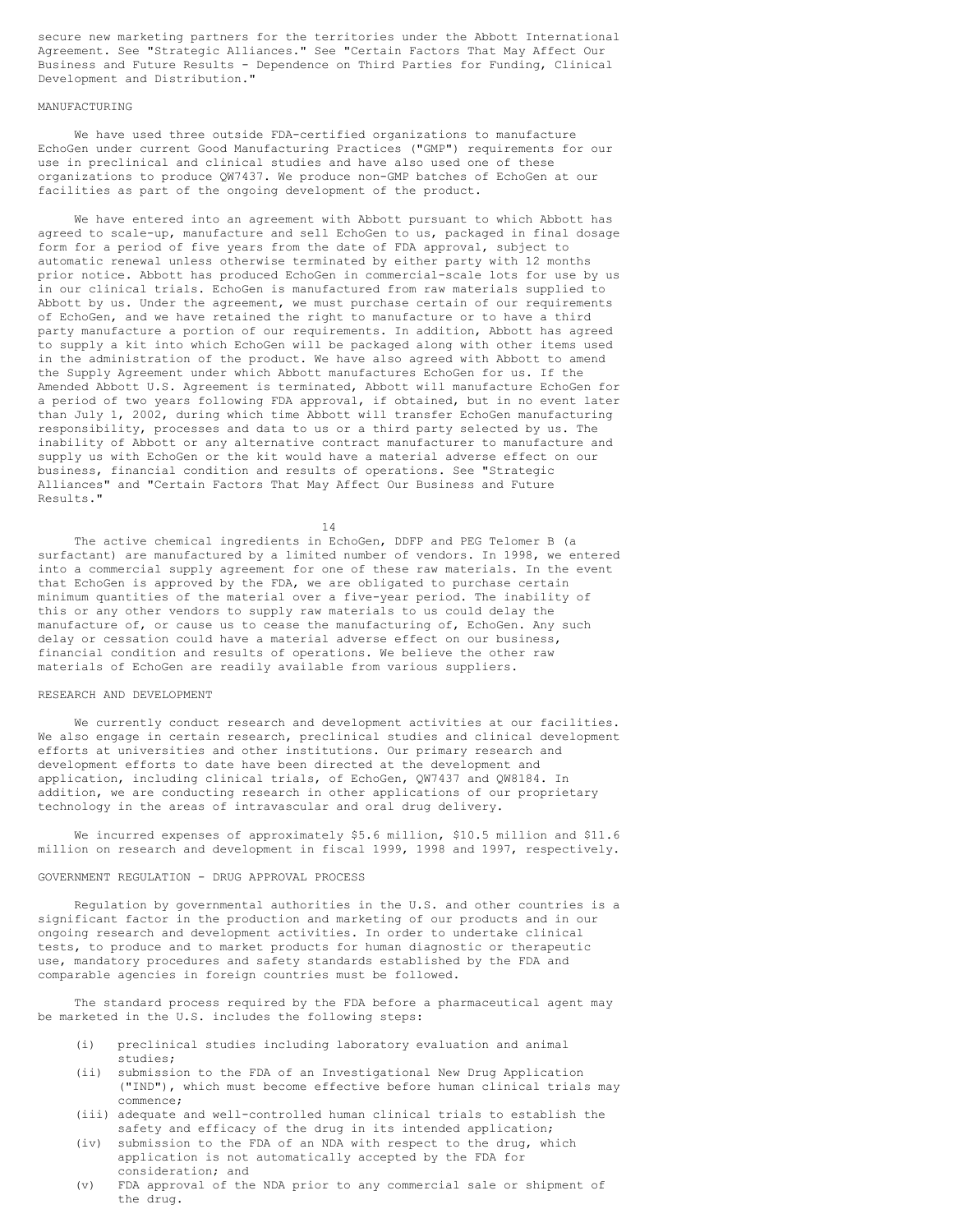In addition to obtaining FDA approval for each product, each domestic drug-manufacturing establishment must be registered or licensed by the FDA. Domestic manufacturing establishments are subject to inspections by the FDA and by other Federal, state and local agencies and must comply with Good Manufacturing Practices ("GMP") requirements applicable to the production of pharmaceutical agents.

15

Preclinical studies include laboratory evaluation of product chemistry and animal studies to assess the potential safety and efficacy of the product and its formulation. The results of the preclinical studies are submitted to the FDA as part of an IND, and unless the FDA objects, the IND will become effective 30 days following its receipt by the FDA.

Clinical trials involve the administration of the drug to healthy volunteers or to patients under the supervision of a qualified principal investigator. Clinical trials are conducted in accordance with protocols that detail the objectives of the study, the parameters to be used to monitor safety and the efficacy criteria to be evaluated. Each protocol is submitted to the FDA as part of the IND. Each clinical study is approved and monitored by an independent Institutional Review Board ("IRB"). The IRB will consider, among other things, ethical factors, informed consents, the safety of human subjects and the possible liability of the institution conducting a clinical study.

Clinical trials typically are conducted in three sequential phases, although the phases may overlap. In Phase 1, the initial introduction of the drug to humans or the first studies involving new routes of administration or unusual conditions, such as stress echocardiography, the drug is tested for safety, dosage tolerance, metabolism, distribution, excretion and clinical pharmacology in healthy adult subjects. Phase 2 involves detailed evaluation of safety and efficacy of the drug in a range of doses in patients with the disease or condition being studied. Phase 3 trials consist of larger scale evaluation of safety and efficacy and may require greater patient numbers, depending on the clinical indications for which marketing approval is sought.

The process of completing clinical testing and obtaining FDA approval for a new product is likely to take a number of years and require the expenditure of substantial resources. The FDA may grant an unconditional approval of a drug for a particular indication or may grant approval conditioned on further post-marketing testing. The FDA also may conclude that the submission is not adequate to support an approval and may require further clinical and preclinical testing, re-submission of the NDA, and further time-consuming review. Even after initial FDA approval has been obtained, further studies may be required to provide additional data on safety or to gain approval for the use of a product as a treatment for clinical indications other than those for which the product was approved initially. Also, the FDA may require post-marketing testing and surveillance programs to monitor the drug's efficacy and side effects. Results of these post-marketing programs may prevent or limit the further marketing of the drug.

The following details certain events in the FDA approval process for the EchoGen NDA to date:

- In 1996, we submitted an NDA for EchoGen to the FDA based on the data from the Phase 3 clinical trials for cardiology and radiology indications. The FDA accepted the NDA as filed in September 1996;
- In 1997, the FDA informed us that a Medical Imaging Drug Advisory Committee meeting was not necessary to complete the review of the NDA for EchoGen;

16

- o In February 1998, we received an action letter from the FDA which indicated that the review of the EchoGen NDA was completed and the application was considered inadequate for approval, citing certain deficiencies in the application;
- o In August 1998, we submitted an amendment to the FDA in response to the February 1998 FDA letter and, in October 1998, we were notified by the FDA that the amendment filing was considered complete;
- o In April 1999, we received an "approvable letter" from the FDA for EchoGen. The FDA letter provided the conditions that must be satisfied before final approval.
- o In September 1999, we submitted a formal response to the conditions of the approvable letter. The FDA has notified us that it expects to complete its review on our response by March 2000. Although it is inappropriate for us to speculate on the outcome of the FDA review, we believe we have addressed the conditions set forth in the approvable letter.

No assurance can be given that the FDA will review the response to the approvable letter in a timely manner or that the FDA will ultimately approve the NDA. See "Certain Factors That May Affect Our Business and Future Results - Uncertainty of Governmental Regulatory Requirements; Lengthy Approval Process."

Sales of pharmaceutical products outside of the U.S. are subject to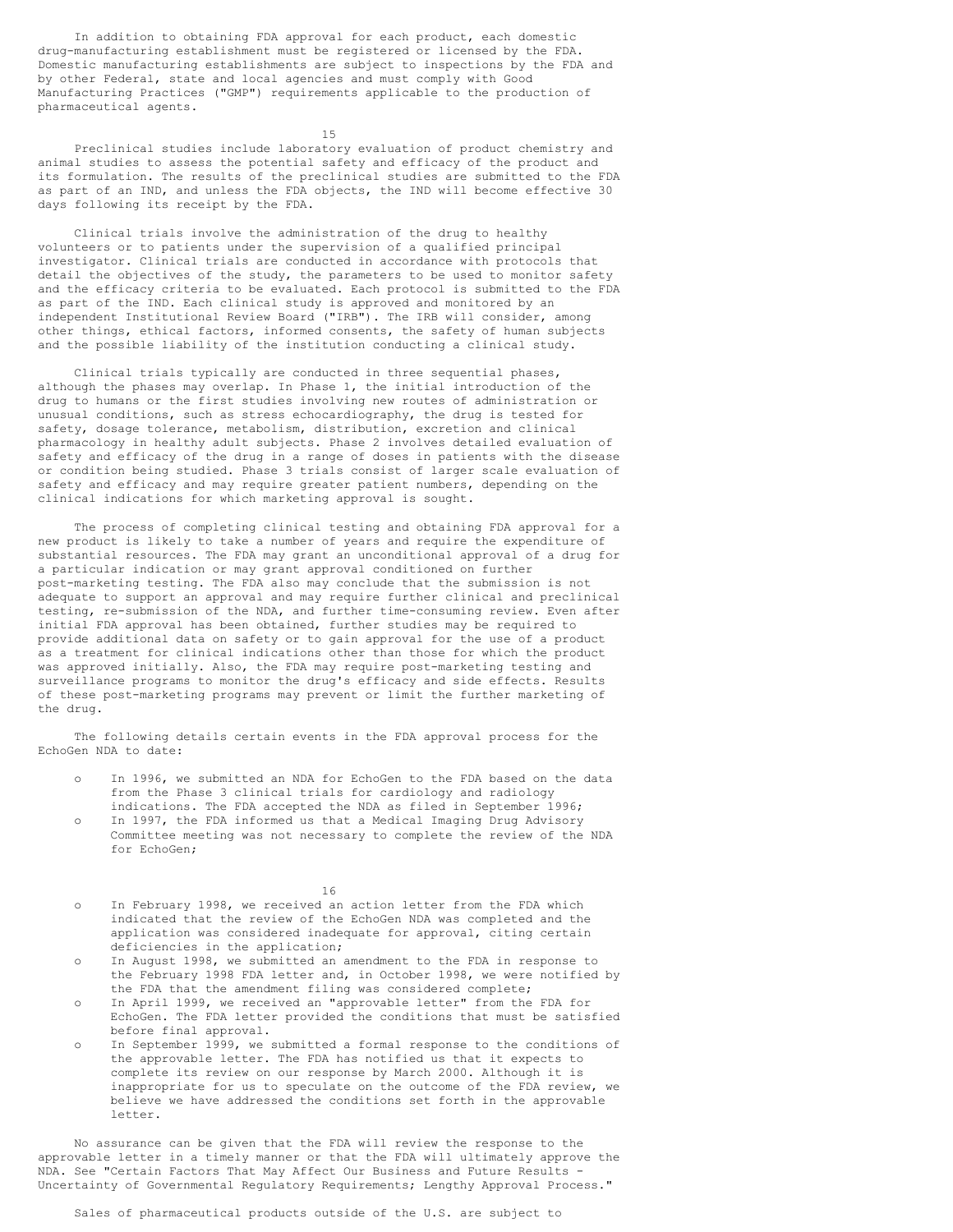regulatory requirements that vary widely from country to country. In the E.U., the general trend has been towards coordination of common standards for clinical testing of new drugs, leading to changes in various requirements imposed by each E.U. country.

In 1996, we submitted a MAA to the EMEA for EchoGen under the new centralized application procedures whereby a generally binding approval is obtained by a single application, valid for all 15 nations of the E.U., including the U.K., Ireland, France, Germany, Italy, Spain, Portugal, Sweden, Finland, Denmark, Belgium, Luxembourg, the Netherlands, Greece and Austria.

The following details certain events in the EMEA approval process for our EchoGen MAA to date:

- In March 1998, the EMEA's CPMP issued a positive opinion on EchoGen for use as a transpulmonary echocardiographic contrast agent in patients with suspected or established cardiovascular disease who have had previous inconclusive non-contrast studies;
- o In July 1998, the EMEA ratified the CPMP recommendation and granted a marketing authorization for EchoGen in the 15 countries of the E.U.;
- o During 1998 and 1999, we submitted to the EMEA certain variations of our marketing authorization to bring the manufacturing process and specifications for European product in line with the process and specifications submitted to the FDA for approval in the U.S.
- In 1999, we received notifications that the variations to our marketing license were approved by the EMEA with the final notification received in December 1999.

See "Certain Factors That May Affect Our Business and Future Results - Ability to Attract and Retain New Partnerships"

17

The level of regulation in other foreign jurisdictions varies widely. The time required to obtain regulatory approval from comparable regulatory agencies in each foreign country may be longer or shorter than that required for FDA or EMEA approval. In addition, in certain foreign markets, we may be subject to governmentally mandated prices for EchoGen. We are and may be subject to regulation under state and Federal law regarding occupational safety, laboratory practices, handling of chemicals, environmental protection and hazardous substance control. We also will be subject to other present and possible future local, state, federal and foreign regulations.

## COMPETITION

The health care industry is characterized by extensive research efforts and rapid technological change. Competition in the development of ultrasound contrast agents is intense and expected to increase. Although there is currently only one FDA approved ultrasound contrast agent being marketed in the U.S. for certain cardiology applications, there are, to our knowledge, four other ultrasound contrast agents, including EchoGen, that have been submitted to the FDA for approval and we believe that other medical and pharmaceutical companies are conducting clinical trials with ultrasound contrast agents. In addition, there are three ultrasound contrast agents, including EchoGen, approved for marketing in certain countries in Europe for certain cardiology and/or radiology indications and we believe that other ultrasound contrast agents are under European regulatory review. We also believe that other medical and pharmaceutical companies will compete with us in areas of research and development, acquisition of products and technology licenses, and the manufacturing and marketing of ultrasound contrast agents. We expect that competition in the ultrasound contrast agent field will be based primarily on efficacy, safety, ease of administration, breadth of approved indications and physician, healthcare payor and patient acceptance. Although we believe that if EchoGen is approved for commercial sale in the U.S., EchoGen will be well-positioned to compete successfully, there can be no assurance that we will be able to do so. Many of our competitors and potential competitors have substantially greater financial, technical and human resources than us and have substantially greater experience in developing products, obtaining regulatory approvals and marketing and manufacturing medical products. Accordingly, these competitors may succeed in obtaining FDA or foreign jurisdictional approval for their products more rapidly than us. Generally, products that reach the market first have a market advantage. In addition, other technologies or products such as advancements in ultrasound equipment may be developed that have an entirely different approach or means of accomplishing the enhancement of ultrasound imaging or other imaging modalities that would render our technology and products noncompetitive or obsolete. See "Certain Factors That May Affect Our Business and Future Results - Competition and Rick of Technological Obsolescence."

## PATENTS AND PROPRIETARY RIGHTS

We consider the protection of our technology to be important to our business. In addition to seeking U.S. patent protection for many of our inventions, we are seeking patent protection in certain foreign countries in order to protect our proprietary rights to inventions. We also rely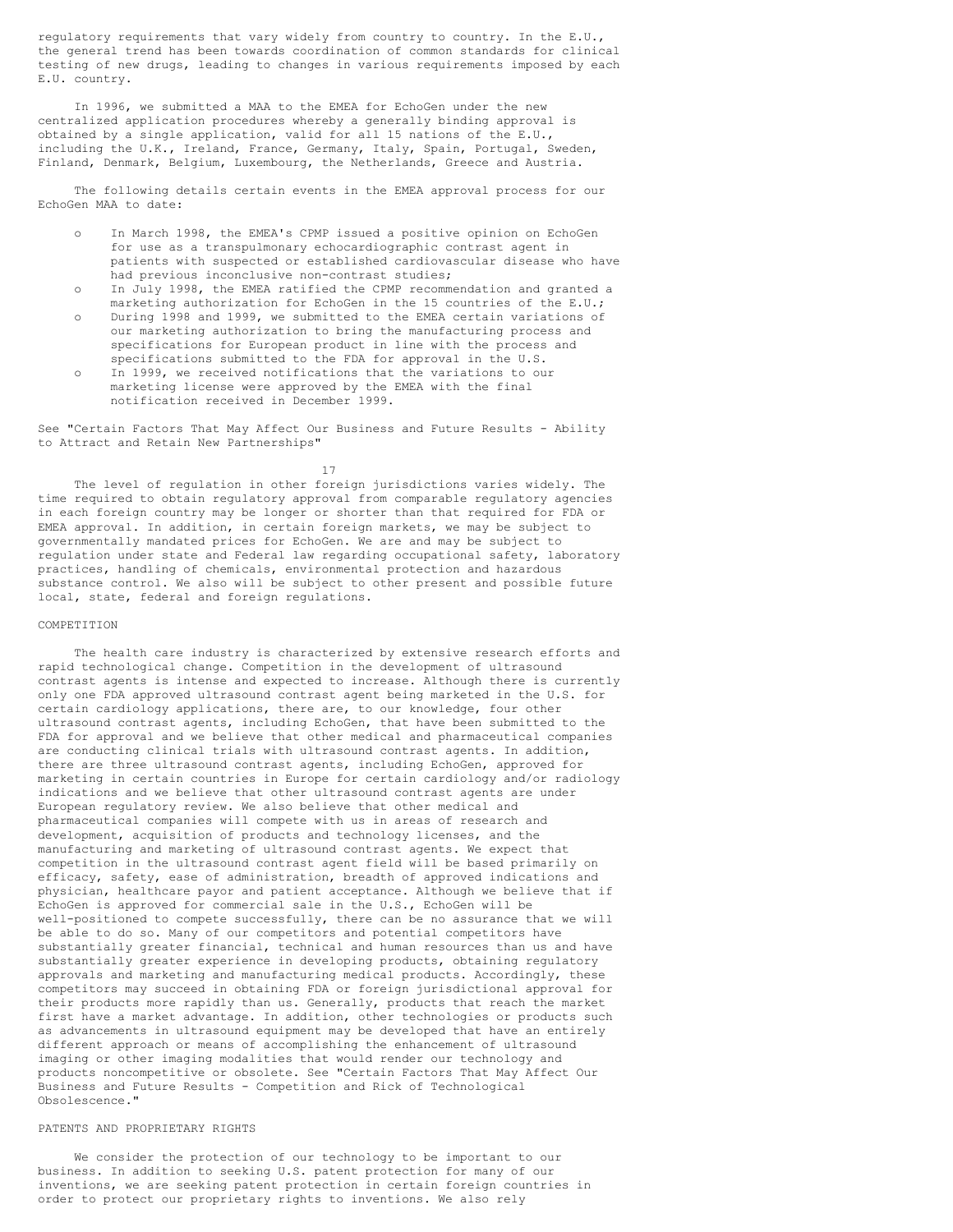18 upon trade secrets, know-how, continuing technological innovations and licensing opportunities to develop and maintain our competitive position.

Our success will depend, in part, on our ability to obtain patents, defend patents and protect trade secrets. We have filed patent applications in the U.S. and in over 40 foreign countries relating to our principal technologies. In the U.S., 12 patents have been issued to us, the claims of which are primarily directed to ultrasound contrast media that include fluorine-containing chemicals (such as EchoGen) as well as methods of making and using these media. The patent position of medical and pharmaceutical companies is highly uncertain and involves complex legal and factual questions. There can be no assurance that any claims which are included in pending or future patent applications will be issued, that any issued patents will provide us with competitive advantages or will not be challenged by third parties, or that the existing or future patents of third parties will not have an adverse effect on our ability to commercialize our products. Furthermore, there can be no assurance that other companies will not independently develop similar products, duplicate any of our products or design around patents that may be issued to us. Litigation may be necessary to enforce any patents issued to us or to determine the scope and validity of others' proprietary rights in court or administrative proceedings. Any litigation or administrative proceeding could result in substantial costs to us and distraction of our management. An adverse ruling in any litigation or administrative proceeding could have a material adverse effect on our business, financial condition and results of operations. We have been involved in administrative proceedings and have initiated a patent infringement suit against one of our competitors. See "Legal Proceedings" and "Certain Factors That May Affect Our Business and Future Results - Dependence on Patents and Proprietary Rights."

Our commercial success will depend in part on not infringing patents issued to competitors. There can be no assurance that patents belonging to competitors or others will not require us to alter our products or processes, pay licensing fees or cease development of our current or future products. Any litigation regarding infringement could result in substantial costs to us and distraction of our management, and any adverse ruling in any litigation could have a material adverse effect on our business, financial condition and results of operations. Further, there can be no assurance that we will be able to license other technology that we may require at a reasonable cost or at all. Failure by us to obtain a license to any technology that we may require to commercialize our products would have a material adverse effect on our business, financial condition and results of operations. In addition, to determine the priority of inventions and the ultimate ownership of patents, we may participate in interference, reissue or re-examination proceedings conducted by the U.S. Patent and Trademark Office ("PTO") or in proceedings before foreign agencies with respect to any of our existing patents or patent applications or any future patents or applications, any of which could result in loss of ownership of existing, issued patents, substantial costs to us and distraction of our management. Two of our 12 U.S. patents, U.S. 5,573,751 (`751) and U.S. 5,558,094 (`094), have been re-examined by the PTO in four separate proceedings. In 1998, we announced we received decisions from the PTO indicating the patentability of claims in all four re-examination proceedings. The PTO has determined that a number of the claims included in the original `094 and `751 patents as well as some claims that were amended will be confirmed. Certain claims, which included reference to fluorinated chemicals other than perfluoropropane, perfluorobutane and perfluoropentane, were cancelled during the re-examination process. See "Legal Proceedings."

19

In August 1999, we entered into an agreement with Nycomed Imaging AS ("Nycomed") for the cross-license of certain proprietary ultrasound contrast agent technologies. Under the terms of the agreement, we provided Nycomed with an exclusive license to our ultrasound contrast patents except as related to perfluoropentane, the gas used in our ultrasound contrast products. Under the exclusive license to the patents, Nycomed also has the right to freely sublicense to other companies with a portion of any sublicense fees to be paid to us. In addition, we have a worldwide, non-exclusive license to certain of Nycomed's ultrasound contrast agent patents. We also have the right to sublicense these patents to our collaborative partners. Under the agreement, Nycomed has paid us a license fee of \$10.0 million. In addition, both companies have agreed to pay royalties to each other based on future sales of our respective ultrasound contrast agents.

Also, under the agreement, we transferred to Nycomed the responsibilities and legal costs associated with our patent infringement litigation with Molecular Biosystems and Mallinckrodt Medical Inc. ("Mallinckrodt"). See "Legal Proceedings."

We have obtained registered trademarks for our corporate name and for EchoGen in the U.S. and certain foreign countries. There can be no assurance that the registered or unregistered trademarks or trade names of our company will not infringe upon third party rights or will be acceptable to regulatory agencies such as the FDA. The requirement to change our trademarks or trade name could entail significant expenses and could have a material adverse effect on our business, financial condition and results of operations.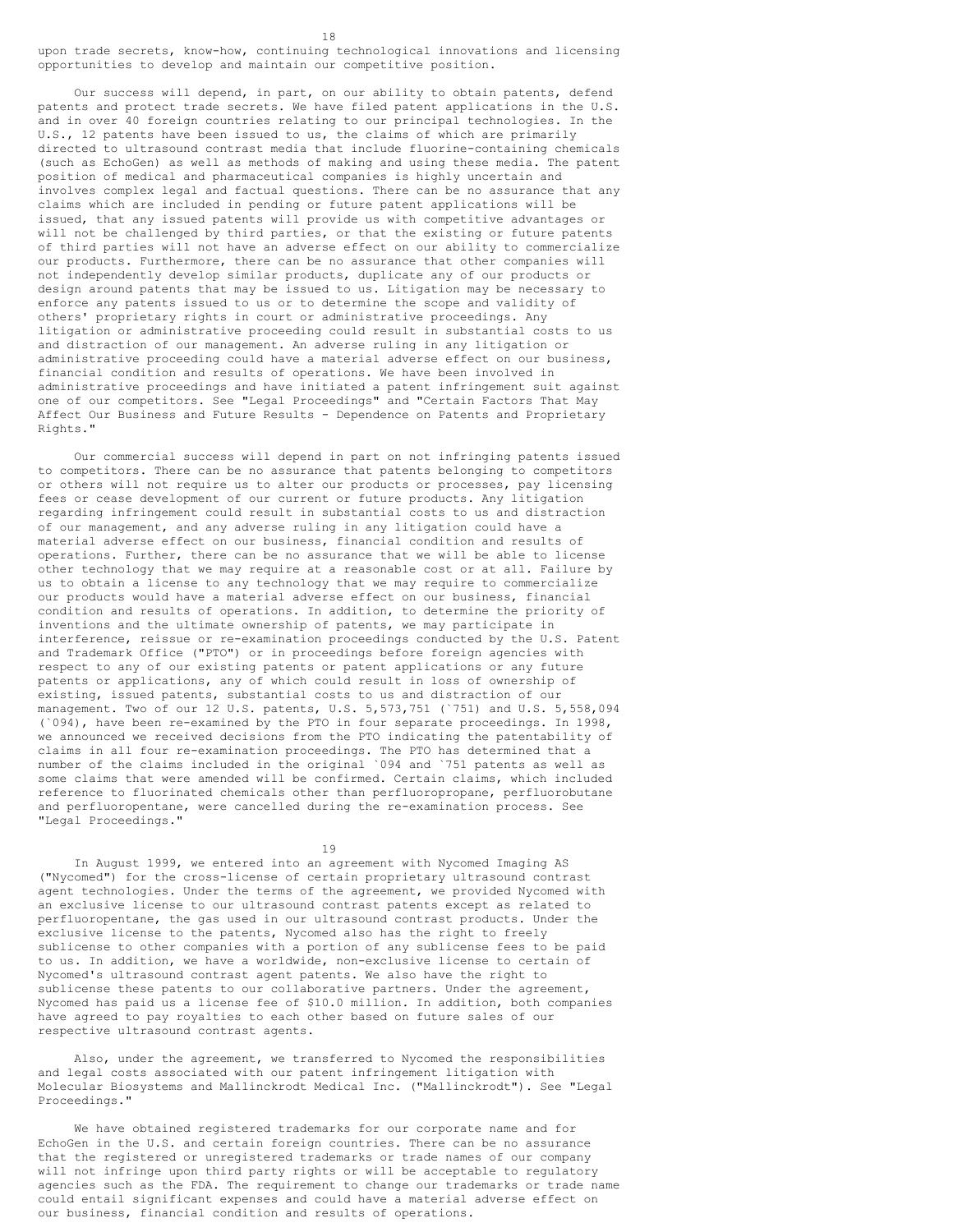We also rely on unpatented trade secrets, proprietary know-how and continuing technological innovation which we seek to protect, in part, by confidentiality agreements with our corporate partners, collaborators, employees and consultants. There can be no assurance that these agreements will not be breached, that we will have adequate remedies for any breach, or that our trade secrets or know-how will not otherwise become known or be independently discovered by competitors. Further, there can be no assurance that we will be able to protect our trade secrets or that others will not independently develop substantially equivalent proprietary information and techniques. See "Certain Factors That May Affect Our Business and Future Results - Dependence on Patents and Proprietary Rights."

## PRODUCT LIABILITY

The clinical testing, manufacturing and marketing of our products may expose us to product liability claims. We maintain liability insurance for possible claims arising from the use of our products in clinical trials with limits of \$5.0 million per claim and in the aggregate. Although we have never been subject to a product liability claim, there can be no assurance that the coverage limits of our insurance policies will be adequate or that one or more successful claims brought against us would not have a material adverse effect upon our business, financial condition and results of operations. Further, if EchoGen is approved by the FDA, there can be no assurance that adequate product liability insurance will be available, or if available, that it will be available at a reasonable cost. Any adverse outcome resulting from a product liability claim could have a material adverse effect on our business, financial condition and results of operations.

#### HUMAN RESOURCES

 $20$ 

As of February 1, 2000, we had 43 employees, 31 engaged in research and development, regulatory, clinical and manufacturing activities, and 12 in marketing and administration. We consider our relations with our employees to be good, and none of our employees is a party to a collective bargaining agreement.

21 CERTAIN FACTORS THAT MAY AFFECT OUR BUSINESS AND FUTURE RESULTS

FORWARD-LOOKING STATEMENTS. THIS ANNUAL REPORT ON FORM 10-K CONTAINS CERTAIN FORWARD-LOOKING STATEMENTS WITHIN THE MEANING OF SECTION 27A OF THE SECURITIES ACT OF 1933, AS AMENDED, AND SECTION 21E OF THE SECURITIES EXCHANGE ACT OF 1934, AS AMENDED, AND THE COMPANY INTENDS THAT SUCH FORWARD-LOOKING STATEMENTS BE SUBJECT TO THE SAFE HARBORS CREATED THEREBY. EXAMPLES OF THESE FORWARD-LOOKING STATEMENTS INCLUDE, BUT ARE NOT LIMITED TO:

- o THE SUBMISSION OF APPLICATIONS FOR AND THE TIMING OR LIKELIHOOD OF MARKETING APPROVALS FOR ONE OR MORE INDICATIONS;
- o MARKET ACCEPTANCE OF OUR PRODUCTS;
- o OUR ANTICIPATED FUTURE CAPITAL REQUIREMENTS AND THE TERMS OF ANY CAPITAL FINANCING;
- o THE DECISION OF ABBOTT TO MARKET OUR PRODUCTS IN THE U.S., OUR ABILITY TO LOCATE AND ENTER INTO AGREEMENTS WITH DISTRIBUTORS FOR INTERNATIONAL TERRITORIES, OR WITH OTHER PARTIES IN THE U.S., IF ABBOTT SHOULD DETERMINE NOT TO MARKET OUR PRODUCTS IN THE U.S.;
- o OUR ABILITY TO IDENTIFY AND ENTER INTO ACCEPTABLE ARRANGEMENTS WITH ALTERNATIVE SOURCES OF SUPPLY OF ECHOGEN SHOULD ABBOTT DETERMINE NOT TO CONTINUE TO MANUFACTURE ECHOGEN:
- o THE PROGRESS AND RESULTS OF CLINICAL TRIALS;
- o THE TIMING AND AMOUNT OF FUTURE MILESTONE PAYMENTS, PRODUCT REVENUES AND EXPENSES; AND
- THE ANTICIPATED OUTCOME OR FINANCIAL IMPACT OF LEGAL MATTERS.

WHILE THESE STATEMENTS MADE BY US ARE BASED ON MANAGEMENT'S CURRENT BELIEFS AND JUDGMENT, THEY ARE SUBJECT TO RISKS AND UNCERTAINTIES THAT COULD CAUSE ACTUAL RESULTS TO VARY. IN EVALUATING SUCH STATEMENTS, STOCKHOLDERS AND INVESTORS SHOULD SPECIFICALLY CONSIDER A NUMBER OF FACTORS AND ASSUMPTIONS, INCLUDING THOSE DISCUSSED IN THE TEXT AND THE FINANCIAL STATEMENTS AND THEIR ACCOMPANYING FOOTNOTES IN THIS REPORT AND THE RISK FACTORS SET FORTH BELOW AND AS DETAILED FROM TIME TO TIME IN OUR FILINGS WITH THE SECURITIES AND EXCHANGE COMMISSION. ACTUAL RESULTS COULD DIFFER MATERIALLY FROM THOSE PROJECTED IN THE FORWARD-LOOKING STATEMENTS AS A RESULT OF THE FOLLOWING FACTORS, AMONG OTHERS.

Uncertainty of Governmental Regulatory Requirements; Lengthy Approval Process. We are subject to uncertain governmental regulatory requirements and a lengthy approval process for our products prior to any commercial sales of our products. The development and commercial use of our products is regulated by the FDA, EMEA and comparable foreign regulatory agencies. The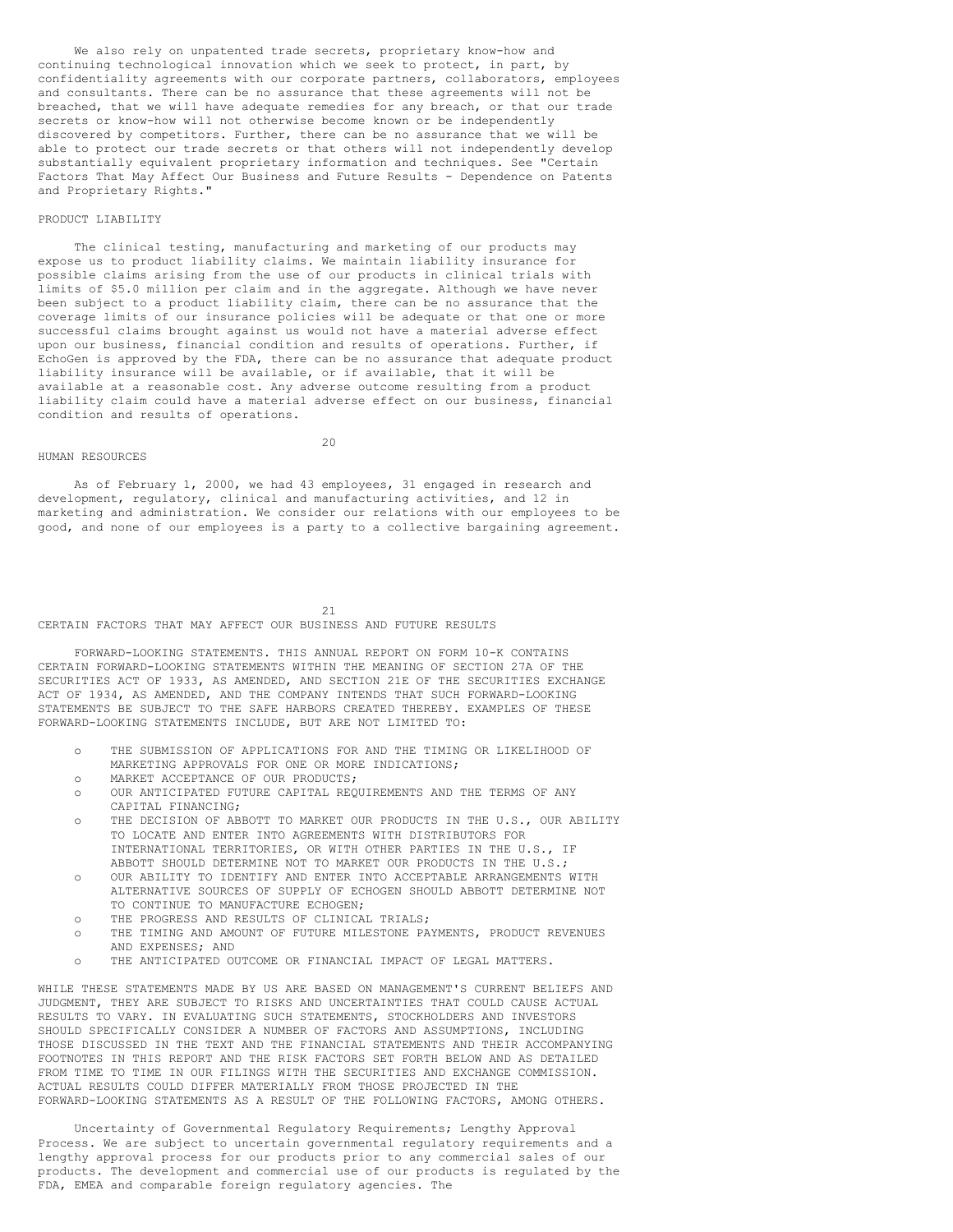regulatory approval process for new ultrasound contrast agents, including required preclinical studies and clinical trials, is lengthy and expensive.

In 1998, we received an action letter from the FDA which indicated that the review of the EchoGen NDA was completed and the application was considered inadequate for approval, citing certain deficiencies in the application. In August 1998, we submitted an amendment to the FDA in response to the February 1998 FDA action letter. In April 1999, we received an "approvable letter" from the FDA for EchoGen. The approvable letter provided the conditions that must be satisfied before final approval. In September 1999, we submitted a formal response to the conditions set forth in the approvable letter. The FDA has notified us that it expects to complete its review of our response by March 2000. Although it is inappropriate for us to speculate on the outcome of the FDA review, we believe we have addressed the conditions set forth in the approvable letter. No assurance can be given that the FDA will review the response to the approvable letter in a timely manner or that the FDA will ultimately approve the NDA.

Our company, and any collaborative partners may encounter significant delays or excessive costs in our efforts to secure necessary approvals. There can be no assurance that the necessary FDA and other regulatory approvals will be obtained in a timely manner, if at all. We cannot predict if or when any of our products under development will be commercialized.

Future U.S. or foreign legislative or administrative actions also could prevent or delay regulatory approval of our products. Even if regulatory approvals are obtained, they may include significant limitations on the indicated uses for which a product may be marketed. A marketed product also is subject to continual FDA, EMEA and other regulatory agency review and regulation. Later discovery of previously unknown problems or failure to comply with the applicable regulatory requirements may result in restrictions on the marketing of a product or withdrawal of the product from the market, as well as possible civil or criminal sanctions. In addition, if marketing approval is obtained, the FDA, EMEA or other regulatory agency may require post-marketing testing and surveillance programs to monitor the drug's efficacy and side effects. Results of these post-marketing programs may prevent or limit the further marketing of the monitored drug. See "Government Regulations."

Unproven Safety and Efficacy; Uncertainty of Clinical Trials. We currently have only two products, EchoGen and QW7437, that have been investigated in human clinical trials. Although EchoGen has received EMEA approval for marketing in Europe, our application for approval for marketing in the U.S. is currently under review by the FDA. There can be no assurance that the FDA will not require additional clinical trials, or that such trials if begun, will demonstrate any efficacy or will be completed successfully in a timely manner, if at all. See "Status of Clinical Trials" and "Government Regulations." In addition, EMEA approval and the amended FDA filing for approval of EchoGen only relate to certain cardiology applications. We believe EchoGen may be used in other applications, such as liver, kidney, peripheral vascular, prostate and stress echocardiography exams. Also, we have investigated EchoGen and QW7437 in limited clinical trials for application in assessing myocardial perfusion. Each of those applications will require specific clinical studies to support submissions to regulatory authorities for expanded labeling in those applications which will be lengthy and expensive. Failure to complete successfully any of our clinical trials on a timely basis or at all may have a material

23

adverse effect on our business, financial condition and results of operations. In clinical trials to date, adverse events related to the final formulation of EchoGen have been infrequent, generally mild and transient, and have included feelings of warmth, taste perversion and/or headache. There can be no assurance that more serious side effects will not be encountered in future trials.

History of Operating Losses; Uncertainty of Future Financial Results. Our future financial results are uncertain. Although we reported net income of \$0.4 million, \$1.0 million and \$1.7 million for the years ended December 31, 1999, 1997 and 1996, respectively, we reported a net loss of \$11.2 million in 1998 and have experienced significant accumulated losses since our inception in 1991, and are expected to incur net losses in the foreseeable future. These losses have resulted primarily from expenses associated with our research and development activities, including preclinical and clinical trials, and general and administrative expenses. We anticipate that our operating expenses will increase significantly in the future as we prepare for the anticipated commercialization of EchoGen, if U.S. regulatory approval is obtained, and as we increase our research and development expenditures on new products. However, there can be no assurance that we will obtain the regulatory approvals necessary to generate product revenues. If we are unable to generate significant product revenues, we may incur substantial losses. Moreover, even if we generate significant product revenues, there can be no assurance that we will be able to sustain profitability. Our results of operations have varied and will continue to vary significantly and depend on, among other factors:

the timing of fees and milestone payments, if any, made under the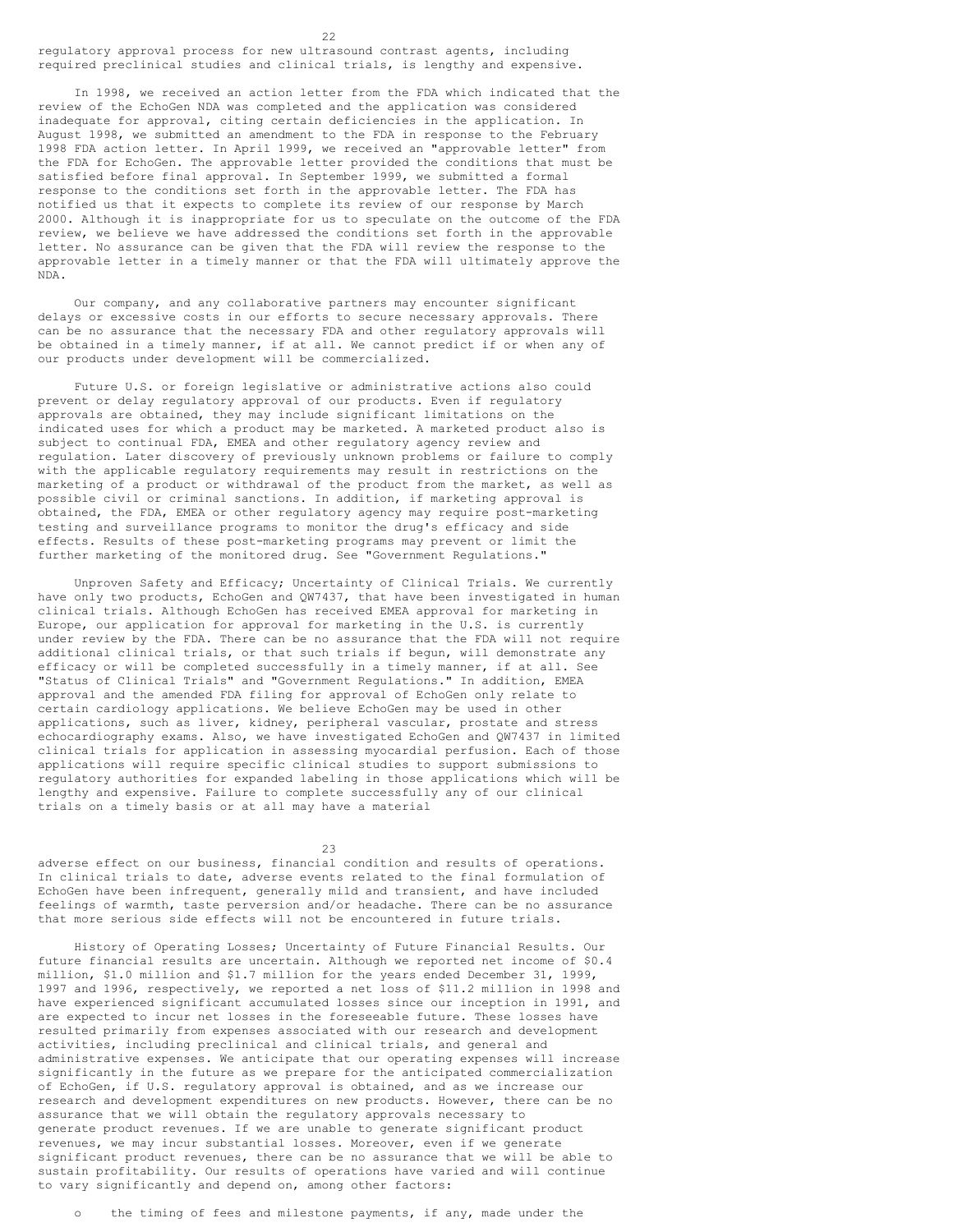Amended Abbott U.S. Agreement;

- o the entering into of new product license agreements;
- o the timing and costs of clinical trials; and
- o costs related to obtaining, defending and enforcing patents.

Future Capital Requirements and Uncertainty of Additional Funding. Our development efforts to date have consumed substantial amounts of cash and we have generated only limited revenues from payments received from our contractual agreements. There can be no assurance that we will continue to receive such payments in the future. We expect that our cash requirements will increase significantly in the future, and there can be no assurance that such cash requirements will be met on satisfactory terms, if at all. Our future capital requirements depend on many factors including:

- o our ability to obtain and retain continued funding from third parties under contractual agreements;
- o the ability to maintain our bank line of credit;
- o the time and costs required to gain regulatory approvals;
- o our progress on research and development programs and clinical trials;
- o the costs of filing, prosecuting and enforcing patents, patent applications, patent claims and trademarks;
- 
- o the costs of marketing and distribution;
- o the status of competing products;
- o the market acceptance and third-party reimbursement of our products, if approved; and
- o the cost of defending, and any damages or settlement payments that may be paid pursuant

#### to legal proceedings.

There can be no assurance that additional regulatory approvals will be achieved or achieved in the near-term or that, in any event, additional financing will be available on acceptable terms, if at all. Any equity financing would likely result in substantial dilution to existing stockholders. If we are unable to raise additional financing, we would be required to curtail or delay the development of our products and new product research and development.

24

Dependence on Third Parties for Funding, Clinical Development and Distribution. We are dependent on Abbott and other third parties for funding and performance of a variety of activities including research, clinical development, manufacturing, marketing and distributing our products. We have entered into agreements with Abbott for the manufacturing, marketing and distribution of EchoGen in the U.S. There can be no assurance that the collaboration will continue or be successful. In February 2000, we entered into an amendment with Abbott that further modifies the Amended Abbott U.S. Agreement. The modified agreement provides Abbott the option either to market and distribute EchoGen in the United States subject to obtaining necessary regulatory approvals, or to terminate the Amended Abbott U.S. Agreement, whether regulatory approvals are received or not. Abbott's option terminates on March 31, 2000. If Abbott elects to market and sell EchoGen in the United States, the parties have agreed to negotiate a revision to the Amended Abbott U.S. Agreement by April 30, 2000 to reflect any changes in responsibilities of the parties, the status of regulatory approval and current market conditions. There can be no assurance that Abbott will elect its option to market and distribute EchoGen in the U.S., or even if Abbott should determine to do so, that we and Abbott will agree on mutually acceptable revisions to the Amended Abbott U.S. Agreement by April 30, 2000. If the Amended Abbott U.S. Agreement is terminated, Abbott will continue to manufacture EchoGen following FDA approval for a period of two years, but in no event later than July 1, 2002 under the Supply Agreement with Abbott. There can be no assurance that in the event of termination of the Amended Abbott U.S. Agreement that we can successfully market and distribute EchoGen, or that we will be successful in obtaining other partners to market and distribute EchoGen. If these arrangements with third parties, including Abbott, are terminated or the collaborations are not successful, we will not receive scheduled milestone and funding payments and will be required to identify alternative partners for research, clinical development, manufacturing and/or marketing and distribution, which could have a material adverse effect on our business, financial condition and results of operations. See "Strategic Alliances."

Competition and Risk of Technological Obsolescence. The health care industry is characterized by extensive research efforts and rapid technological change. Competition in the development of ultrasound contrast agents is intense and expected to increase. Although there is currently only one FDA approved ultrasound contrast agent being marketed in the U.S. for certain cardiology applications, there are to our knowledge, three other ultrasound contrast agents that have been submitted by other companies to the FDA for approval and we believe that other medical and pharmaceutical companies are in clinical trials with ultrasound contrast agents. We also believe that other medical and pharmaceutical companies will compete with us in the areas of research and development, acquisition of products and technology licenses, and the manufacturing and marketing of ultrasound contrast agents. We expect that competition in the ultrasound contrast agent field will be based primarily on efficacy, safety, ease of administration,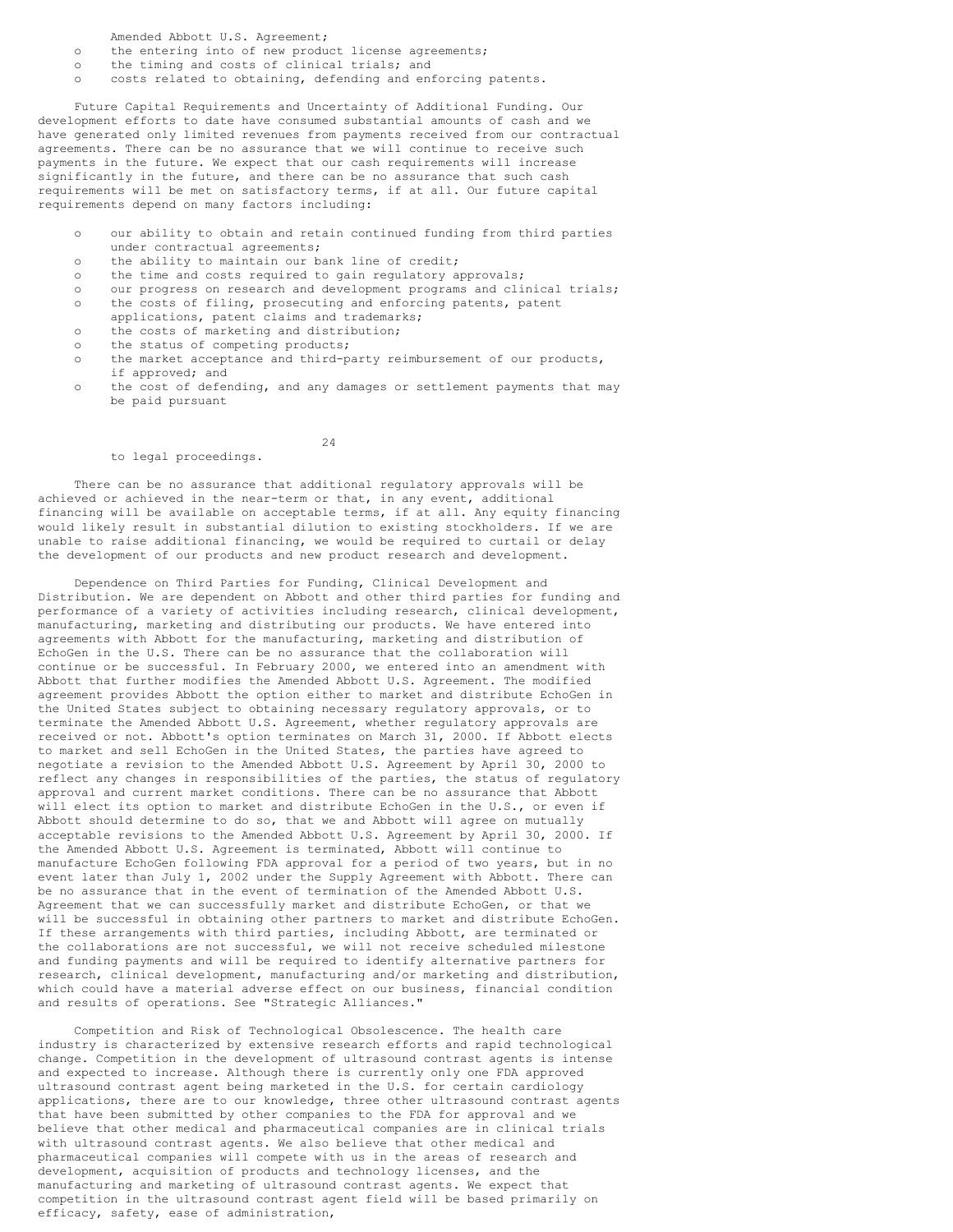breadth of approved indications and physician, healthcare payor and patient acceptance. Although we believe that if EchoGen is approved for commercial sale, EchoGen will be well-positioned to compete successfully, there can be no assurance that we will be able to do so. Many of our competitors and potential competitors have substantially greater financial, technical and human resources than we do and have substantially greater experience in developing products, obtaining regulatory approvals and marketing and manufacturing medical products. Accordingly, these competitors may succeed in obtaining FDA approval for their products more rapidly than us. In addition, other technologies or products such as advancements in ultrasound equipment may be developed that have an entirely different approach or means of accomplishing the enhancement of ultrasound imaging or other imaging modalities that would render our technology and products noncompetitive or obsolete.

Limited Manufacturing Experience; Dependence on Limited Contract Manufacturers and Suppliers. We currently rely primarily on Abbott to produce EchoGen for research and development and clinical trials. Abbott's manufacturing site is subject to routine FDA and other regulatory inspections of its manufacturing practices. In addition, there are a limited number of contract manufacturers that operate under GMP regulations, as required by the FDA. Unless we develop an in-house manufacturing capability or we are able to identify and qualify alternative contract manufacturers, we will be entirely dependent on Abbott for the manufacture of EchoGen. There can be no assurance that our reliance on Abbott for the manufacture of our products will not result in interruptions, delays or stoppages in the supply of EchoGen, or, if Abbott elects its option to terminate the Amended Abbott U.S. Agreement, that we will be able to identify and qualify alternative manufacturers. The active chemical ingredients in EchoGen, DDFP and PEG Telomer B (a surfactant) are manufactured by a limited number of vendors. The inability of these vendors to supply medical-grade materials to us could delay the manufacture of, or cause us to cease the manufacturing of, EchoGen. Any such delay or cessation could have a material adverse effect on our business, financial condition and results of operations. See "Manufacturing" and "Strategic Alliances."

Lack of Marketing and Sales Experience. We currently have no sales, marketing or distribution capability. In order to commercialize any products, we must internally develop sales, marketing and distribution capabilities or make arrangements with a third party to perform these services. In 1996, we entered into an agreement with Abbott to market and distribute EchoGen in the U.S. In February 2000, we entered into an amendment that provides Abbott the option to amend or terminate this agreement by March 31, 2000. There can be no assurance that Abbott will elect to market our products and that, even if they do elect to market our products, they will be successful in marketing our products. In the event that Abbott terminates our Amended Abbott U.S. Agreement, we would be required to market our products directly and develop a marketing and sales force with technical expertise and with supporting distribution capabilities or contract with third parties to provide such services. We may not be able to establish in-house sales and distribution capabilities or find alternative marketing and distribution partners or relationships with third parties. Any such failure to establish our own marketing capabilities or relationships with third parties could have a material adverse effect on our business, financial condition and results of operations. See "Manufacturing" and "Strategic Alliances."

26

In the E.U., our strategy is to market EchoGen through new marketing and distribution agreements and we are currently in discussions with potential partners for the distribution and marketing of EchoGen in certain countries of the E.U. There can be no assurance that we will be successful in securing new marketing or distribution partners for territories outside the U.S. or if secured, these relationships will be successful. Any such failure to establish our own marketing capabilities or relationships with third parties could have a material adverse effect on our business, financial condition and results of operations. See "Strategic Alliances."

Uncertainty of Market Acceptance. Currently there is only one FDA approved ultrasound contrast agent being marketed in the U.S. and the general market acceptance of contrast agents for ultrasound imaging has not been rapid. If ultrasound contrast agents continue to fail to gain significant market acceptance it could make the market acceptance of EchoGen more difficult. Market acceptance of EchoGen may depend upon a number of factors, including efficacy, safety, price and ease of administration. In addition, market acceptance may depend upon our ability to educate the medical community on the diagnostic and clinical utility and cost-effectiveness of ultrasound contrast agents in general and EchoGen in particular and the ability to obtain reimbursement from third party payors. There can be no assurance that EchoGen, if successfully developed and commercialized, will gain market acceptance. Failure of EchoGen to gain market acceptance could have a material adverse effect on our business, financial condition and results of operations.

Dependence on Patents and Proprietary Rights. Our success will depend, in part, on our ability to obtain patents, defend patents and protect trade secrets. We have filed patent applications in the U.S. and in over 40 foreign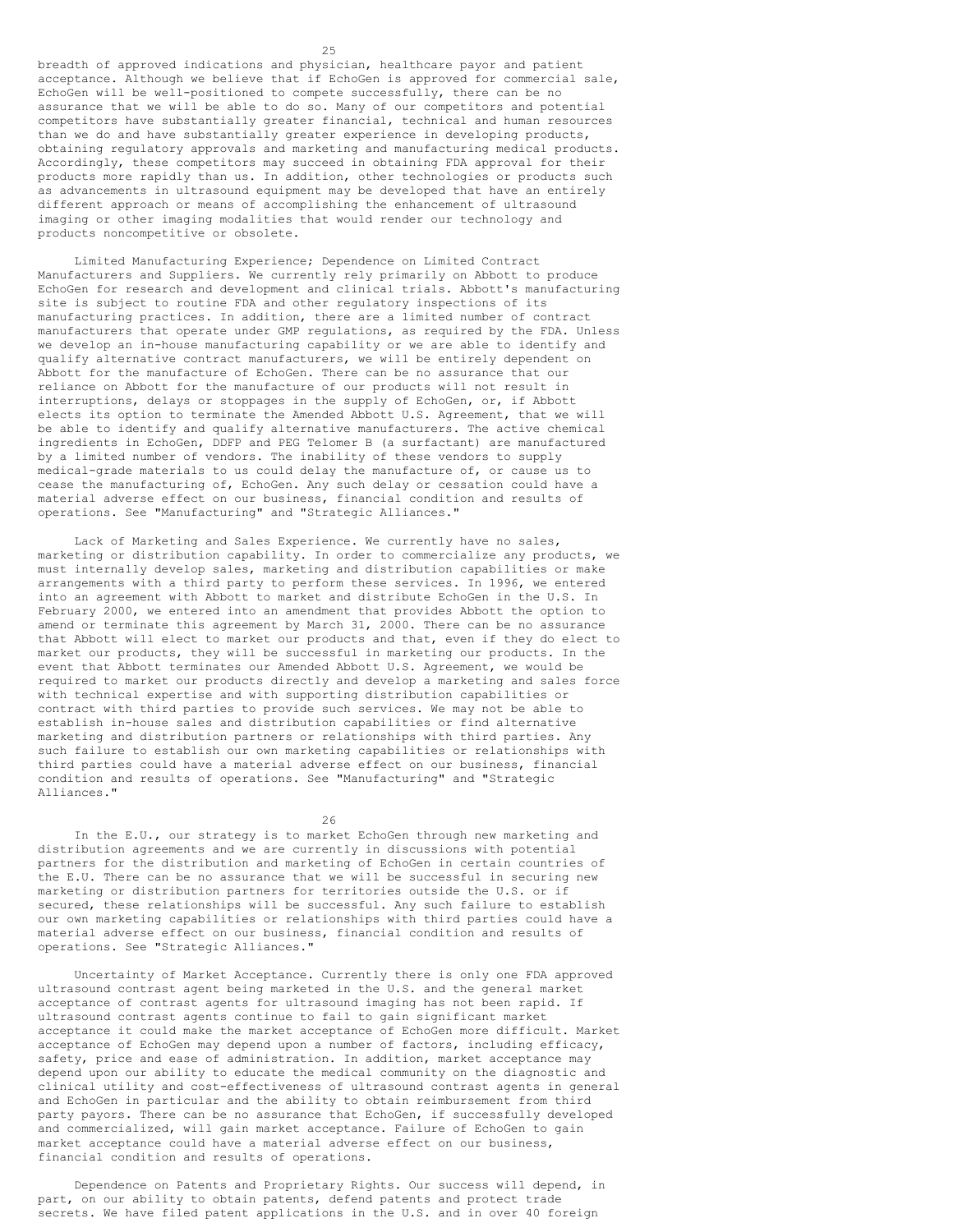countries relating to our principal technologies. In the U.S., 12 patents have been issued to us, the claims of which are primarily directed to ultrasound contrast media which include fluorine-containing chemicals (such as EchoGen) as well as methods of making and using these media. The patent position of medical and pharmaceutical companies is highly uncertain and involves complex legal and factual questions. There can be no assurance that any claims which are included in pending or future patent applications will be issued, that any issued patents will provide us with competitive advantages or will not be challenged by third parties, or that the existing or future patents of third parties will not have an adverse effect on our ability to commercialize its products. Furthermore, there can be no assurance that other companies will not independently develop similar products, duplicate any of our products or design around patents that may be issued to us. Litigation may be necessary to enforce any patents issued to us or to determine the scope and validity of others' proprietary rights in court or administrative proceedings. Any litigation or administrative proceeding could result in substantial costs to us and distraction of our management. An adverse ruling in any litigation or administrative proceeding could have a material adverse effect on our business, financial condition and results of operations.

Our commercial success will depend in part on not infringing patents issued to competitors. There can be no assurance that patents belonging to competitors will not require us to alter our products or processes, pay licensing fees or cease development of our current or future products. Any litigation regarding infringement could result in substantial costs to us and distraction of our management, and any adverse ruling in any litigation could have a material adverse effect on our business, financial condition and results of operations. Further, there can be no assurance that we

27

will be able to license other technology that we may require at a reasonable cost or at all. Failure by us to obtain a license to any technology that we may require to commercialize our products would have a material adverse effect on our business, financial condition and results of operations. In addition, to determine the priority of inventions and the ultimate ownership of patents, we may participate in interference, reissue or re-examination proceedings conducted by the PTO or in proceedings before foreign agencies with respect to any of our existing patents or patent applications or any future patents or applications, any of which could result in loss of ownership of existing, issued patents, substantial costs to us and distraction of our management. Two of our 12 U.S. patents, U.S. 5,573,751 (`751) and U.S. 5,558,094 (`094) have been re-examined by the PTO in four separate proceedings. In 1998, the Company announced it received decisions from the PTO indicating the patentability of claims in all four re-examination proceedings. The PTO has determined that a number of the claims included in the original `094 and `751 patents as well as some claims that were amended will be confirmed. Certain claims, which included reference to fluorinated chemicals other than perfluoropropane, perfluorobutane and perfluoropentane, were cancelled during the re-examination process. See "Legal Proceedings."

Limitations on Third-Party Reimbursement. Our ability to successfully commercialize EchoGen will depend in part upon the extent to which reimbursement of the cost of EchoGen and related treatments will be available from domestic and foreign health administration authorities, private health insurers and other payor organizations. Third party payors are increasingly challenging the price of medical products and services or restricting the use of certain procedures in an attempt to limit costs. Further, significant uncertainty exists as to the reimbursement status of newly approved health care products, and there can be no assurance that adequate third party coverage will be available. In certain foreign markets, we may be subject to governmentally mandated prices for EchoGen. If adequate reimbursement is not provided by governments and third party payors for our potential products or if adverse pricing is mandated by foreign governments this could have a material adverse affect on our business, financial condition and results of operations.

Uncertainty Associated with Drug Delivery Technology. Our drug delivery technology is a new approach to the formulation of water insoluble compounds for therapeutic applications. To date, we have performed substantial preclinical testing on only one of our drug delivery projects, QW8184. While results from this preclinical testing have been encouraging, preclinical results may not be predictive of results that will be obtained from clinical trials of QW8184 or from formulations we may develop with other active compounds. Furthermore, there can be no assurance that the results of any clinical trials of products developed with our drug delivery technology will demonstrate the safety and efficacy necessary to obtain regulatory approvals to market such products. Significant expenditures in additional research and development, clinical testing, regulatory and sales and marketing activities will be necessary in order for us to commercialize any products developed with our drug delivery technology. While it is our strategy to enter into feasibility study agreements with companies who own active compounds, and we have recently entered into one such feasibility study, there can be no assurance that we will enter into any additional feasibility studies. Moreover, there can be no assurance that this feasibility study or any new feasibility studies will result in development or license agreements. Without feasibility studies or development or license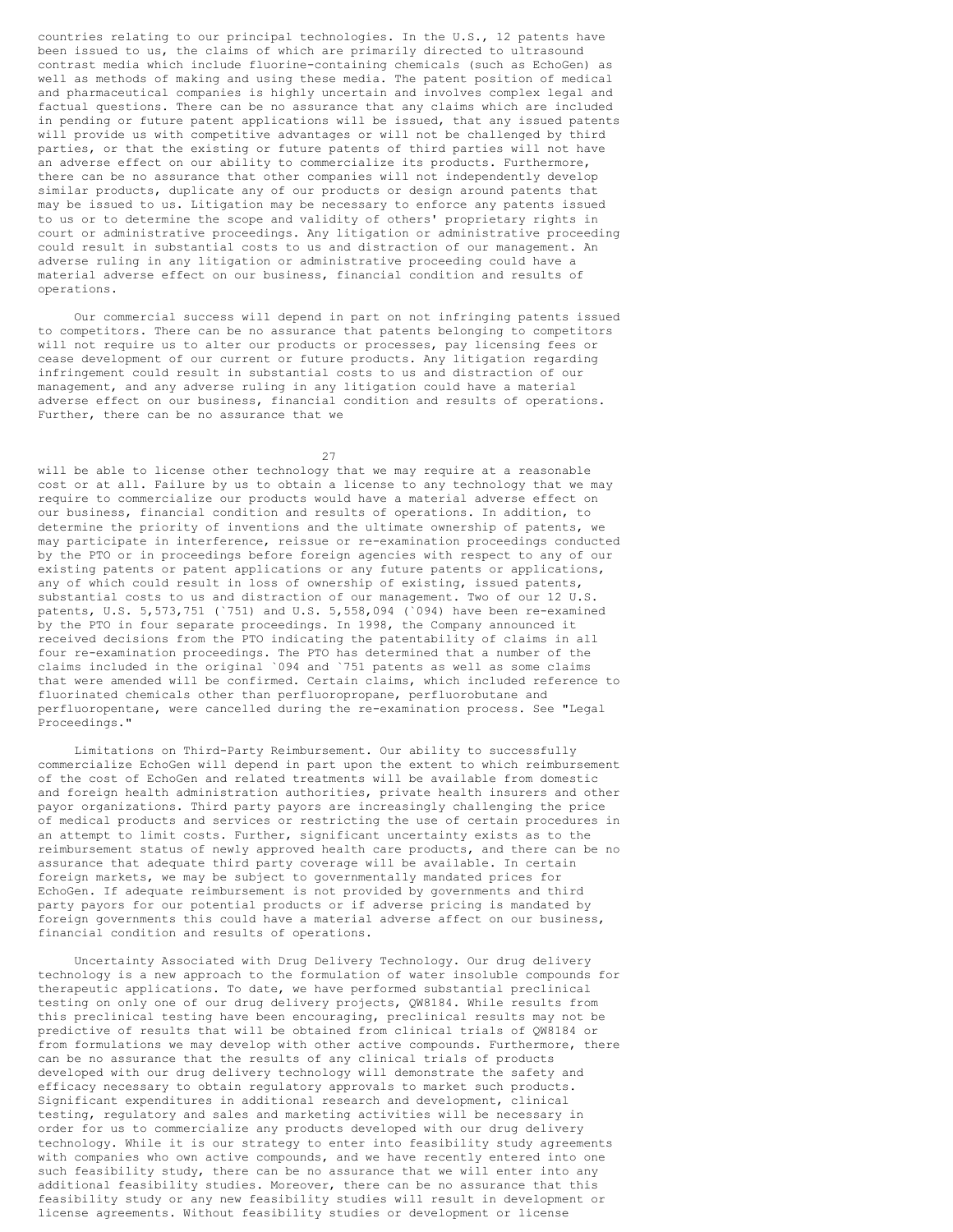28 terminate our efforts to develop our drug delivery technology.

Continued Listing on the Nasdaq National Market. Our common stock is currently listed on the Nasdaq National Market under the symbol "SNUS." For continued inclusion on the Nasdaq National Market, we must meet a net tangible asset test and a public float test. In addition, Nasdaq requires a minimum bid price of \$1.00 per share for continued listing. We will need to raise additional non-debt capital during 2000 to maintain our listing on NASDAQ. In the event that we fail to satisfy the listing standards on a continuous basis, our company's Common Stock may be removed from listing on the Nasdaq National Market. If our Common Stock is delisted from the Nasdaq National Market, trading of our Common Stock, if any, would be conducted in the over-the-counter market in the so-called "pink sheets" or, if available, the NASD's "Electronic Bulletin Board." As a result, stockholders could find it more difficult to dispose of, or to obtain accurate quotations as to the value of, our Common Stock and the trading price per share could be reduced.

Dependence on Key Employees. We are highly dependent on Michael A. Martino, our President and Chief Executive Officer, and Gregory Sessler, our Senior Vice President - Strategic Market Development and Chief Financial Officer. The loss of either of these individuals or the inability to recruit and retain qualified scientific personnel to perform research and development and qualified management personnel could have a material adverse effect on our business, financial condition and results of operations. There can be no assurance that we will be able to attract and retain such personnel on acceptable terms, if at all, given the competition for experienced scientists and other personnel among numerous medical and pharmaceutical companies, universities and research institutions.

## ITEM 2. PROPERTIES

We currently lease approximately 27,000 square feet of laboratory and office space in a single facility near Seattle Washington. The lease expires in April 2002 and includes an option to extend the term of the lease for three years. We believe that this facility will be adequate to meet our projected needs for the foreseeable future.

#### ITEM 3. LEGAL PROCEEDINGS

In January 1998, we announced that we had filed a patent infringement action in the U.S. District Court in Seattle, Washington, against Molecular Biosystems Inc. ("MBI") and Mallinckrodt Medical Inc. (Mallinckrodt"). The suit alleges that one of MBI's ultrasound contrast agents infringes one or more of our patents. MBI has filed counterclaims alleging that the patents asserted by us are invalid and not infringed, and that we have made false public statements and engaged in other actions intended to damage MBI and one of its ultrasound contrast agents. We do not believe there is any merit to these counterclaims and intend to defend our position vigorously; however, there can be no assurance that the counterclaims will be resolved in our favor. Discovery in the action is now substantially completed, and on February 10, 2000, the Court issued an order granting our Motion Regarding Claim Construction and construing disputed terms in the patents we asserted in the lawsuit. Both parties expect to file shortly summary judgment motions on various claims and defenses, and the trial date in the lawsuit currently remains scheduled for

April 24, 2000.

29

Under our agreement with Nycomed, Nycomed is an exclusive licensee of our patents in a field of use including non-perfluoropentane ultrasound contrast agents. Nycomed has the right to control the patent infringement portion of our lawsuit against MBI and Mallinckrodt. The court has authorized Nycomed to be joined as a party in this lawsuit.

In August and September 1998, various class action complaints were filed in the Superior Court of Washington (the "State Action") and in the U.S. District Court for the Western District of Washington (the "Federal Action") against SONUS and certain of our officers and directors, alleging violations of Washington State and U.S. securities laws. In October 1998, we and the individual defendants moved to dismiss and stay the State Action. The state law claims in the State Action were subsequently re-filed in the Federal Action. In February 1999, plaintiffs filed a consolidated and amended complaint in the Federal Action, alleging violations of Washington State and U.S. securities laws. In March 1999, we and the individual defendants filed a motion to dismiss the consolidated amended complaint in the Federal Action. In July 1999, the Court entered an order denying in part and granting in part the motion to dismiss the complaint in the Federal Action. In November 1999, we filed motions for summary judgment and to stay discovery. On December 15, 1999, the Court denied in part and granted in part the motion to stay discovery. The motion for summary judgment is currently noted for July 10, 2000. We do not believe there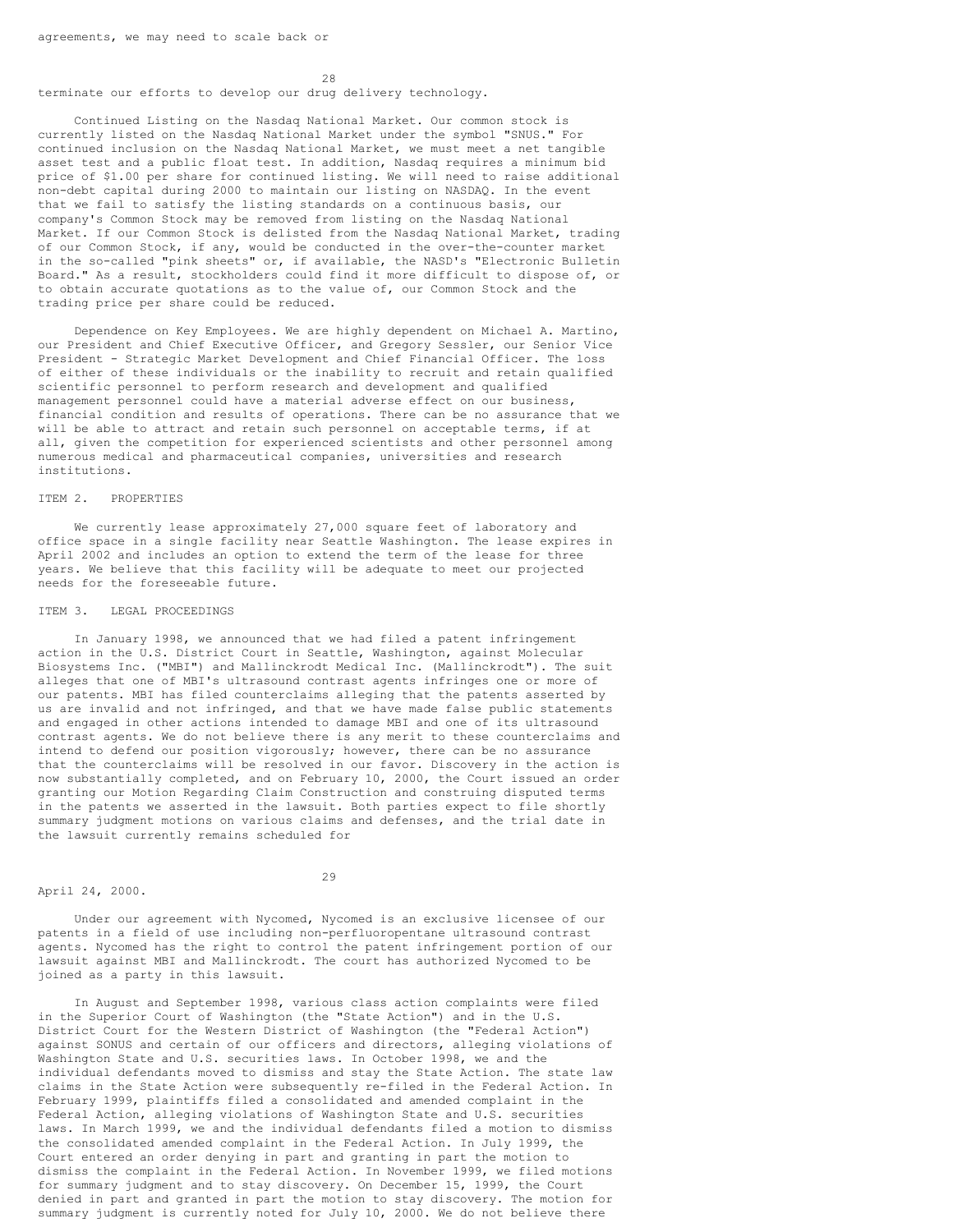is any merit to the claims in these actions and we intend to defend our position vigorously. Although we do not believe that we or any of our current or former officers or directors have engaged in any wrongdoing, there can be no assurance that this stockholder litigation will be resolved in our favor. Any settlement or adverse judgment in excess of available insurance could have a material adverse affect on our business, financial condition and results of operations.

ITEM 4. SUBMISSION OF MATTERS TO A VOTE OF SECURITY HOLDERS

No matters were submitted to a vote of security holders during the fourth quarter of the year ended December 31, 1999.

## 30 PART II

#### ITEM 5. MARKET FOR THE REGISTRANT'S COMMON STOCK

Our common stock first began trading on the Nasdaq National Market under the symbol SNUS on October 12, 1995. No cash dividends have been paid on the common stock and we do not anticipate paying any cash dividends in the foreseeable future. As of February 1, 2000, there were 156 stockholders of record and approximately 6,500 beneficial stockholders of our company's Common Stock. The high and low sales prices of our Common Stock as reported by Nasdaq for the eight quarters ended December 31, 1999 are as follows:

#### <TABLE>

## <CAPTION>

|                |    | HIGH             |    | LOW             |
|----------------|----|------------------|----|-----------------|
|                |    |                  |    |                 |
| $<$ S $>$      | << |                  | << |                 |
| 1998           |    |                  |    |                 |
| First Ouarter  |    | $40 \frac{1}{2}$ |    | 173/4           |
| Second Quarter |    | $25 \frac{1}{4}$ |    | 93/4            |
| Third Ouarter  | 17 |                  | 6  |                 |
| Fourth Quarter |    | $12 \frac{5}{8}$ |    | $3 \frac{3}{8}$ |
| 1999           |    |                  |    |                 |
| First Ouarter  |    | 107/8            |    | 47/8            |
| Second Quarter |    | 81/4             | 5  |                 |
| Third Ouarter  |    | 71/8             | 3  |                 |
| Fourth Quarter |    | 45/8             |    | $2\frac{1}{16}$ |
| $<$ /TABLE>    |    |                  |    |                 |

#### ITEM 6. SELECTED FINANCIAL DATA

## <TABLE>

<CAPTION>

|                                          | YEAR ENDED DECEMBER 31, |          |                |           |      |                                       |      |        |      |           |
|------------------------------------------|-------------------------|----------|----------------|-----------|------|---------------------------------------|------|--------|------|-----------|
|                                          | 1999                    |          | 1998           |           | 1997 |                                       | 1996 |        | 1995 |           |
|                                          |                         |          |                |           |      | (IN THOUSANDS, EXCEPT PER SHARE DATA) |      |        |      |           |
| $<$ S $>$                                | <<                      |          | <<             |           | <<   |                                       | <<   |        | <<   |           |
| STATEMENT OF OPERATIONS DATA:            |                         |          |                |           |      |                                       |      |        |      |           |
| Revenues                                 |                         | \$12,050 | $\mathsf{S}^-$ | 5,100     | S.   | 18,900                                | \$   | 16,600 | S.   | 4,500     |
| Total operating expenses                 |                         | 12,088   |                | 17,012    |      | 18,763                                |      | 14,988 |      | 9,416     |
| Net income (loss)                        |                         | 435      |                | (11, 173) |      | 1,011                                 |      | 1,722  |      | (5, 939)  |
| Net income (loss) per share:             |                         |          |                |           |      |                                       |      |        |      |           |
| Basic                                    | \$                      | 0.05     | S.             | (1, 30)   | S.   | 0.12                                  | \$   | 0.20   |      | \$ (1.81) |
| Diluted                                  | Ŝ.                      | 0.05     | Ŝ.             | (1, 30)   | \$   | 0.11                                  | \$   | 0.20   | S.   | (1.81)    |
| Shares used in calculation of net income |                         |          |                |           |      |                                       |      |        |      |           |
| (loss) per share:                        |                         |          |                |           |      |                                       |      |        |      |           |
| Basic                                    |                         | 8,836    |                | 8,622     |      | 8,565                                 |      | 8,481  |      | 3,281     |
| Diluted                                  |                         | 8,969    |                | 8,622     |      | 9,580                                 |      | 9,064  |      | 3,281     |
| $\langle$ /TABLE>                        |                         |          |                |           |      |                                       |      |        |      |           |

<sup>&</sup>lt;TABLE>

| <caption></caption>                                                                                               |                                      |                                      | AS OF DECEMBER 31,                  |                                     |                                    |
|-------------------------------------------------------------------------------------------------------------------|--------------------------------------|--------------------------------------|-------------------------------------|-------------------------------------|------------------------------------|
|                                                                                                                   | 1999                                 | 1998                                 | 1997                                | 1996                                | 1995                               |
|                                                                                                                   |                                      |                                      | (IN THOUSANDS)                      |                                     |                                    |
| $<$ S $>$<br>BALANCE SHEET DATA:                                                                                  | <<                                   | <<                                   | <<                                  | <<                                  | <<                                 |
| Cash, cash equivalents and marketable securities<br>Total assets<br>Long-term liabilities<br>Stockholders' equity | \$16,804<br>18,089<br>$ -$<br>10,048 | \$16,955<br>18,818<br>2,049<br>7,495 | \$26,571<br>28,946<br>939<br>18,505 | \$25,131<br>26,762<br>240<br>16,877 | \$8,221<br>19,646<br>468<br>10,947 |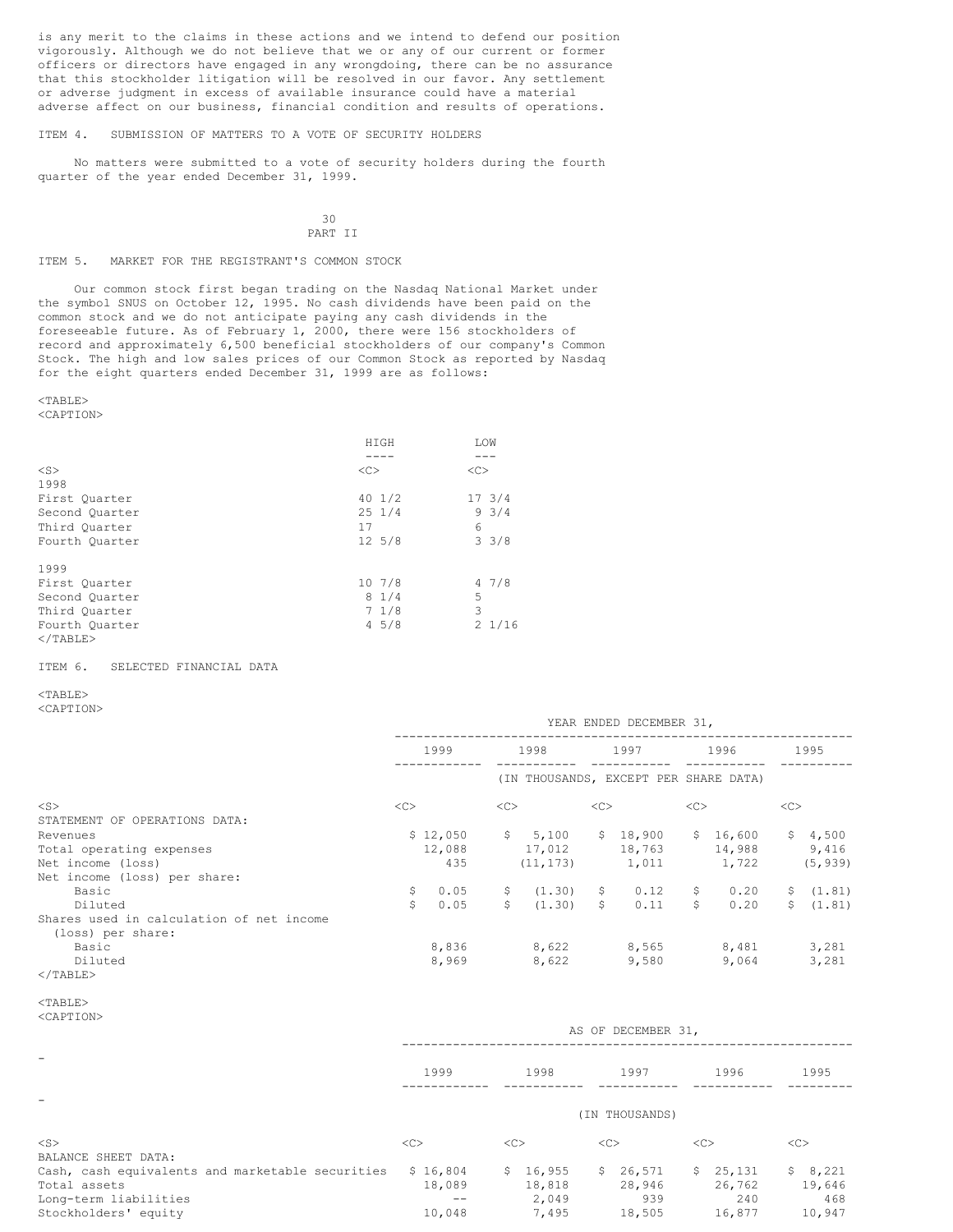## ITEM 7. MANAGEMENT'S DISCUSSION AND ANALYSIS OF FINANCIAL CONDITION AND RESULTS OF OPERATIONS

## FORWARD-LOOKING STATEMENTS

This report contains certain forward-looking statements within the meaning of Section 27A of the Securities Act of 1933, as amended, and Section 21E of the Securities Exchange Act of 1934, as amended, and we intend that such forward-looking statements be subject to the safe harbors created thereby. Examples of these forward-looking statements include, but are not limited to:

- the submission of applications for and the timing or likelihood of marketing approvals for one or more indications;
- o market acceptance of our products;
- o our anticipated future capital requirements and the terms of any capital financing;
- o the decision of Abbott to market our products in the U.S., our ability to locate and enter into agreements with distributors for international territories, or with other parties in the U.S., if Abbott should determine not to market our products in the U.S.;
- o our ability to identify and enter into acceptable arrangements with alternative sources of supply of EchoGen should Abbott determine not to continue to manufacture EchoGen;
- o the progress and results of clinical trials;
- o the timing and amount of future contractual payments, product revenues and operating expenses; and
- o the anticipated outcome or financial impact of legal matters.

While these statements made by us are based on our current beliefs and judgment, they are subject to risks and uncertainties that could cause actual results to vary.

The discussion and analysis set forth below contains trend analysis, discussions of regulatory status and other forward-looking statements. Actual results could differ materially from those projected in the forward-looking statement as a result of the following factors, among others:

- o uncertainty of governmental regulatory requirements and lengthy approval process;
- o unproven safety and efficacy of products and uncertainty of clinical trials;
- o history of operating losses and uncertainty of future financial results;
- o future capital requirements and uncertainty of additional funding;
- o dependence on third parties for funding, clinical development and distribution;
- o competition and risk of technological obsolescence;
- o limited manufacturing experience and dependence on limited contract manufacturers and suppliers;
- o lack of marketing and sales experience;
- o uncertainty of market acceptance;
- o dependence on patents and proprietary rights;
- o limitations on third-party reimbursement;
- o uncertainty associated with drug delivery technology;
- o continued listing on the NASDAQ National Market; and
- dependence on key employees.

See "Business -- Certain Factors That May Affect Our Business and Future Results."

## MD&A OVERVIEW

## 32

In Management's Discussion and Analysis we explain the general financial condition and the results of operations for our Company, including:

- o an overview of our Company's business;
- o regulatory progress;
- o contractual agreements;
- o results of operations and why those results are different from the prior year;
- o the capital resources our Company currently has and possible sources of additional funding for future capital requirements;
- o the market risk of our investment portfolio; and
- o the results of our Year 2000 program.

## BUSINESS OVERVIEW

Our Company is engaged in the research, development and commercialization of ultrasound contrast agents and drug delivery systems based on our proprietary technology. Our products are being developed for use in the diagnosis and treatment of heart disease, cancer and other debilitating conditions. We have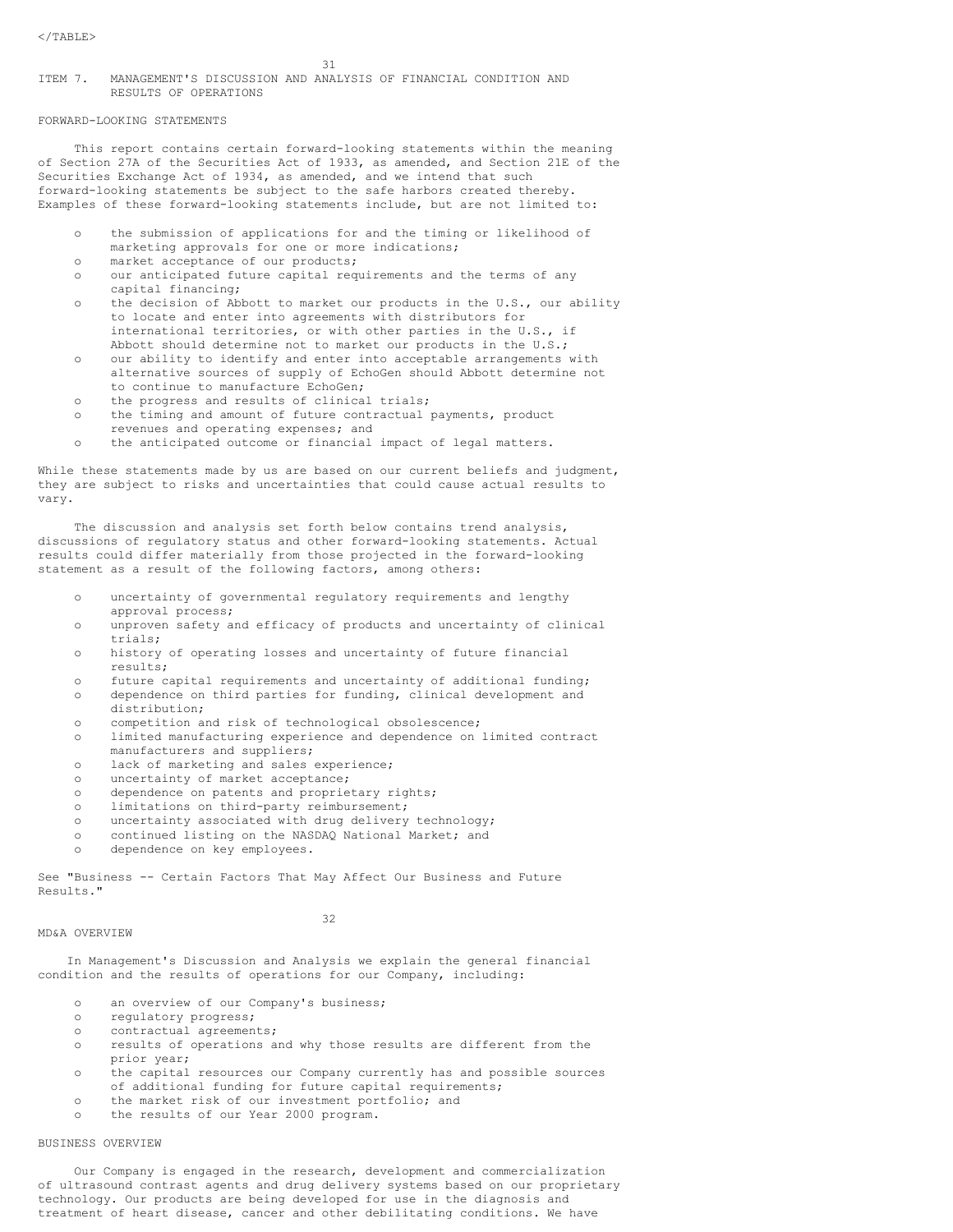financed our research and development and clinical trials through payments received under contractual agreements, private equity and debt financings, and an initial public offering ("IPO") of common stock completed in October 1995. Clinical trials of our initial ultrasound contrast product under development, EchoGen(R) (perflenapent injectable emulsion), began in January 1994. In 1996, we filed a New Drug Application ("NDA") with U.S. Food and Drug Administration ("FDA") for EchoGen as well as a Marketing Authorization Application ("MAA") with the European Medicines Evaluation Agency ("EMEA").

#### REGULATORY PROGRESS

In April 1999, we received an "approvable letter" from the FDA for EchoGen. The FDA letter gave the conditions that must be satisfied before final approval. In September 1999, we filed a formal response to the conditions of the approvable letter. The FDA has notified us that it expects to complete its review of our response by March 2000. Although it is inappropriate for us to speculate on the outcome of the FDA review, we believe we have addressed the conditions set forth in the approvable letter. No assurance can be given that the FDA will review the response to the approvable letter in a timely manner or that the FDA will ultimately approve the NDA.

In March 1998, the EMEA's Committee for Proprietary Medicinal Products ("CPMP") issued a positive opinion on EchoGen for use as a transpulmonary echocardiographic contrast agent in patients with suspected or established cardiovascular disease who have had previous inconclusive non-contrast studies. In July 1998, the EMEA ratified the CPMP recommendation and granted a marketing authorization for EchoGen in the 15 countries of the European Union ("E.U."). During 1998 and 1999, we submitted to the EMEA certain variations of our marketing authorization to bring the manufacturing process and specifications for European product in line with the process and specifications submitted to the FDA for approval in the U.S. Also during 1999, we

33

received notifications that the variations to our marketing license were approved by the EMEA with the final notification received in December 1999. See "Certain Factors that May Affect Our Business and Future Results - Uncertainty of Government Regulatory Requirements; Lengthy Approval Process."

## CONTRACTUAL AGREEMENTS

In 1999, we entered into a license agreement with Nycomed Imaging AS ("Nycomed") for the cross-license of certain proprietary ultrasound contrast agent technologies. Under the terms of the agreement, we provided Nycomed with an exclusive license to our ultrasound contrast patents except as related to perfluoropentane, the gas we use in our ultrasound contrast products. Under the exclusive license to the patents, Nycomed also has the right to freely sublicense to other companies with a portion of any sublicense fees to be paid to us. In addition, we have a worldwide, non-exclusive license to certain of Nycomed's ultrasound contrast agent patents. We also have the right to sublicense these patents to our collaborative partners. Under the agreement, Nycomed has paid us a license fee of \$10.0 million. In addition, both companies have agreed to pay royalties to each other based on future sales of our respective ultrasound contrast agents.

Also, under the agreement, we transferred to Nycomed the responsibilities and legal costs associated with our patent infringement litigation with Molecular Biosystems and Mallinckrodt Medical Inc. See "Legal Proceedings."

In 1996, we entered into two agreements with Abbott Laboratories ("Abbott") for the marketing and selling of our ultrasound contrast agents, including EchoGen, in: (1) the United States (the "Abbott U.S. Agreement") and; (2) certain international territories including Europe, Latin America, Canada, Middle East, Africa and certain Asia/Pacific countries ("Abbott International Agreement"). In January 1999, we amended the Abbott U.S. Agreement ("Amended Abbott U.S. Agreement").

Under the Amended Abbott U.S. Agreement, Abbott agreed to make certain payments to us, primarily conditioned upon the achievement of regulatory approval and certain commercialization milestones potentially totaling \$31.0 million of which we have received \$23.0 million as of December 31, 1999. In addition, Abbott purchased in 1996, for \$4.0 million, warrants to acquire 500,000 shares of our common stock. The warrants are exercisable over five years at \$16.00 per share.

In February 2000, we entered into an amendment with Abbott that further modifies the Amended Abbott U.S. Agreement. The modified agreement provides Abbott the option either to market and distribute EchoGen in the U.S. subject to obtaining necessary regulatory approvals, or to terminate the Amended Abbott U.S. Agreement, whether regulatory approvals are received or not. Abbott's option terminates on March 31, 2000. No financial payments will be made during the period of Abbott's option. If Abbott elects to market and sell EchoGen in the U.S., the parties have agreed to negotiate a revision to the Amended Abbott U.S. Agreement by April 30, 2000 to reflect any changes in responsibilities of the parties, the status of regulatory approval and current market conditions. If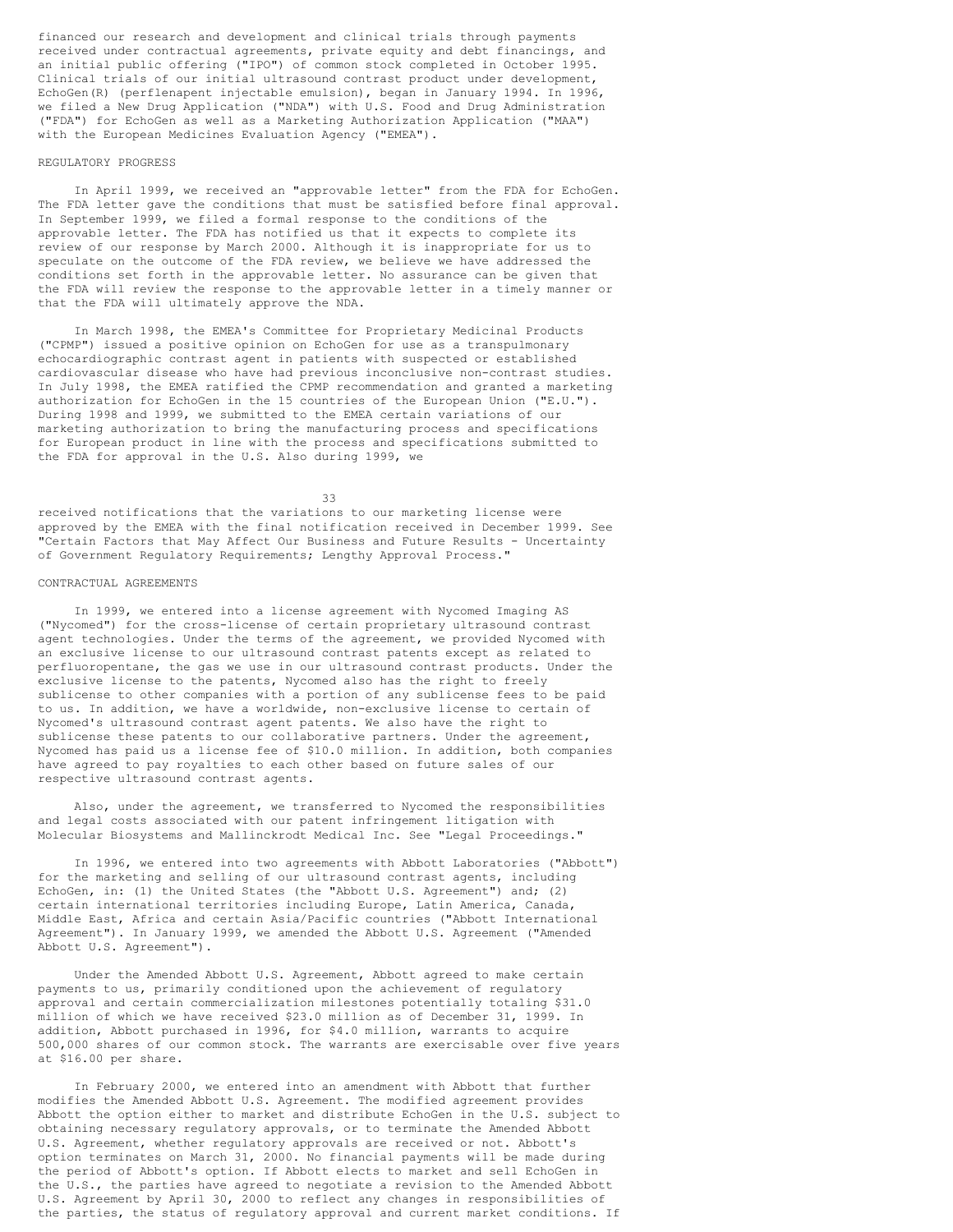34

Agreement by March 31, 2000, Abbott will have no further economic or other responsibilities under the Amended Abbott U.S. Agreement and all rights and marketing materials related to EchoGen will be returned to us. We have also agreed with Abbott to amend the manufacturing and supply agreement under which Abbott manufactures EchoGen for us. If the Amended Abbott U.S. Agreement is terminated, Abbott will continue to manufacture EchoGen following FDA approval, if obtained, for a period of two years, but in no event later than July 1, 2002 under the manufacturing and supply agreement with Abbott. There can be no assurance that Abbott will elect its option to market and distribute EchoGen in the U.S., or even if Abbott should determine to do so, that we and Abbott will agree on mutually acceptable revisions to the Amended Abbott U.S. Agreement by April 30, 2000. Furthermore, there can be no assurance that in the event of termination of the Amended Abbott U.S. Agreement, that we can successfully market and distribute EchoGen, or that we will be successful in obtaining other partners to market and distribute EchoGen, or that we will be able to locate and qualify an alternative manufacturer of EchoGen.

In October 1999, our Company and Abbott Laboratories International Division ("Abbott International") restructured the Abbott International Agreement. Under the restructured agreement, Abbott International has returned all exclusive marketing rights to EchoGen to us. As of the date of restructuring, Abbott International has paid \$14.7 million to us. In addition, under the restructured Abbott International Agreement, we have agreed to share with Abbott International, 21% of our net profits from the sale of EchoGen and will also share 50% of any up-front license fees paid to us by new partners, of which 50% will be credited against the share of net profits that we will pay to Abbott International. We have commenced discussions with new potential marketing partners for the territories under the Abbott International Agreement. No assurance can be given that we will secure new marketing partners for the territories under the Abbott International Agreement.

Under the restructured international agreement, Abbott International also retains a five-year option to elect to become a co-marketer of QW7437, our second ultrasound contrast agent under development. Abbott International has also agreed not to market or sell a competing ultrasound contrast product during the option period and thereafter if it elects its option to co-market QW7437. In the event the Amended Abbott U.S. Agreement is terminated, Abbott International's rights to a percentage of our profits or upfront license fees and co-marketing rights to QW7437 will terminate.

In addition to the development of our ultrasound contrast agents, we believe our drug delivery technology can be applied to the formulation of many water insoluble active compounds which are either currently in use or being investigated as therapeutic agents. Our strategy is to enter into feasibility study agreements with companies who own active compounds, typically large pharmaceutical companies, to determine if our drug delivery strategy enhances their active compound. In December 1999, we entered into our first feasibility study agreement. Under this feasibility study agreement, we have agreed to use our reasonable best efforts to develop new formulations of an active compound and provide them to the pharmaceutical company for further evaluation. If the feasibility study is successful, our goal is to negotiate a development and license agreement with the pharmaceutical company.

#### RESULTS OF OPERATIONS

35

Our results of operations have varied and will continue to vary significantly and depend on, among other factors:

- o timing of payments under contractual and license agreements;
- o timing of regulatory approvals;
- o entering into additional contractual agreements; and
- o timing and costs of clinical trials, legal matters and expenses related to product commercialization.

YEARS ENDED DECEMBER 31, 1999 AND DECEMBER 31, 1998

To date, our reported revenues have been derived from payments received under contractual and license agreements with third parties. Revenue was \$12.1 million for the year ended December 31, 1999 compared to \$5.1 million in the prior year. Revenues during 1999 were derived from our agreements with Nycomed (\$10.0 million) and Abbott (\$2.1 million). Revenue received in the prior year was derived from payments received under our agreements with Abbott.

Research and development expenses were \$5.6 million for the year ended December 31, 1999 compared with \$10.5 million in the prior year. The decrease from the prior year was primarily due to a reduction in clinical trials and associated development activity for EchoGen.

General and administrative expenses were \$6.5 million for each of the years ended December 31, 1999 and 1998. We had an increase in intellectual property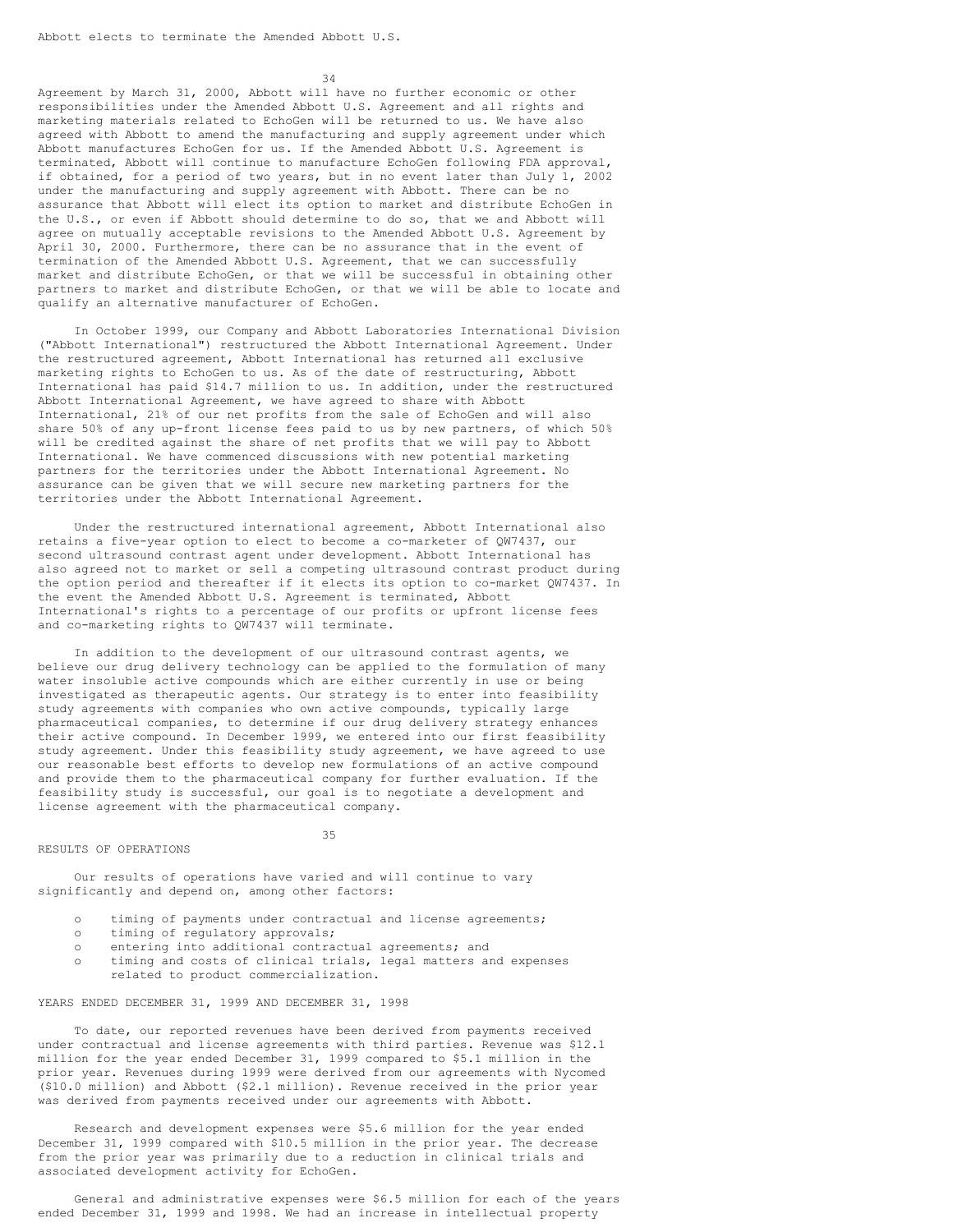legal costs in 1999 offset by decreases in medical education and other marketing expenses.

Revenues in future periods will be primarily dependent upon the achievement and timing of certain regulatory and commercialization events. In addition, if EchoGen obtains U.S. regulatory approval, total operating expenses are expected to increase in future periods due to ongoing and planned clinical trials to study additional indications for EchoGen, new product research and development, and higher marketing and administrative expenses in conjunction with the commercialization of EchoGen.

Interest income, net of interest expense, was \$472,000 for the year ended December 31, 1999 compared to \$739,000 for the prior year. The decrease was primarily due to the lower average levels of invested cash during 1999 and the decrease in interest expense as the result of the conversion of long-term debt to equity in June of 1999.

## YEARS ENDED DECEMBER 31, 1998 AND DECEMBER 31, 1997

Revenue received under contractual agreements was \$5.1 million for the year ended December 31, 1998 compared with \$18.9 million in the prior year. All revenue during 1998 represented payments under our strategic alliance agreements with Abbott. Revenues in 1997 represented milestone payments of \$18.5 million and \$0.4 million from Abbott and Daiichi Pharmaceutical Co., Ltd., respectively.

36

Research and development expenses were \$10.5 million for the year ended December 31, 1998 compared with \$11.6 million in the prior year. The decrease was primarily due to a reduction in clinical trial activity when compared to the prior year, offset in part by additional expenses related to the regulatory approval process.

General and administrative expenses were \$6.5 million for the year ended December 31, 1998 compared with \$7.2 million in the prior year. The decrease was primarily due to a reduction in marketing programs due to the delay in U.S. regulatory approval of EchoGen, offset in part by increases in legal costs.

Interest income, net of interest expense, was \$739,000 for the year ended December 31, 1998 compared to \$965,000 in the prior year. The decrease was primarily due to the lower levels of invested cash during 1998 and higher interest expense for the amounts payable to Abbott for clinical development funding.

### LIQUIDITY AND CAPITAL RESOURCES

We have historically financed operations with payments from contractual agreements with third parties, proceeds from equity financings and a bank line of credit. At December 31, 1999, we had cash, cash equivalents and marketable securities of \$16.8 million compared to \$17.0 million at December 31, 1998. The slight decrease was primarily due to cash used in operations during the year ended December 31, 1999.

We have a bank loan agreement which provides for a \$5.0 million revolving line of credit facility and bears interest at the prime rate plus 1.0% per annum. At December 31, 1999, we had borrowings of \$5.0 million outstanding under the line of credit. The line of credit expires August 30, 2000 and is secured by tangible assets. The Company is required to maintain a minimum of \$4.0 million of cash in order to borrow under the line of credit, and the borrowed funds are required to be held at the bank. We cannot give assurance that we will be able to maintain the minimum balances necessary to borrow under the line of credit.

We expect that our cash needs will increase significantly in future periods due to pending and planned clinical trials and higher administrative and marketing expenses as we prepare for commercialization of EchoGen, if approved for marketing. Based on our current operating plan, we estimate that existing cash and marketable securities will be sufficient to meet our cash requirements through the next 12 months. We plan to seek additional funding in 2000 through available means, which may include debt and/or equity financing or funding under additional third party agreements. We cannot give assurance that financing will be available on acceptable terms, if at all. Our future capital requirements depend on many factors including:

- o the ability to obtain continued funding under existing contractual and licensing agreements;
- o the ability to attract and retain new partners;
- o the ability to maintain our bank line of credit;
- o the time and costs required to gain regulatory approvals;

#### 37

- o the progress of our research and development programs and clinical trials;
- o the costs of filing, prosecuting and enforcing patents, patent applications, patent claims and trademarks;
- o the costs of marketing and distribution;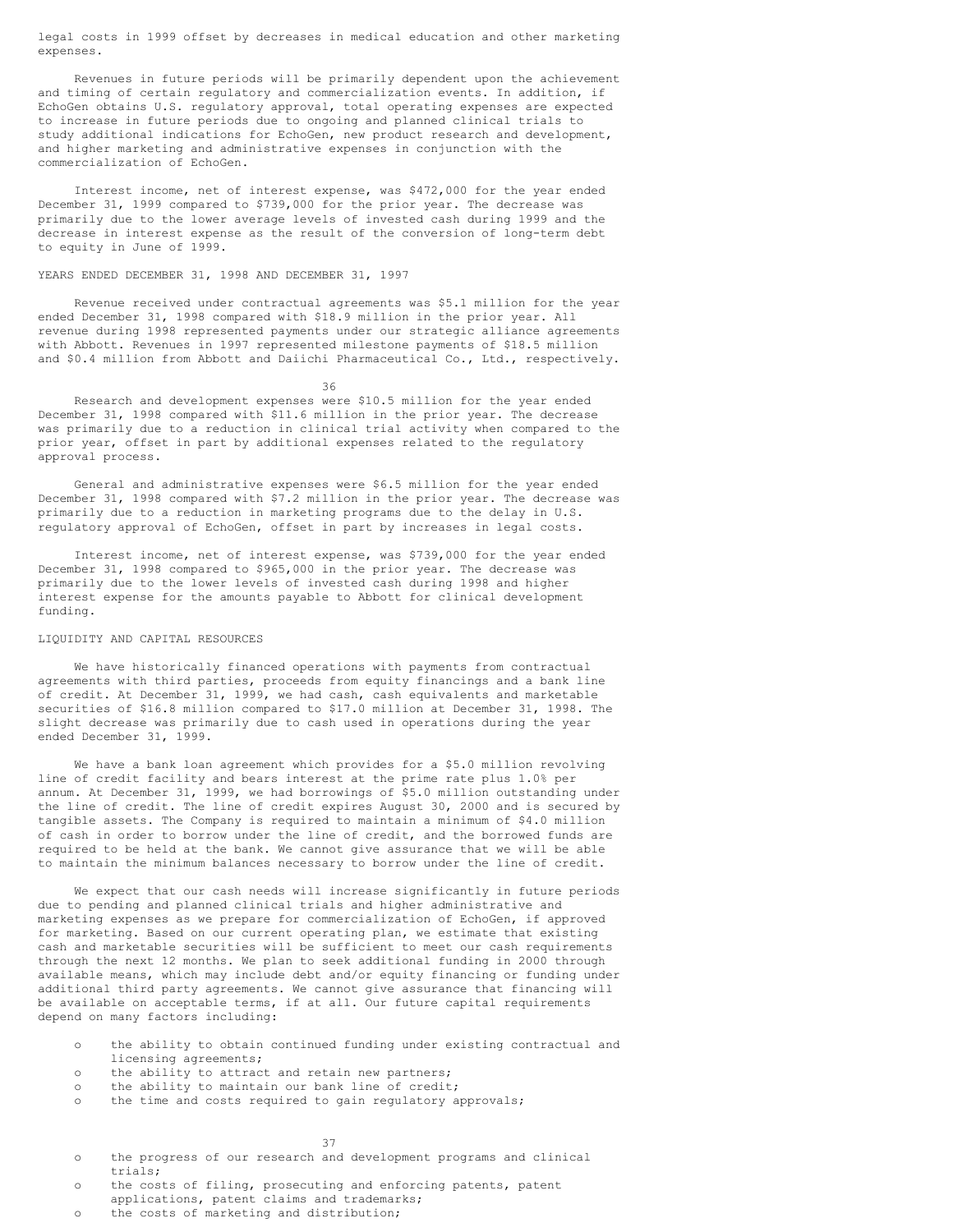- o the status of competing products;
- o the market acceptance and third-party reimbursement of our products, if and when approved; and
- o the cost of defending, and any damages or settlement payments that may be paid pursuant to existing legal proceedings.

We cannot give assurance that regulatory approvals will be achieved in the near-term or at all or that, in any event, additional financing will be available on acceptable terms, if at all. Any equity financing would likely result in substantial dilution to our existing stockholders. If we are unable to raise additional financing, we may be required to curtail or delay the development of our products and new product research and development, which could seriously harm our business.

## MARKET RISK

The market risk inherent in our short-term investment and debt portfolio represents the potential loss arising from adverse changes in interest rates. If market rates hypothetically increase immediately and uniformly by 100 basis points from levels at December 31, 1999, the decline in the fair value of the investment portfolio and increased interest expense on our short-term debt portfolio would not be material. Because we have the ability to hold our fixed income investments until maturity, we do not expect our operating results or cash flows to be affected to any significant degree by a sudden change in market interest rates on our securities portfolio.

### YEAR 2000

In 1999, we undertook a comprehensive review of our information technology computer and business systems and concluded that the Year 2000 issue (Y2k) did not pose a significant operational problem. In addition, we surveyed significant vendors, including Abbott, to determine any possible Y2k risks. We also established contingency plans to address "high-risk" issues that could have affected day-to-day operations or delayed our efforts to bring products to market.

Based on a full review of our computer and business systems and significant third party vendors, we have concluded that the change from the year 1999 to 2000 did not have an effect on our day-to-day operations or our efforts to bring products to market. The total cost of addressing Y2k did not exceed \$25,000.

38 ITEM 7A. QUANTITATIVE AND QUALITATIVE DISCLOSURES ABOUT MARKET RISK

Response to this item is included in "ITEM 7. MANAGEMENT'S DISCUSSION AND ANALYSTS OF FINANCIAL CONDITION AND RESULTS OF OPERATIONS - Market Risk."

## ITEM 8. FINANCIAL STATEMENTS AND SUPPLEMENTARY DATA

 $<$ TABLE> <CAPTION>

| INDEX TO FINANCIAL STATEMENTS:<br>___________________________________                   | <b>PAGE</b> |
|-----------------------------------------------------------------------------------------|-------------|
| $<$ S $>$                                                                               | <<<br>40    |
|                                                                                         | 41          |
| Statements of Operations for the years ended December 31, 1999, 1998 and 1997           | 42          |
| Statements of Stockholders' Equity for the years ended December 31, 1999, 1998 and 1997 | 43          |
| Statements of Cash Flows for the years ended December 31, 1999, 1998 and 1997           | 44          |
| $<$ /TABLE>                                                                             | 45          |

ITEM 9. CHANGES IN AND DISAGREEMENTS WITH ACCOUNTANTS ON ACCOUNTING AND FINANCIAL DISCLOSURE

Not applicable.

39 REPORT OF ERNST & YOUNG LLP, INDEPENDENT AUDITORS

The Board of Directors SONUS Pharmaceuticals, Inc.

We have audited the accompanying balance sheets of SONUS Pharmaceuticals, Inc. as of December 31, 1999 and 1998, and the related statements of operations, stockholders' equity and cash flows for each of the three years in the period ended December 31, 1999. These financial statements are the responsibility of the Company's management. Our responsibility is to express an opinion on these financial statements based on our audits.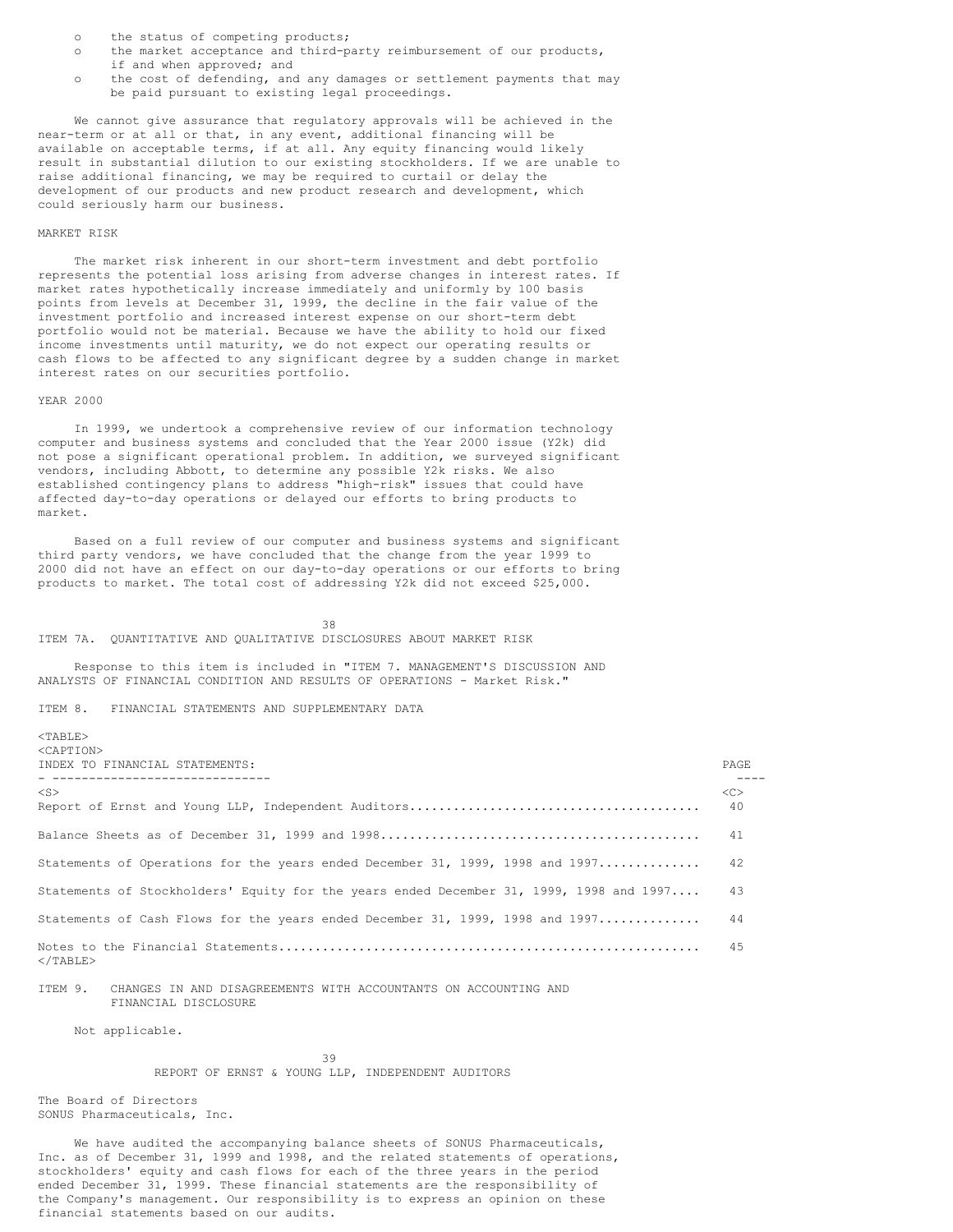We conducted our audits in accordance with auditing standards generally accepted in the United States. Those standards require that we plan and perform the audit to obtain reasonable assurance about whether the financial statements are free of material misstatement. An audit includes examining, on a test basis, evidence supporting the amounts and disclosures in the financial statements. An audit also includes assessing the accounting principles used and significant estimates made by management, as well as evaluating the overall financial statement presentation. We believe that our audits provide a reasonable basis for our opinion.

In our opinion, the financial statements referred to above present fairly, in all material respects, the financial position of SONUS Pharmaceuticals, Inc. at December 31, 1999 and 1998, and the results of its operations and its cash flows for each of the three years in the period ended December 31, 1999, in conformity with accounting principles generally accepted in the United States.

ERNST & YOUNG LLP

Seattle, Washington January 21, 2000, except for Note 12, as to which the date is February 15, 2000

> 40 SONUS PHARMACEUTICALS, INC. BALANCE SHEETS

 $<$ TABLE> <CAPTION>

|                                                                                                                                                        | DECEMBER 31,<br>-------------------------------                                            |                                                 |  |
|--------------------------------------------------------------------------------------------------------------------------------------------------------|--------------------------------------------------------------------------------------------|-------------------------------------------------|--|
|                                                                                                                                                        | 1999                                                                                       | 1998                                            |  |
| $<$ S $>$<br>ASSETS                                                                                                                                    | $<<$ $<$ $>$                                                                               | <<                                              |  |
| Current assets:<br>Cash, cash equivalents and marketable securities                                                                                    | \$16,804,486<br>422,851<br>-------------                                                   | \$16,954,842<br>419,018<br>------------         |  |
|                                                                                                                                                        | 17,227,337                                                                                 | 17,373,860                                      |  |
| Equipment, furniture and leasehold improvements, net                                                                                                   | 861,434                                                                                    | 1,444,090<br>------------                       |  |
|                                                                                                                                                        | \$18,088,771<br>============                                                               | \$18,817,950<br>============                    |  |
| LIABILITIES AND STOCKHOLDERS' EQUITY                                                                                                                   |                                                                                            |                                                 |  |
| Current liabilities:<br>Accounts payable and accrued expenses<br>Current portion of capital lease obligations                                          | \$5,000,000<br>2,826,169<br>215,102<br>$\mathcal{L}(\mathcal{L})=\mathcal{L}(\mathcal{L})$ | \$5,000,000<br>2,954,530<br>1,226,335<br>93,178 |  |
|                                                                                                                                                        | -------------<br>8,041,271                                                                 | ------------<br>9,274,043                       |  |
|                                                                                                                                                        | $- -$                                                                                      | 2,049,221                                       |  |
| Commitments and contingencies                                                                                                                          |                                                                                            |                                                 |  |
| Stockholders' equity:<br>Preferred stock, \$.001 par value:<br>$5,000,000$ shares authorized; no shares outstanding<br>Common stock, \$.001 par value: |                                                                                            |                                                 |  |
| 30,000,000 shares authorized; 8,989,972 and 8,632,225 shares<br>issued and outstanding in 1999 and 1998, respectively                                  | 37, 142, 965                                                                               | 35,009,368                                      |  |
| Accumulated other comprehensive loss                                                                                                                   | (27, 071, 604)<br>(23, 861)<br>-------------                                               | (27, 506, 274)<br>(8, 408)<br>____________      |  |
|                                                                                                                                                        | 10,047,500<br>-------------                                                                | 7,494,686<br>____________                       |  |
| Total liabilities and stockholders' equity                                                                                                             | \$18,088,771<br>============                                                               | \$18,817,950<br>$=$ = = = = = = = = = = = =     |  |
|                                                                                                                                                        |                                                                                            |                                                 |  |

 $\langle$ /TABLE>

See accompanying notes.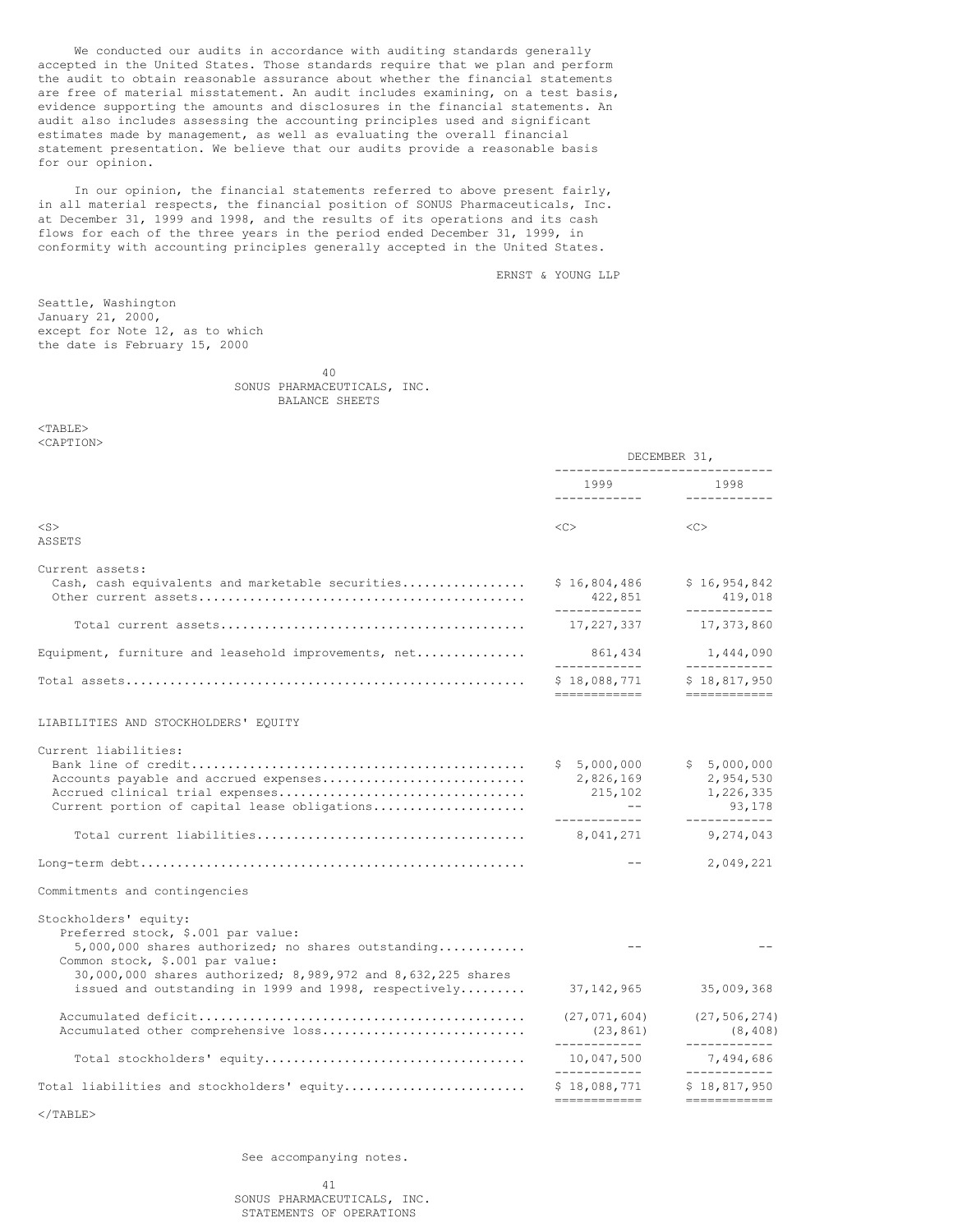|                                                                               |                                        | YEAR ENDED DECEMBER 31,                                  |                                                                                                                                                                                                                                                                                                                                                                                                                                                                                                       |
|-------------------------------------------------------------------------------|----------------------------------------|----------------------------------------------------------|-------------------------------------------------------------------------------------------------------------------------------------------------------------------------------------------------------------------------------------------------------------------------------------------------------------------------------------------------------------------------------------------------------------------------------------------------------------------------------------------------------|
|                                                                               | 1999                                   |                                                          | 1998 1997                                                                                                                                                                                                                                                                                                                                                                                                                                                                                             |
| $<$ S>                                                                        | $\langle C \rangle$                    | $\langle C \rangle$                                      | $\langle C \rangle$                                                                                                                                                                                                                                                                                                                                                                                                                                                                                   |
| Revenues:<br>Contract and licensing revenue                                   | \$12,050,000                           | \$5,100,000                                              | \$18,900,000                                                                                                                                                                                                                                                                                                                                                                                                                                                                                          |
| Operating expenses:<br>Research and development<br>General and administrative | 5,585,988<br>6,501,647<br>------------ | 10,463,573 11,561,849<br>6,548,833<br>-------------      | 7,201,553                                                                                                                                                                                                                                                                                                                                                                                                                                                                                             |
| Total operating expenses                                                      | 12,087,635<br>____________             | 17,012,406<br>____________                               | 18,763,402<br>------------                                                                                                                                                                                                                                                                                                                                                                                                                                                                            |
|                                                                               | $(37, 635)$ $(11, 912, 406)$           |                                                          | 136,598                                                                                                                                                                                                                                                                                                                                                                                                                                                                                               |
| Other income (expense):                                                       |                                        | 568,959 970,146<br>$(96, 654)$ $(231, 024)$ $(128, 468)$ | 1,093,149                                                                                                                                                                                                                                                                                                                                                                                                                                                                                             |
| Income (loss) before income taxes                                             |                                        | 434,670 (11,173,284)                                     | 1,101,279                                                                                                                                                                                                                                                                                                                                                                                                                                                                                             |
|                                                                               |                                        | -------------                                            | 90,000<br>------------                                                                                                                                                                                                                                                                                                                                                                                                                                                                                |
|                                                                               | \$434,670<br>============              | \$(11, 173, 284)<br>============                         | \$1.011.279<br>$\begin{array}{cccccccccc} \multicolumn{2}{c}{} & \multicolumn{2}{c}{} & \multicolumn{2}{c}{} & \multicolumn{2}{c}{} & \multicolumn{2}{c}{} & \multicolumn{2}{c}{} & \multicolumn{2}{c}{} & \multicolumn{2}{c}{} & \multicolumn{2}{c}{} & \multicolumn{2}{c}{} & \multicolumn{2}{c}{} & \multicolumn{2}{c}{} & \multicolumn{2}{c}{} & \multicolumn{2}{c}{} & \multicolumn{2}{c}{} & \multicolumn{2}{c}{} & \multicolumn{2}{c}{} & \multicolumn{2}{c}{} & \multicolumn{2}{c}{} & \mult$ |
| Net income (loss) per share:                                                  | 0.05<br>\$<br>\$<br>0.05               | (1, 30)<br>$\mathsf{S}$<br>S<br>(1, 30)                  | \$<br>0.12<br>\$<br>0.11                                                                                                                                                                                                                                                                                                                                                                                                                                                                              |
| Shares used in calculation of net income (loss) per share:<br>$<$ /TABLE>     | 8,969,404                              | 8,836,406 8,621,759<br>8,621,759                         | 8,565,658<br>9,580,240                                                                                                                                                                                                                                                                                                                                                                                                                                                                                |

See accompanying notes.

42 SONUS PHARMACEUTICALS, INC. STATEMENTS OF STOCKHOLDERS' EQUITY

<TABLE> <CAPTION>

|                                                                                               |        |                        |                                                                                                                                                                                                                                                                                                                                                                                                     | ACCUMULATED<br>OTHER  |                          |              |
|-----------------------------------------------------------------------------------------------|--------|------------------------|-----------------------------------------------------------------------------------------------------------------------------------------------------------------------------------------------------------------------------------------------------------------------------------------------------------------------------------------------------------------------------------------------------|-----------------------|--------------------------|--------------|
| TOTAL                                                                                         | SHARES | COMMON STOCK<br>AMOUNT | ACCUMULATED<br>DEFICIT                                                                                                                                                                                                                                                                                                                                                                              | COMPREHENSIVE<br>LOSS | DEFERRED<br>COMPENSATION |              |
|                                                                                               |        |                        |                                                                                                                                                                                                                                                                                                                                                                                                     |                       |                          |              |
| ---------<br>$<$ S $>$                                                                        |        |                        | $\text{}\qquad \qquad \text{}\qquad \qquad \text{}\qquad \qquad \text{}\qquad \qquad \text{}\qquad \qquad \text{}\qquad \qquad \text{}\qquad \qquad \text{}\qquad \qquad \text{}\qquad \qquad \text{}\qquad \qquad \text{}\qquad \qquad \text{}\qquad \qquad \text{}\qquad \qquad \text{}\qquad \qquad \text{}\qquad \qquad \text{}\qquad \qquad \text{}\qquad \qquad \text{}\qquad \qquad \text{<$ |                       | <<                       | <<           |
| Balance at December 31, 1996 8,530,911 \$34,275,015 \$(17,344,269) \$ (11,105)<br>16,877,250  |        |                        |                                                                                                                                                                                                                                                                                                                                                                                                     |                       | \$ (42, 391)             | $\mathsf{S}$ |
| Comprehensive income:<br>Net income<br>1,011,279                                              |        |                        | 1,011,279                                                                                                                                                                                                                                                                                                                                                                                           |                       |                          |              |
| Unrealized gains on<br>investments<br>5,146                                                   | $ -$   |                        |                                                                                                                                                                                                                                                                                                                                                                                                     | 5,146                 |                          |              |
| Comprehensive income<br>1,016,425                                                             |        |                        |                                                                                                                                                                                                                                                                                                                                                                                                     |                       |                          |              |
| Issuance of common stock 80,465<br>585,222                                                    |        | 585,222                |                                                                                                                                                                                                                                                                                                                                                                                                     |                       |                          |              |
| Amortization of compensation<br>25,720                                                        |        |                        |                                                                                                                                                                                                                                                                                                                                                                                                     |                       | 25,720                   |              |
|                                                                                               |        |                        |                                                                                                                                                                                                                                                                                                                                                                                                     |                       |                          |              |
| Balance at December 31, 1997 8,611,376 34,860,237 (16,332,990) (5,959) (16,671)<br>18,504,617 |        |                        |                                                                                                                                                                                                                                                                                                                                                                                                     |                       |                          |              |
| Comprehensive loss:<br>Net loss<br>(11, 173, 284)                                             | $- -$  | $\qquad \qquad -$      | (11, 173, 284)                                                                                                                                                                                                                                                                                                                                                                                      |                       |                          |              |
| Unrealized losses on<br>investments                                                           |        |                        |                                                                                                                                                                                                                                                                                                                                                                                                     | (2, 449)              |                          |              |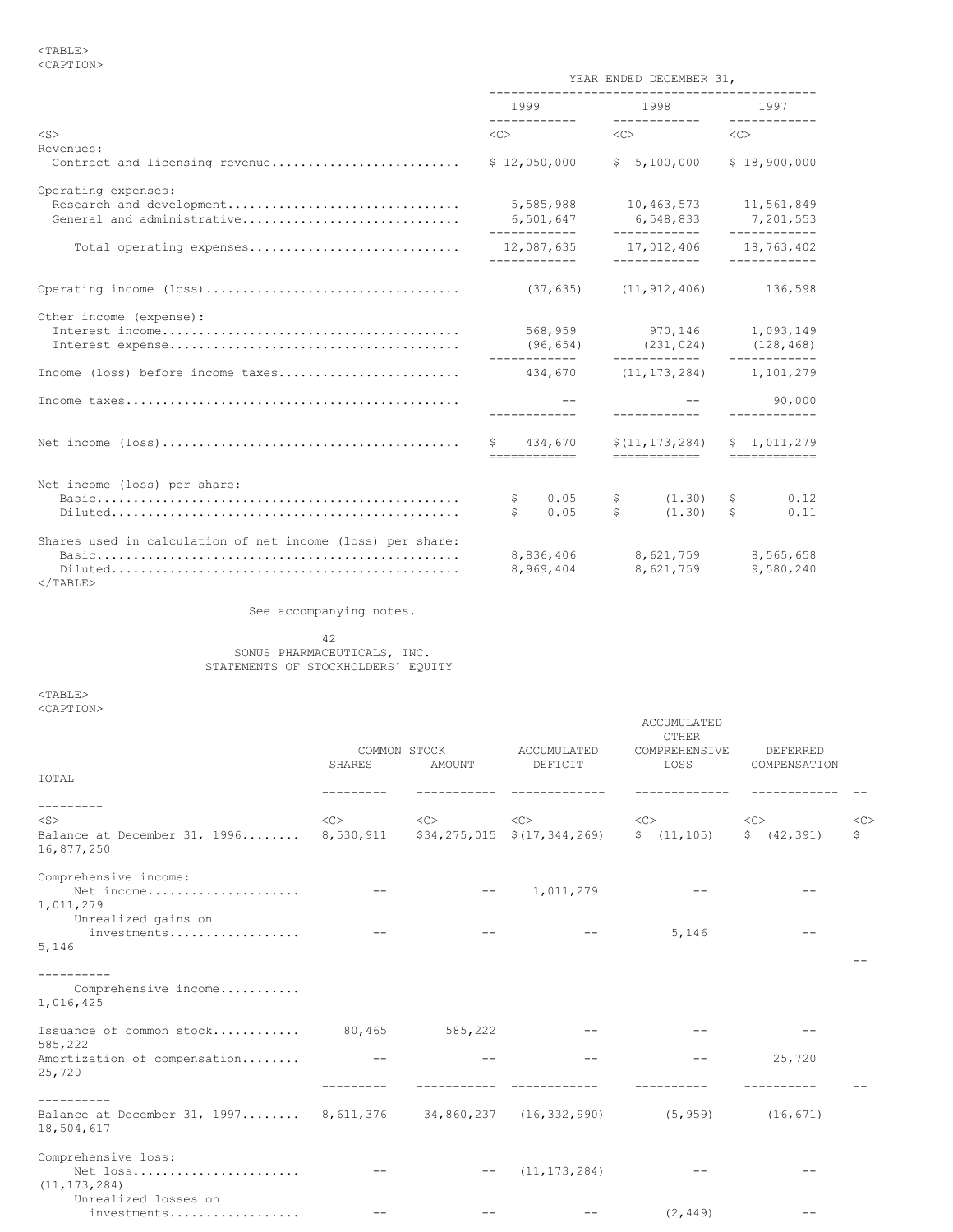| Comprehensive loss<br>(11, 175, 733)                                        |           |         |                                |              |        |    |
|-----------------------------------------------------------------------------|-----------|---------|--------------------------------|--------------|--------|----|
| Issuance of common stock<br>149,131                                         | 20,849    | 149,131 |                                |              |        |    |
| Amortization of compensation<br>16,671                                      |           |         |                                |              | 16,671 |    |
|                                                                             |           |         |                                |              |        |    |
| Balance at December 31, 1998 8,632,225 35,009,368 (27,506,274)<br>7,494,686 |           |         |                                | (8, 408)     |        |    |
| Comprehensive income:<br>Net income                                         |           |         | 434,670                        |              |        |    |
| 434,670                                                                     |           |         |                                |              |        |    |
| Unrealized losses on                                                        |           |         |                                |              |        |    |
| investments<br>(15, 453)                                                    |           |         |                                | (15, 453)    |        |    |
|                                                                             |           |         |                                |              |        |    |
| Comprehensive income<br>419,217                                             |           |         |                                |              |        |    |
| Issuance of common stock 357,747 2,133,597<br>2,133,597                     |           |         |                                |              |        |    |
|                                                                             |           |         |                                |              |        |    |
|                                                                             |           |         |                                |              |        |    |
| Balance at December 31, 1999 8,989,972<br>10,047,500                        |           |         | $$37,142,965 \t$ (27,071,604)$ | \$ (23, 861) | S      | Ŝ. |
|                                                                             | ========= |         |                                |              |        |    |

 $\overline{\phantom{a}}$ 

============  $<$ /TABLE>

See accompanying notes.

43

SONUS PHARMACEUTICALS, INC. STATEMENTS OF CASH FLOWS

 $<sub>TABLE></sub>$ </sub> <CAPTION>

|                                                                                                                              | YEAR ENDED DECEMBER 31, |                       |      |  |  |
|------------------------------------------------------------------------------------------------------------------------------|-------------------------|-----------------------|------|--|--|
| 1997                                                                                                                         | 1999                    | 1998                  |      |  |  |
| ---------------<br>$<$ S $>$<br><<>                                                                                          | $\langle C \rangle$     | <<                    |      |  |  |
| OPERATING ACTIVITIES:<br>1,011,279<br>Adjustments to reconcile net income (loss) to net cash                                 | 434,670                 | (11, 173, 284)<br>\$  | - \$ |  |  |
| provided by (used in) operating activities:<br>619,268                                                                       | 627,171                 | 831,188               |      |  |  |
| Amortization of discount on marketable securities<br>(24, 815)<br>Realized (gains) losses on marketable securities<br>21,383 | (34, 852)<br>4,976      | (5, 571)<br>(13, 952) |      |  |  |
| Changes in operating assets and liabilities:<br>(177, 359)                                                                   | (3, 832)                | 220,952               |      |  |  |
| 408,259                                                                                                                      | (128, 361)              | 342,465<br>(516, 873) |      |  |  |
| 529.645<br>(1,000,000)                                                                                                       |                         |                       |      |  |  |
| ---------------<br>1,387,660                                                                                                 |                         | (10, 315, 075)        |      |  |  |
| INVESTING ACTIVITIES:<br>Purchases of equipment, furniture and leasehold improvements<br>(1, 159, 782)                       | (44, 515)               | (523, 870)            |      |  |  |
|                                                                                                                              | (20, 758, 859)          | (28, 308, 701)        |      |  |  |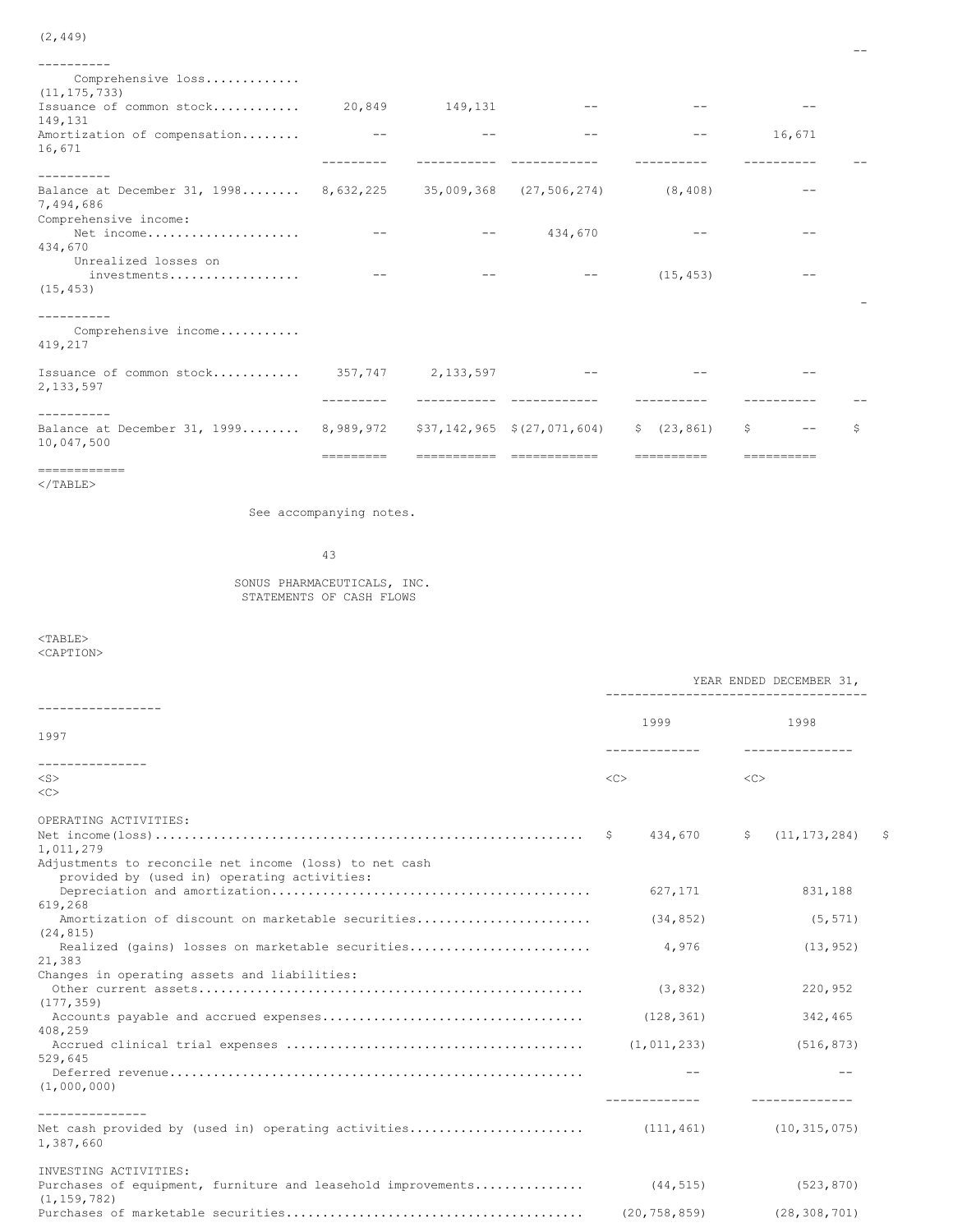| (36, 802, 059)                                                                                                                   |    |                             |                |                                |    |
|----------------------------------------------------------------------------------------------------------------------------------|----|-----------------------------|----------------|--------------------------------|----|
| 22, 144, 047                                                                                                                     |    | 14,564,759                  |                | 24,600,104                     |    |
| Proceeds from maturities of marketable securities<br>11,243,205                                                                  |    | 7,049,147<br>-------------  |                | 13,292,590<br>_______________  |    |
| ---------------                                                                                                                  |    |                             |                |                                |    |
| Net cash provided by (used in) investing activities<br>(4, 574, 589)                                                             |    | 810,532                     |                | 9,060,123                      |    |
| FINANCING ACTIVITIES:                                                                                                            |    |                             |                |                                |    |
| 20,000,000                                                                                                                       |    | 20,000,000                  |                | 20,000,000                     |    |
| (20, 000, 000)                                                                                                                   |    | (20,000,000)                |                | (20,000,000)                   |    |
| 845,939                                                                                                                          |    | 30,783                      |                | 1,203,282                      |    |
| (227, 620)                                                                                                                       |    | (93, 178)                   |                | (146, 762)                     |    |
| Proceeds from exercise of stock options and warrants<br>585,222                                                                  |    | 53,592<br>-------------     |                | 149,131<br>---------------     |    |
| ---------------<br>Net cash provided by (used in) financing activities<br>1,203,541                                              |    | (8, 803)<br>-------------   |                | 1,205,651<br>---------------   |    |
| _______________                                                                                                                  |    |                             |                |                                |    |
| Change in cash and cash equivalents for the period<br>(1, 983, 388)                                                              |    | 690,268                     |                | (49, 301)                      |    |
| 7,236,615                                                                                                                        |    | -------------               |                | 5, 253, 227<br>--------------- |    |
| ______________                                                                                                                   |    |                             |                |                                |    |
| 5, 253, 227                                                                                                                      |    | 5,894,194                   |                | 5,203,926                      |    |
| 21, 317, 835                                                                                                                     |    | 10,910,292<br>_____________ |                | 11,750,916<br>_______________  |    |
| ---------------                                                                                                                  |    |                             |                |                                |    |
| TOTAL CASH, CASH EQUIVALENTS AND MARKETABLE SECURITIES<br>26,571,062                                                             |    | \$16,804,486                | $\mathsf{S}^-$ | 16,954,842                     | Ŝ  |
| ---------------                                                                                                                  |    | -------------               |                | ----------------               |    |
| Supplemental cash flow information:                                                                                              |    |                             |                |                                |    |
| 127,770                                                                                                                          | -S | 43,069                      | Ş.             | 64,531                         | \$ |
| 55,272<br>S.                                                                                                                     | \$ | $--$                        | \$             | 7,500                          |    |
| Supplemental disclosure of non cash investing and financing activities:<br>Conversion of long-term debt to common stock<br>$- -$ | S. | 2,080,005                   | S              | $- -$                          | S  |
|                                                                                                                                  |    |                             |                |                                |    |

</TABLE>

See accompanying notes.

44 SONUS PHARMACEUTICALS, INC. NOTES TO FINANCIAL STATEMENTS

1. DESCRIPTION OF BUSINESS AND SUMMARY OF ACCOUNTING POLICIES

## DESCRIPTION OF BUSINESS

SONUS Pharmaceuticals, Inc. (the "Company") is a developer of proprietary ultrasound contrast agents and drug delivery systems for use in the diagnosis and treatment of heart disease, cancer and other debilitating conditions.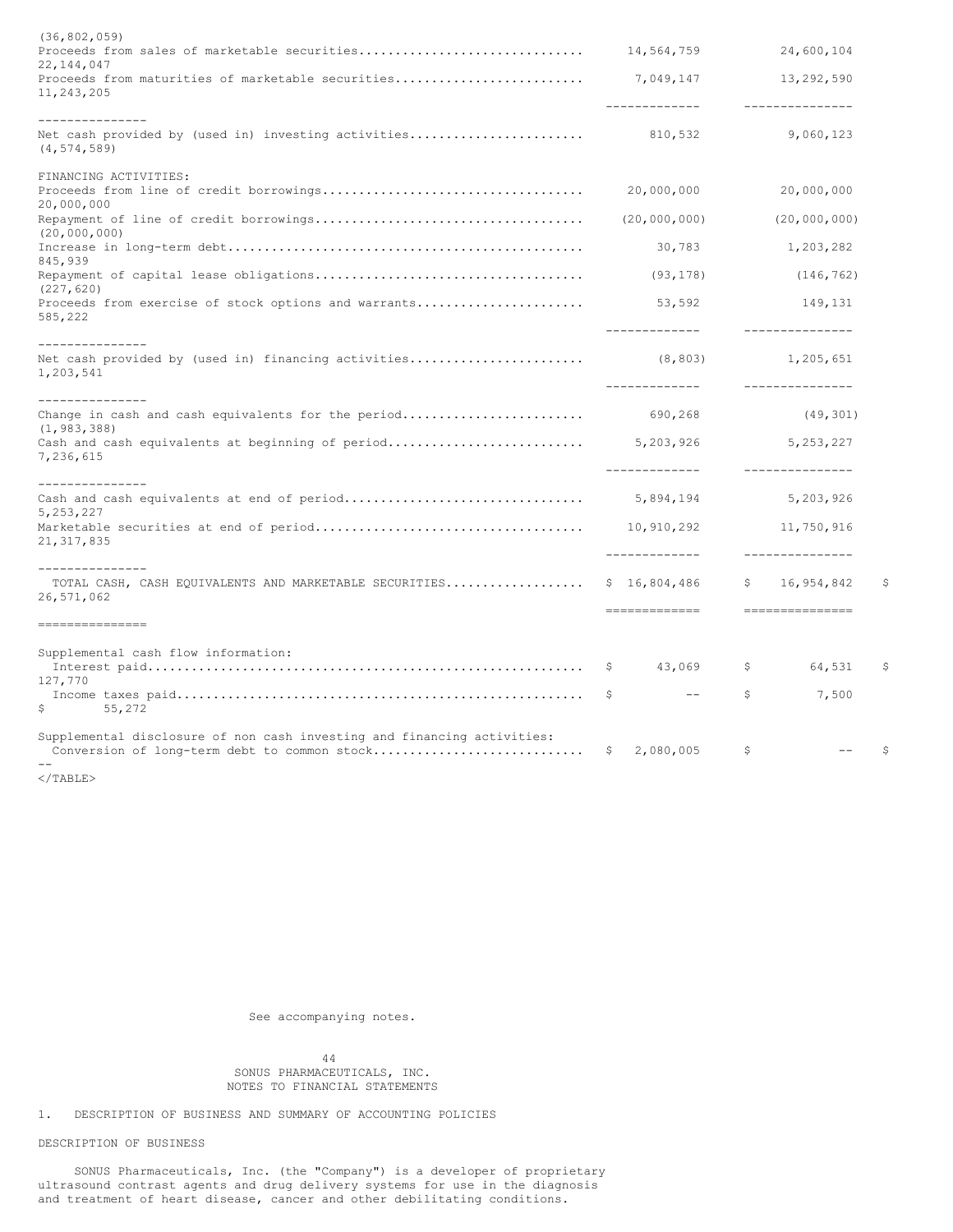#### CASH AND CASH EQUIVALENTS

Cash and cash equivalents consist of highly liquid investments with a maturity of three months or less at the date of purchase.

## MARKETABLE SECURITIES

The Company classifies the marketable securities investment portfolio as available-for-sale, and such securities are stated at fair value based on quoted market prices, with the unrealized gains and losses included as a component of accumulated deficit. Interest earned on securities available-for-sale is included in interest income. The cost of debt securities in this category is adjusted for amortization of premiums and accretion of discounts to maturity. Such amortization and accretion are included in interest income. Realized gains and losses and declines in value judged to be other than temporary on securities available-for-sale also are included in interest income. The cost of securities sold is based on the specific identification method.

## CONCENTRATIONS OF CREDIT RISK

The Company invests its excess cash in accordance with investment guidelines which limit the credit exposure to any one financial institution and to any one type of investment, other than securities issued by the U.S. government. The guidelines also specify that the financial instruments are issued by institutions with strong credit ratings. These securities are generally not collateralized and mature within one year.

## REVENUE RECOGNITION

Payments under contractual agreements are recorded as earned based upon the provisions of each agreement. Payments received which have not met the appropriate revenue recognition criteria are recorded as deferred revenue.

#### EQUIPMENT, FURNITURE AND LEASEHOLD IMPROVEMENTS

Equipment, furniture and leasehold improvements are stated at cost. Depreciation of equipment is provided using the straight-line basis over three to five years, the estimated useful life of the assets. Leasehold improvements are amortized over the lesser of the economic useful lives of the improvements or the term of the related lease.

#### 45

#### STOCK-BASED COMPENSATION

In accordance with Statement of Financial Accounting Standards No. 123, "Accounting for Stock-Based Compensation", the Company has elected to continue to account for stock-based compensation using the intrinsic value method prescribed in Accounting Principles Board Opinion No. 25, "Accounting for Stock Issued to Employees" and related interpretations. Accordingly, compensation cost for stock options is measured as the excess, if any, of the market price of the Company's common stock at the date of grant over the stock option exercise price. Under the Company's plans, stock options are generally granted at fair market value.

### COMPREHENSIVE INCOME

In accordance with Statement of Financial Accounting Standard No. 130, "Reporting Comprehensive Income" (SFAS 130), the Company has reported comprehensive income, defined as net income (loss) plus other comprehensive income, in the Statements of Stockholders' Equity. The total of other accumulated comprehensive income consists of unrealized gains and losses on marketable securities.

#### PER SHARE DATA

In accordance with Statement of Financial Accounting Standards No. 128, "Earnings Per Share" the Company has presented both basic and diluted earnings per share ("EPS"). Basic EPS is based on the weighted average number of common shares outstanding. Diluted EPS is based on the weighted average number of common shares and dilutive potential common shares. Dilutive potential common shares are calculated under the treasury stock method and consist of unexercised stock options and warrants.

## USE OF ESTIMATES

The preparation of financial statements in conformity with generally accepted accounting principles requires management to make estimates and assumptions that affect the amounts reported in the financial statements and accompanying notes. Actual results could differ from those estimates.

### 2. MARKETABLE SECURITIES

Marketable securities consist of the following at December 31, 1999 and 1998: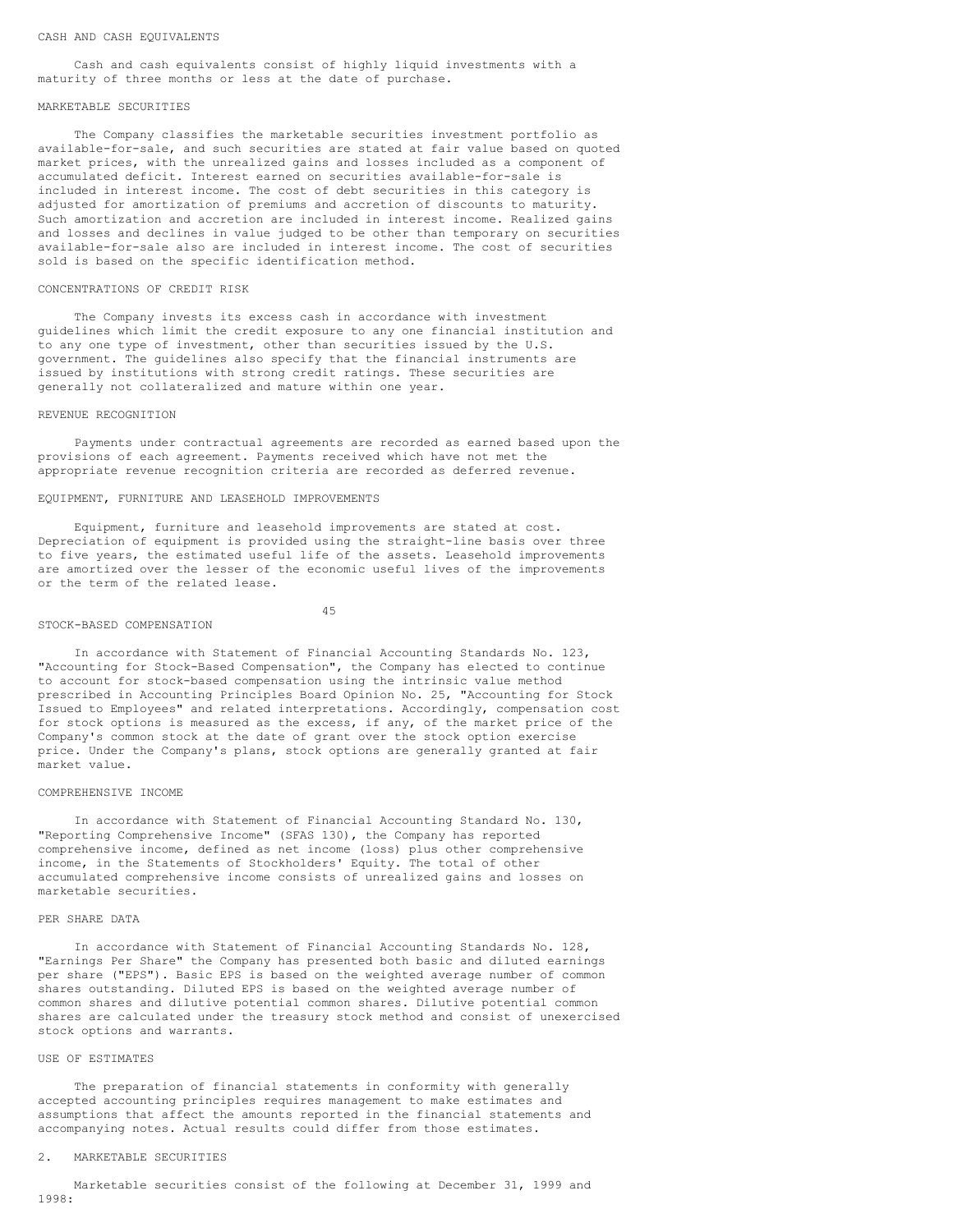|                                                             | COST          |      | <b>UNREALIZED</b><br>GAINS |               | UNREALIZED<br>LOSSES | FAIR VALUE    |
|-------------------------------------------------------------|---------------|------|----------------------------|---------------|----------------------|---------------|
| $<$ S $>$<br>1999:                                          | < <sub></sub> | <<   |                            | < <sub></sub> |                      | < <sub></sub> |
| U.S. Government Obligations $$ 1,499,545$ \$                |               |      | $- -$                      | \$.           | (1, 772)             | \$1,497,773   |
| Corporate Debt Securities (principally<br>commercial paper) | 9,426,200     |      | 1,189                      |               | (14, 870)            | 9,412,519     |
|                                                             | \$10,925,745  | - \$ | 1,189                      | S             | (16, 642)            | \$10,910,292  |

 $\langle$ /TABLE>

<TABLE>

46

| <caption></caption>                                                   |                      |                     |                      |                 |
|-----------------------------------------------------------------------|----------------------|---------------------|----------------------|-----------------|
|                                                                       | COST                 | UNREALIZED<br>GAINS | UNREALIZED<br>LOSSES | FAIR VALUE      |
| $<$ S $>$<br>1998:                                                    | <<                   | <<                  | < <sub></sub>        | < <sub></sub>   |
| U.S. Government Obligations<br>Corporate Debt Securities (principally | $3,260,271$ \$<br>S. | 3,219               | (208)<br>S           | 3,263,282<br>S. |
| commercial paper)                                                     | 8,493,094            | 1,099               | (6, 559)             | 8,487,634       |
|                                                                       | \$11,753,365         | 4,318<br>S          | (6, 767)             | \$11,750,916    |

## $<$ /TABLE>

The realized gains on sales of available-for-sale securities were \$3,015, \$14,000 and \$29,000 in 1999, 1998 and 1997, respectively. The realized losses on sales of available for sale securities were \$7,991, \$0 and \$50,000 in 1999, 1998 and 1997, respectively. All marketable securities at December 31, 1999 mature within one year.

3. EQUIPMENT, FURNITURE AND LEASEHOLD IMPROVEMENTS

Equipment, furniture and leasehold improvements consist of the following:

<TABLE>

<CAPTION>

|                                                | 1999          | 1998        |
|------------------------------------------------|---------------|-------------|
|                                                |               |             |
| $<$ S $>$                                      | < <sub></sub> | <<          |
| Laboratory equipment                           | \$2,221,744   | \$2,183,489 |
| Office furniture and equipment                 | 1,037,586     | 1,031,327   |
| Leasehold improvements                         | 782,060       | 782,060     |
|                                                |               |             |
|                                                | 4.041.390     | 3,996,876   |
| Less accumulated depreciation and amortization | 3,179,956     | 2,552,786   |
|                                                |               |             |
|                                                | 861,434       | \$1,440,090 |
|                                                |               |             |

## $<$ /TABLE>

Depreciation expense was \$627,171, \$814,517 and \$593,548 for the years ended December 31, 1999, 1998 and 1997, respectively.

## 4. DEBT

The Company has a Loan Agreement with a bank which provides for a \$5.0 million revolving line of credit facility. Borrowings bear interest at the prime rate plus 1.0% per annum (9.50% at December 31, 1999). At December 31, 1999 and December 31, 1998, there was \$5.0 million outstanding under the line of credit. The line of credit expires in August 2000 and is secured by the tangible assets of the Company. The Company is required to maintain a minimum of \$4.0 million of cash in order to borrow under the line of credit, and the borrowed funds are required to be held at the bank.

Pursuant to the Company's collaborative agreement with Abbott Laboratories ("Abbott") (see Note 5), Abbott agreed to fund certain clinical trials of the Company during 1997 and 1998. Of the total clinical trial funding received from Abbott, 50% was to be paid back to Abbott within five years of the receipt of funds, plus accrued interest, in either cash or exchange for common stock of the Company at the then fair market value. In June 1999, the liability to Abbott of \$2,080,005, representing 50% of clinical trial funding plus interest, was converted into 343,802 shares of common stock of the Company.

## 5. CONTRACTUAL AGREEMENTS

In 1999, the Company entered into a license agreement with Nycomed Imaging AS ("Nycomed") for the cross-license of certain proprietary ultrasound contrast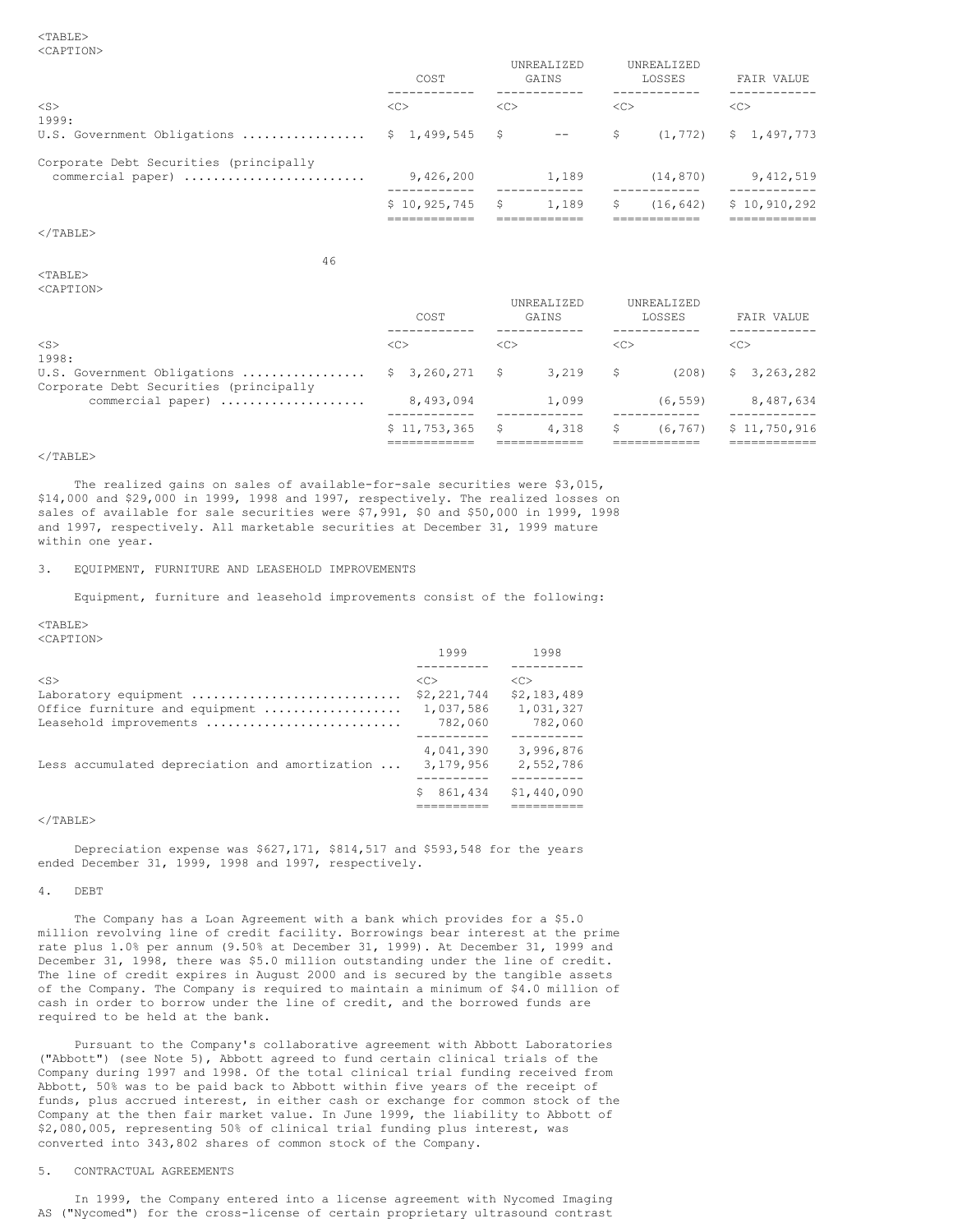and received a license fee of \$10.0 million. Under the terms of the agreement, the Company provides Nycomed with an exclusive license to its ultrasound contrast patents except as related to perfluoropentane, the gas used by the Company in its ultrasound contrast products. Under the exclusive license to the patents, Nycomed also has the right to freely sublicense to other companies with a portion of any sublicense fees to be paid to the Company. In addition, the Company has a worldwide, non-exclusive license to certain of Nycomed's ultrasound contrast agent patents. The Company also has the right to sublicense these patents to its collaborative partners. In addition to the license fee, both companies have agreed to pay royalties to each other based on future sales of their respective ultrasound contrast agents.

47

In 1996, the Company entered into two agreements with Abbott Laboratories ("Abbott") for the marketing and selling of the Company's ultrasound contrast agents, including EchoGen, in: (1) the United States (the "Abbott U.S. Agreement") and; (2) certain international territories including Europe, Latin America, Canada, Middle East, Africa and certain Asia/Pacific countries ("Abbott International Agreement"). In January 1999, the Company and Abbott amended the Abbott U.S. Agreement ("Amended Abbott U.S. Agreement"). In February 2000, the Company entered into an amendment with Abbott that further modifies the Amended Abbott U.S. Agreement. The modified agreement provides Abbott the option either to market and distribute EchoGen in the U.S. subject to obtaining certain regulatory approvals, or to terminate the Amended Abbott U.S. Agreement. See Footnote 12 - Subsequent Event.

Under the January 1999 Amended Abbott U.S. Agreement, the Company has primary responsibility for clinical development, regulatory affairs, and medical and technical marketing support of EchoGen, and Abbott has primary responsibility for U.S. marketing and sales. Under the Amended Abbott U.S. Agreement, Abbott has agreed to pay the Company \$31.0 million primarily conditioned upon the achievement of regulatory approval and certain commercialization milestones, of which the Company had received \$23.0 million as of December 31, 1999. After the U.S. Food and Drug Administration ("FDA") has approved the marketing of EchoGen, for which there can be no assurance, Abbott has agreed to pay the Company 47% of EchoGen revenues in the U.S., a portion of which the Company must use to fund its responsibilities under the Amended Abbott U.S. Agreement. Subject to early termination, the Amended Abbott U.S. Agreement spans the later of the life of the patents relating to EchoGen or the introduction of a generic equivalent by a third party. Abbott can acquire the rights to certain additional indications for EchoGen by making additional clinical support payments. In addition, Abbott paid \$4.0 million in 1996 for five-year warrants to acquire 500,000 shares of the Company's common stock at an exercise price of \$16.00 per share.

In October 1999, the Company and Abbott Laboratories International Division ("Abbott International") restructured the Abbott International Agreement. As of the date of restructuring, Abbott International has paid \$14.7 million to the Company. Under the restructured international agreement, Abbott International has returned to the Company all exclusive marketing rights to EchoGen. Also, the Company agreed to share with Abbott International 21% of the Company's net profits from the sale of EchoGen and will also share 50% of any up-front license fees paid to the Company by new partners, of which 50% will be credited against the share of net profits the Company will pay to Abbott International. In addition, Abbott International retains a five-year option to elect to become a co-marketer of QW7437, the Company's second ultrasound contrast agent under

48

development. Abbott International has also agreed not to market or sell a competing ultrasound contrast product during the option period and thereafter, if it elects its option to co-market QW7437.

In March 1995, the Company granted Daiichi Pharmaceutical Co., Ltd. ("Daiichi"), exclusive marketing and distribution rights to EchoGen in Japan and in certain other countries in the Pacific Rim. In November 1998, the Company and Daiichi terminated the licensing agreement and the Company has no further obligation under the agreement. As of the date of termination, Daiichi paid the Company option, license and milestone fees totaling \$12.8 million.

6. INCOME TAXES

Income tax expense consists of the following: <TABLE> <CAPTION>

|        | 1999 1998 1997                                                                                              |  |
|--------|-------------------------------------------------------------------------------------------------------------|--|
|        |                                                                                                             |  |
| $<$ S> | $\begin{array}{cccc} \langle C \rangle & \quad & \langle C \rangle & \quad & \langle C \rangle \end{array}$ |  |
|        |                                                                                                             |  |
|        |                                                                                                             |  |
|        |                                                                                                             |  |
|        |                                                                                                             |  |
|        |                                                                                                             |  |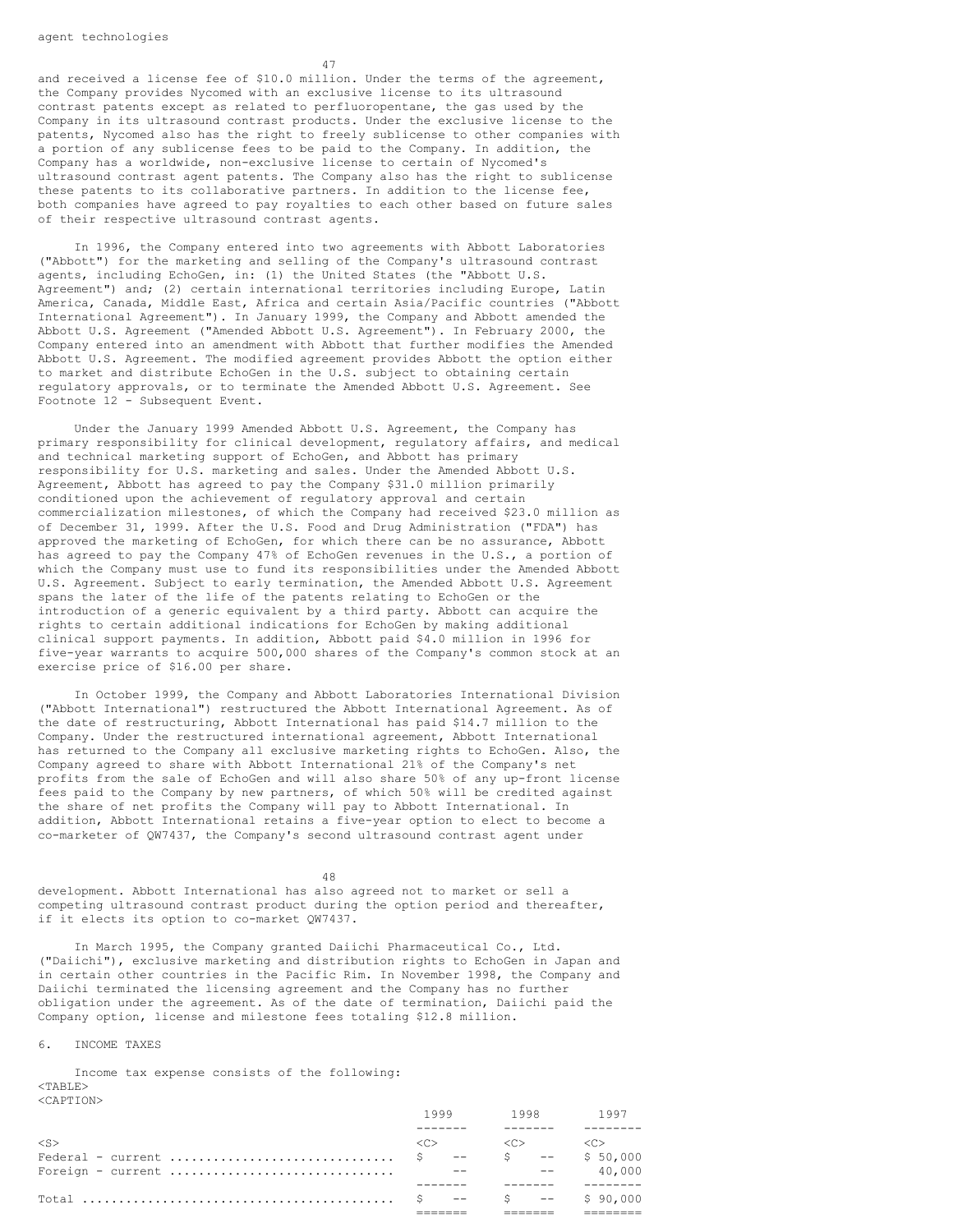The Company's foreign income tax expense in 1997 is for withholding taxes paid in Japan relating to the collaborative payments made by Daiichi (see Note 5).

A reconciliation of the Federal Statutory tax rate of 34% to the Company's effective income tax rate follows:

#### $<$ TABLE> <CAPTION>

|                                                 | 1999                | 1998                | 1997                |
|-------------------------------------------------|---------------------|---------------------|---------------------|
|                                                 |                     |                     |                     |
| $<$ S $>$                                       | $\langle C \rangle$ | $\langle C \rangle$ | $\langle C \rangle$ |
| Statutory tax rate                              | 34.00%              | $(34.00\%)$         | 34.00%              |
| Utilization of net operating loss carryforwards | (37.95)             |                     | (35.91)             |
| Change in valuation allowance                   |                     | 34.20               |                     |
| Permanent differences                           | 3.95                | (0.20)              | 1.91                |
| Federal tax expense (AMT)                       |                     |                     | 4.54                |
| Foreign tax expense                             |                     |                     | 3.63                |
|                                                 |                     |                     |                     |
| Effective tax rate                              | $--$                |                     | 8.17%               |
|                                                 |                     |                     |                     |

## $\langle$ /TABLE>

Significant components of the Company's net deferred tax assets and liabilities as of December 31, 1999 and 1998 are as follows:

#### $<$ TABLE>

<CAPTION>

|                                                 | 1999            | 1998            |
|-------------------------------------------------|-----------------|-----------------|
|                                                 |                 |                 |
| $<$ S $>$                                       | <<              | <<              |
| Deferred tax assets:                            |                 |                 |
| Federal net operating loss carryforwards        | 8,580,000<br>S. | S.<br>8,745,000 |
|                                                 | 126,000         | 139,000         |
|                                                 | 1,347,000       | 1,212,000       |
|                                                 | 1,183,000       | 1,183,000       |
|                                                 | 68,000          |                 |
| Book in excess of tax depreciation expense      | 149,000         | 87,000          |
|                                                 |                 |                 |
|                                                 | 11,453,000      | 11,366,000      |
| Valuation allowance for net deferred tax assets | (11, 453, 000)  | (11, 366, 000)  |
|                                                 |                 |                 |
|                                                 | Ŝ.              |                 |
|                                                 |                 |                 |

#### $\langle$ /TABLE>

49

Due to the uncertainty of the Company's ability to generate taxable income to realize its net deferred tax assets at December 31, 1999 and 1998, a valuation allowance has been recognized for financial reporting purposes. The Company's valuation allowance for deferred tax assets increased \$87,000 and \$3,962,000 for the years ended December 31, 1999 and 1998, respectively.

At December 31, 1999 the Company has federal net operating loss carryforwards of approximately \$25,236,000 for income tax reporting purposes and research and development and AMT tax credit carryforwards of approximately \$1,415,000. The federal operating loss carryforwards and research and development credits begin to expire in 2006.

The initial public offering of common stock by the Company caused an ownership change pursuant to applicable regulations in effect under the Internal Revenue Code of 1986. Therefore, the Company's use of losses incurred through the date of ownership change will be limited during the carryforward period and may result in the expiration of net operating loss carryforwards before utilization.

## 7. STOCKHOLDERS' EQUITY

## COMMON STOCK

At December 31, 1999, the Company had 3,351,491 shares of common stock reserved for future issuance.

## STOCK OPTIONS

As of December 31, 1999, 2,800,000 shares have been reserved for issuance under the Company's employee stock option plans and 250,000 shares have been reserved under the Company's director stock option plan. As of December 31, 1999, there were 736,759 shares available for future grant under all plans. In addition, in 1994, the Board of Directors granted an option to purchase 76,335 shares of common stock to the Company's founder at an exercise price of \$0.66 per share. Employee stock options vest over a period of time determined by the Board of Directors, generally four years, and director options are fully vested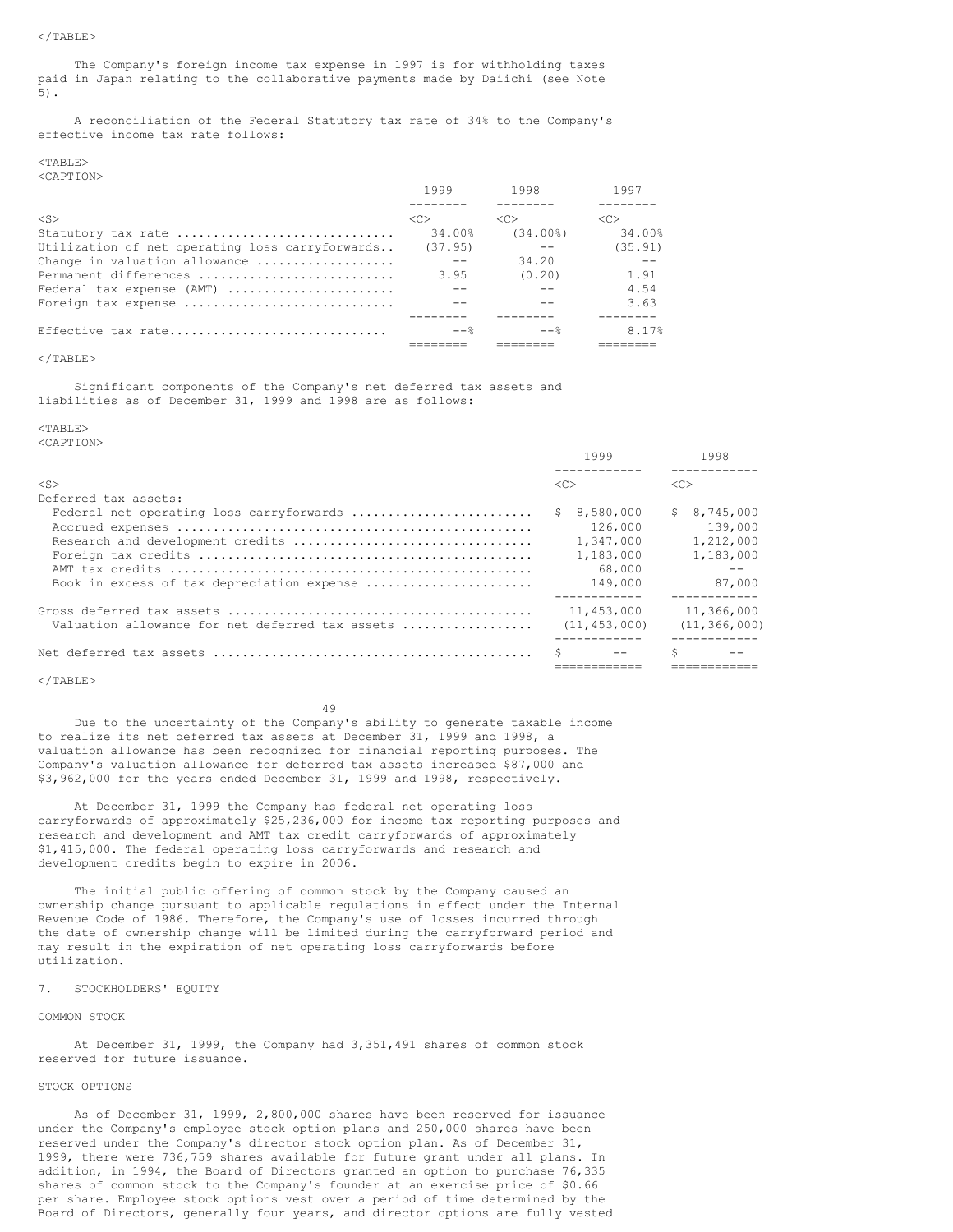at the date of grant. Stock options generally expire 10 years from the date of grant.

A summary of activity related to the Company's stock options follows:

<TABLE> <CAPTION>

|                                                                           | SHARES     | <b>EXERCISE</b><br><b>PRTCE</b> |
|---------------------------------------------------------------------------|------------|---------------------------------|
|                                                                           |            |                                 |
| $<$ S $>$                                                                 | $<<$ $>$   | < <sub></sub>                   |
| Balance, December 31, 1996                                                | 823,264    | $$.07 -- 23.00$                 |
|                                                                           | 287,802    | $24.13 - - 44.00$               |
|                                                                           | (51, 484)  | $.20 - - 23.00$                 |
| $Canceled \ldots \ldots \ldots \ldots \ldots \ldots \ldots \ldots \ldots$ | (14, 663)  | $.20 - - 40.13$                 |
|                                                                           |            |                                 |
| Balance, December 31, 1997                                                | 1,044,919  | $.07 - - 44.00$                 |
|                                                                           | 823, 215   | $6.25 - 38.63$                  |
|                                                                           | (11, 765)  | $.07 - - 24.13$                 |
|                                                                           | (545, 278) | $3.93 - 44.00$                  |
|                                                                           |            |                                 |
| Balance, December 31, 1998<br>$<$ /TABLE>                                 | 1,311,091  | $.20 - - 44.00$                 |

50

 $<sub>TAPIT.F></sub>$ </sub>

<CAPTION>

|                                                                                 | <b>SHARES</b> | <b>PRTCE</b>        |
|---------------------------------------------------------------------------------|---------------|---------------------|
|                                                                                 |               |                     |
| $\langle$ S>                                                                    | < <sub></sub> | $\langle C \rangle$ |
| $Granded \ldots \ldots \ldots \ldots \ldots \ldots \ldots \ldots \ldots \ldots$ | 814,026       | $3.69 - 6.94$       |
|                                                                                 | (5, 158)      | $3.93 - 6.25$       |
| $Canceled \ldots \ldots \ldots \ldots \ldots \ldots \ldots \ldots \ldots$       | (134, 077)    | $5.94 - 44.00$      |
|                                                                                 |               |                     |
| Balance, December 31, 1999                                                      | 1,985,882     | $.20 - - 44.00$     |
|                                                                                 |               |                     |
| Options exercisable at December 31, 1999                                        | 990.462       | $$.20 - -44.00$     |
|                                                                                 |               |                     |

 $\langle$ /TABLE>

In 1998, the Company repriced 444,691 outstanding stock options for non-officer employees from a weighted average exercise price of \$18.90 to \$6.25. The options are included in both granted and canceled shares in 1998.

The following table summarizes information about stock options outstanding at December 31, 1999:

## <TABLE>

<CAPTION>

|                   |               |                   | WEIGHTED      |               | WEIGHTED      |
|-------------------|---------------|-------------------|---------------|---------------|---------------|
|                   |               | WEIGHTED          | AVERAGE       |               | AVERAGE       |
| RANGE OF          | NUMBER        | AVERAGE REMAINING | EXERCISE      | OPTIONS       | EXERCISE      |
| EXERCISE PRICES   | OUTSTANDING   | CONTRACTUAL LIFE  | PRICE         | EXERCISABLE   | PRICE         |
| $<$ S $>$         | < <sub></sub> | < <sub></sub>     | < <sub></sub> | < <sub></sub> | < <sub></sub> |
| $$0.20-S3.97$     | 182,951       | 6.60 years        | \$1.80        | 122,451       | \$0.75        |
| $$5.94-S.8.19$    | 1, 125, 728   | 8.70 years        | \$6.23        | 239,062       | \$6.58        |
| $$8.25 - $20.50$  | 552,020       | 6.22 years        | \$13.68       | 534,118       | \$13.75       |
| $$27.75 - $44.00$ | 125,183       | 7.46 years        | \$32.50       | 94,831        | \$32.40       |
| $2$ /mantry       |               |                   |               |               |               |

EXERCISE

 $<$ /TABLE>

For total options outstanding as of December 31, 1999, the weighted average exercise price and weighted average remaining contractual life was \$9.55 and 7.74 years, respectively.

## ACCOUNTING FOR STOCK-BASED COMPENSATION

In accordance with Statement of Financial Accounting Standards No. 123, "Accounting for Stock-Based Compensation" (SFAS 123), the Company has elected to continue following the intrinsic value method allowed under the statement for its stock option plans and present pro forma disclosures using the fair value method. Had the Company elected to recognize compensation cost based on the fair value of the options as prescribed by SFAS 123, the Company would not have reported net income for the periods ended December 31, 1999 and 1997, rather the pro forma amounts recognized under FAS 123 would have resulted in a net loss for the those periods. The net loss and associated basic net loss per share amounts would have been \$1.7 million or \$0.19 per share, \$13.5 million or \$1.57 per share and \$1.0 million or \$0.11 per share for the years ended December 31, 1999, 1998 and 1997, respectively. The fair value of each option is estimated using the Black-Scholes option pricing model. The assumptions used in this model include an estimated option life of one to four years, expected stock price volatility ranging from .576 to .873, a dividend yield of 0.0% and a risk-free interest rate at the grant date ranging from 4.43% to 7.70%. The weighted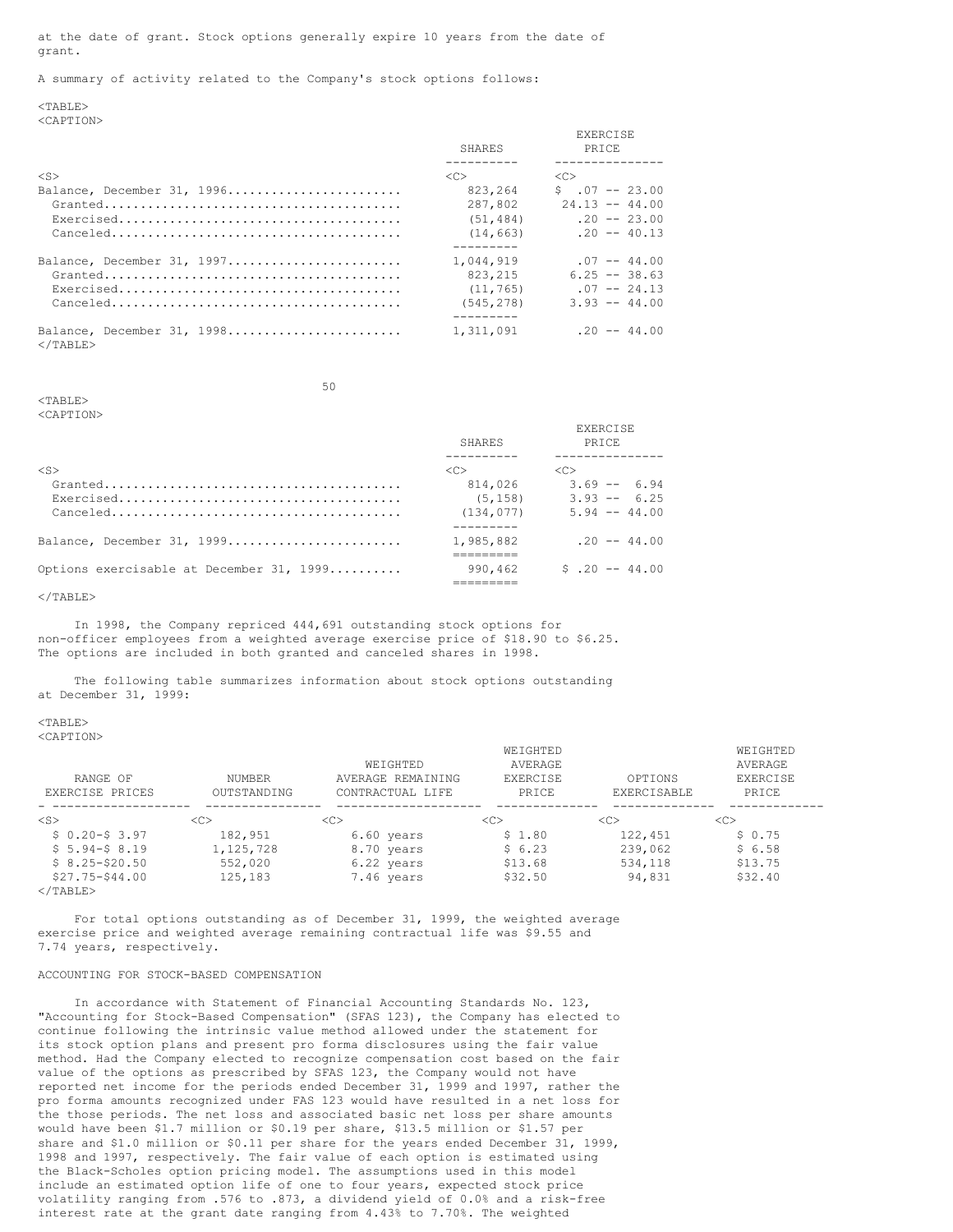average fair value per share of options granted during 1999, 1998 and 1997 was \$3.92, \$4.27 and \$14.91, respectively.

## STOCK PURCHASE PLAN

The Company has an employee stock purchase plan whereby employees may contribute up to 15% of their compensation to purchase shares of the Company's common stock at 85% of the stock's fair market value at the lower of the beginning or end of each three-month offering period. Shares purchased under the plan were 8,787, 9,698, and 4,012 in 1999, 1998 and 1997,

51 respectively. At December 31, 1999, 65,220 shares were reserved for future purchases by employees under the plan.

#### WARRANTS

In connection with the Abbott U.S. Agreement signed in May 1996, Abbott purchased, for \$4.0 million, warrants to acquire 500,000 shares of common stock. The warrants are exercisable for five years at \$16.00 per share.

In 1994 and 1995, the Company issued warrants to purchase an aggregate of 321,539 shares of common stock at exercise prices ranging from \$5.24 to \$7.05 per share. The warrants expire at various times through July 2000. As of December 31, 1999, warrants to purchase 63,650 shares of common stock remain outstanding.

As of December 31, 1999, a total of 563,650 warrants were outstanding.

## SHAREHOLDER RIGHTS PLAN

The Company has adopted a Shareholder Rights Plan ("Plan"). Under the Plan, the Company's Board of Directors declared a dividend of one Preferred Stock Purchase Right ("Right") for each outstanding common share of the Company. The Rights have an exercise price of \$140 per Right and provide the holders with the right to purchase, in the event a person or group acquires 15% or more of the Company's common stock, additional shares of the Company's common stock having a market value equal to two times the exercise price of the Right. The Rights expire in 2006.

## 8. EARNINGS PER SHARE

A reconciliation between basic and diluted EPS follows:

 $<$ TABLE> <CAPTION>

|                                                                                         |          | 1999<br>1998                                                                                         |    |           | 1997 |                                  |
|-----------------------------------------------------------------------------------------|----------|------------------------------------------------------------------------------------------------------|----|-----------|------|----------------------------------|
| $<$ S><br>BASIC EARNINGS PER SHARE:                                                     |          | $<<$ $>$                                                                                             | << |           | <<   |                                  |
| Net income (loss)<br>Weighted average common shares<br>Basic EPS                        | \$.<br>Ś | 434,670 \$(11,173,284)<br>8,836,406 8,621,759<br>$0.05 \quad \text{S} \quad (1.30)$                  |    |           | Ŝ.   | \$1,011,279<br>8,565,658<br>0.12 |
| DILUTED EARNINGS PER SHARE:                                                             |          |                                                                                                      |    |           |      |                                  |
| Net income (loss)<br>Weighted average common shares<br>Dilutive potential common shares |          | $\frac{1}{2}$ 434,670 $\frac{11,173,284}{6}$ $\frac{1,011,279}{6}$<br>8,836,406 8,621,759<br>132,998 |    | $ -$      |      | 8,565,658<br>1,014,582           |
| Total shares                                                                            |          | 8,969,404                                                                                            |    | 8,621,759 |      | 9,580,240                        |
| Diluted EPS                                                                             | S        | 0.05                                                                                                 |    | (1, 30)   |      | .<br>$\sin 0.11$                 |

 $\langle$ /TABLE>

As of December 31, 1999, 1998 and 1997, 2,090,529, 2,088,369 and 251,498 options and warrants, respectively, have not been included in the calculation of potential common shares as their effect on diluted EPS would have been anti-dilutive.

52

#### 9. COMMITMENTS AND CONTINGENCIES

The Company has leased office space and equipment under two operating lease agreements which expire in April 2002 and April 2003, respectively. Under the office lease, the Company has the option to extend the lease for an additional three years at the then fair market value of the leased premises. Future minimum lease payments under these leases are as follows:

| $<$ TARLE $>$ |  |
|---------------|--|
| $<$ S $>$     |  |
|               |  |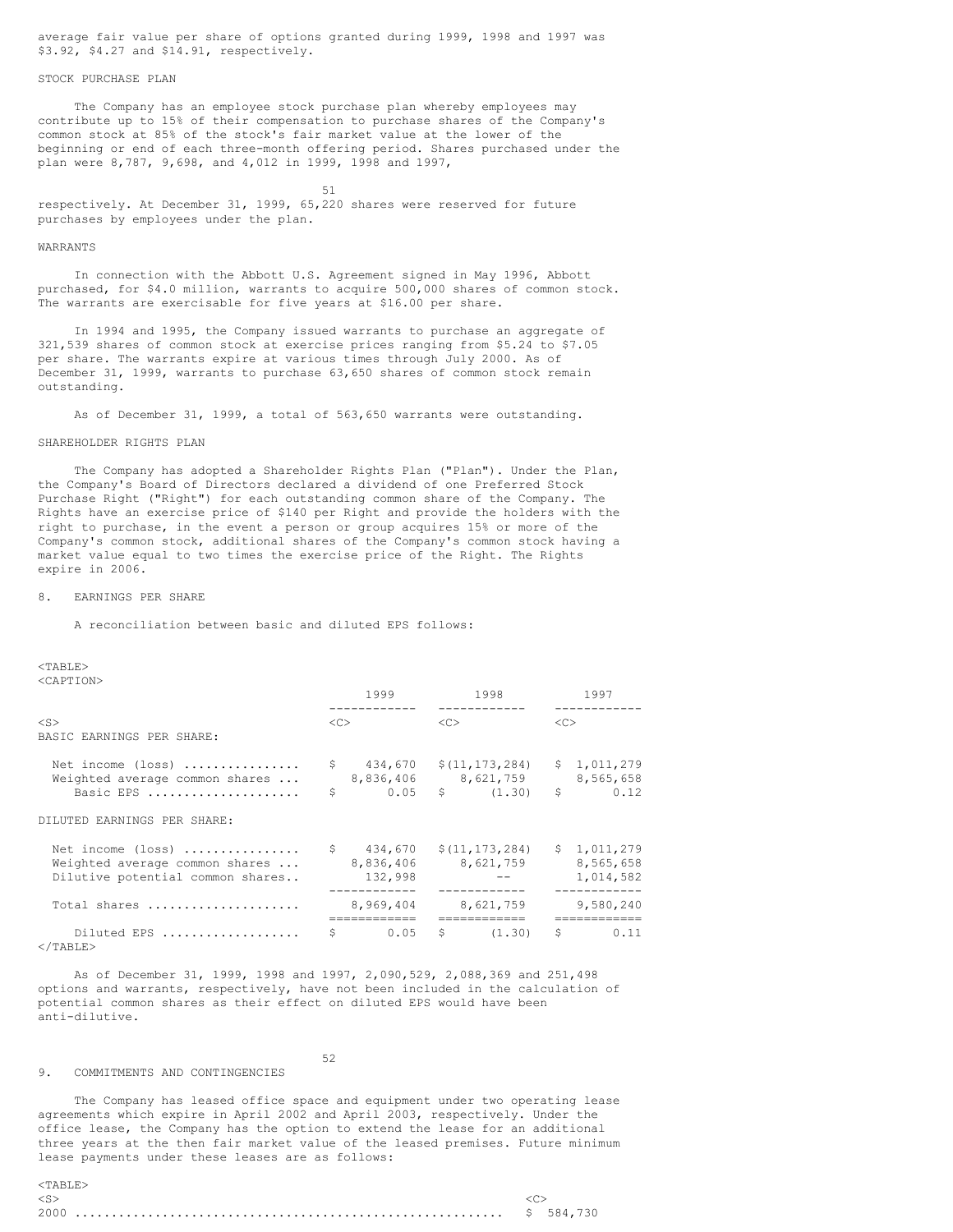|  |  |  |  |  |  |  |  |  |  |  |  |  | 612.684     |  |
|--|--|--|--|--|--|--|--|--|--|--|--|--|-------------|--|
|  |  |  |  |  |  |  |  |  |  |  |  |  | 186.726     |  |
|  |  |  |  |  |  |  |  |  |  |  |  |  | 13.878      |  |
|  |  |  |  |  |  |  |  |  |  |  |  |  |             |  |
|  |  |  |  |  |  |  |  |  |  |  |  |  | \$1,398,018 |  |
|  |  |  |  |  |  |  |  |  |  |  |  |  |             |  |

 $\langle$ /TABLE>

Rental expense for the years ended December 31, 1999, 1998 and 1997 was approximately \$613,564, \$564,000 and \$458,000, respectively.

In May 1993, the Company entered into a manufacturing and supply agreement with Abbott. The Company is obligated to purchase certain minimum quantities of materials from Abbott or make cash payments for the shortages from the predetermined purchase level over a five-year period subsequent to U.S. regulatory approval.

In March 1998, the Company entered into a commercial supply agreement for certain medical grade raw materials for the Company's initial product in the U.S., EchoGen. The Company is obligated to purchase certain minimum quantities of the material over a five-year period subsequent to U.S. regulatory approval.

#### 10. LEGAL PROCEEDINGS

In January 1998, the Company announced they had filed a patent infringement action in the U.S. District Court in Seattle, Washington against Molecular Biosystems Inc. ("MBI") and Mallinckrodt Medical Inc. ("Mallinckrodt"). The suit alleges that one of MBI's ultrasound contrast agents infringes one or more of the Company's patents. MBI has filed counterclaims alleging that the patents asserted by the Company are invalid and not infringed, and that the Company made false public statements and engaged in other actions intended to damage MBI and one of MBI's ultrasound contrast agents. The Company does not believe there is any merit to these counterclaims and intends to defend its position vigorously; however, there can be no assurance that the counterclaims will be resolved in our favor. Discovery in the action is now substantially completed, and on February 10, 2000, the Court issued an order granting the Company's Motion Regarding Claim Construction and construing disputed terms in the patents the Company asserted in the lawsuit. Both parties expect to file summary judgment motions on various claims and defenses, and the trial date in the lawsuit currently remains scheduled for April 24, 2000.

Under the Company's license agreement with Nycomed, Nycomed is an exclusive licensee of the Company's patents in a field of use including non-perfluoropentane ultrasound contrast agents. Nycomed has the right to control the patent infringement portion of the Company's lawsuit against MBI and Mallinckrodt. The court has authorized Nycomed to be joined as a party in this lawsuit.

53

In August and September 1998, various class action complaints were filed in the Superior Court of Washington (the "State Action") and in the U.S. District Court for the Western District of Washington (the "Federal Action") against SONUS and certain of its officers and directors, alleging violations of Washington State and U.S. securities laws. In October 1998, the Company and the individual defendants moved to dismiss and stay the State Action. The state law claims in the State Action were subsequently re-filed in the Federal Action. In February 1999, plaintiffs filed a consolidated and amended complaint in the Federal Action, alleging violations of Washington State and U.S. securities laws. In March 1999, the Company and the individual defendants filed a motion to dismiss the consolidated amended complaint in the Federal Action. In July 1999, the Court entered an order denying in part and granting in part the motion to dismiss the complaint in the Federal Action. In November 1999, the Company filed motions for summary judgment and to stay discovery. On December 15, 1999, the Court denied in part and granted in part the motion to stay discovery. The motion for summary judgment is currently noted for July 10, 2000. The Company does not believe there is any merit to the claims in these actions and the Company intends to defend its position vigorously. Although the Company does not believe that it or any of its current or former officers or directors have engaged in any wrongdoing, there can be no assurance that this stockholder litigation will be resolved in its favor. Any settlement or adverse judgment in excess of available insurance could have a material adverse affect on the Company's business, financial condition and results of operations.

## 11. RECENT ACCOUNTING PRONOUNCEMENTS

In December 1999, the Securities and Exchange Commission issued Staff Accounting Bulletin No. 101 ("SAB 101"), "Revenue Recognition in Financial Statements." SAB 101 outlines the SEC staff's views in applying generally accepted accounting principles to revenue recognition in financial statements. The Company is currently evaluating the requirements of SAB 101 and assessing its impact on the Company's financial statements.

In 1998, the FASB issued Statement of Financial Accounting Standard No. 133, "Accounting for Derivative Instruments and Hedging Activities (SFAS 133)." In July 1999, the FASB issued SFAS No. 137, "Accounting for Derivative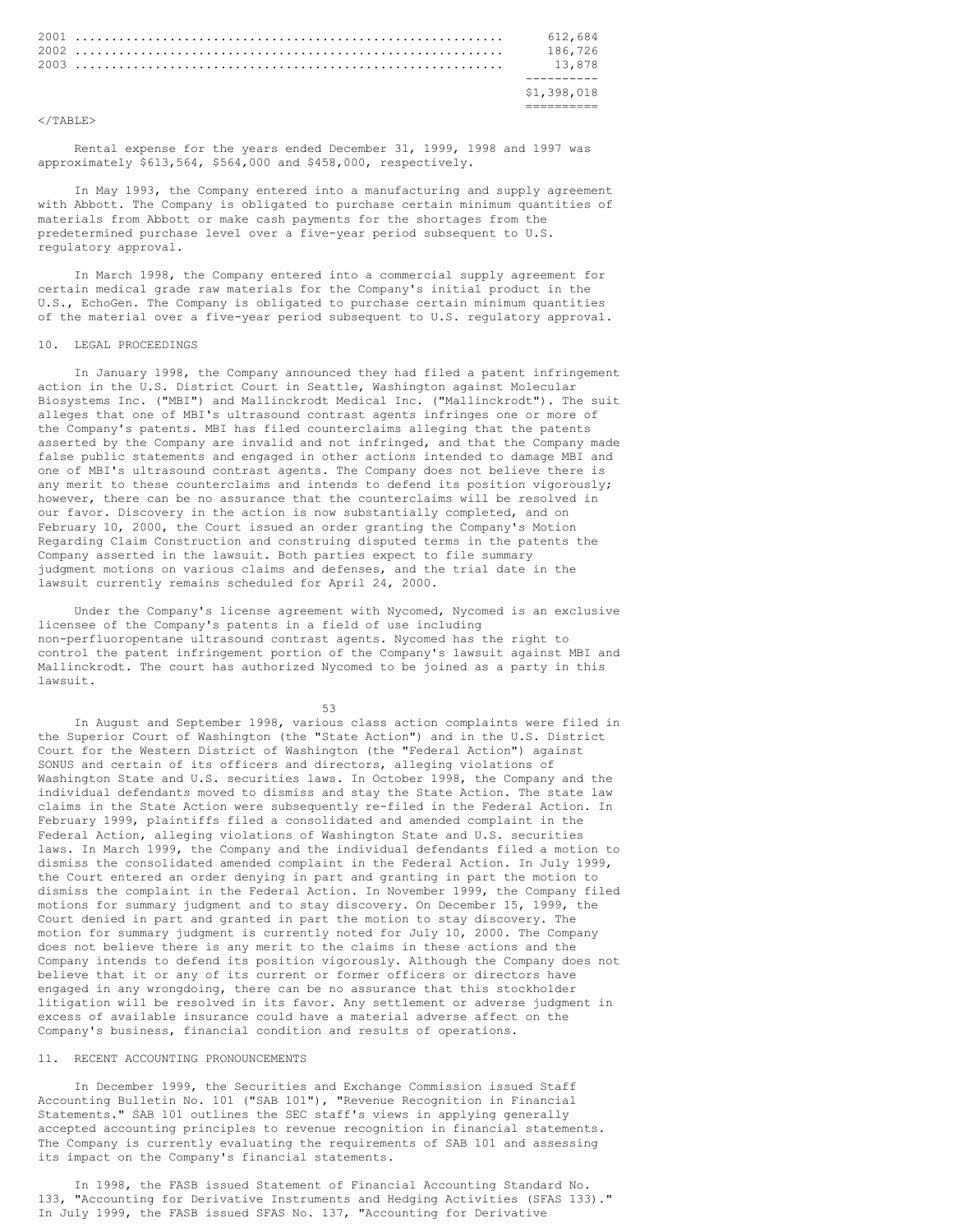Instruments and Hedging Activities Deferral of the Effective Date of FASB Statement No. 133 (SFAS 137)." SFAS 137 deferred the effective date of SFAS 133 until fiscal years beginning after June 15, 2000. The Company does not currently use derivative instruments, therefore the adoption of this statement will not have any effect on the Company's results of operations or its financial position.

## 12. SUBSEQUENT EVENT

In February 2000, the Company entered into an amendment with Abbott that further modifies the Amended Abbott U.S. Agreement. The modified agreement provides Abbott the option either to market and distribute EchoGen in the United States subject to obtaining necessary regulatory approvals, or to terminate the Amended Abbott U.S. Agreement, whether regulatory approvals are received or not. Abbott's option terminates on March 31, 2000. No financial payments will be made during the period of Abbott's option. If Abbott elects to market and sell EchoGen in the United States, the parties have agreed to negotiate a revision to the Amended Abbott U.S. Agreement by April 30, 2000 to reflect any changes in responsibilities of the parties, the status of regulatory approval and current market conditions. If Abbott elects to terminate the Amended Abbott U.S. Agreement by March 31, 2000, Abbott will have no further economic or

54

other responsibilities under the Amended Abbott U.S. Agreement and all rights and marketing materials related to EchoGen will be returned to the Company. The Company has also agreed with Abbott to amend the manufacturing and supply agreement under which Abbott manufactures EchoGen for the Company. If the Amended Abbott U.S. Agreement is terminated, Abbott will continue to manufacture EchoGen following FDA approval for a period of two years, but in no event later than July 1, 2002 under the manufacturing and supply agreement with Abbott.

## 55

## PART TIT

ITEM 10. DIRECTORS AND EXECUTIVE OFFICERS OF THE REGISTRANT

The information required hereunder is incorporated by reference from the section of our Proxy Statement to be filed in connection with its 2000 Annual Meeting of Stockholders entitled "Election of Directors."

## ITEM 11. EXECUTIVE COMPENSATION

The information required hereunder is incorporated by reference from the section of our Proxy Statement to be filed in connection with its 2000 Annual Meeting of Stockholders entitled "Compensation of Executive Officers."

ITEM 12. SECURITY OWNERSHIP OF CERTAIN BENEFICIAL OWNERS AND MANAGEMENT

The information required hereunder is incorporated by reference from the section of our Proxy Statement to be filed in connection with its 2000 Annual Meeting of Stockholders entitled "Security Ownership of Management and Certain Beneficial Owners."

ITEM 13. CERTAIN RELATIONSHIPS AND RELATED TRANSACTIONS

The information required hereunder is incorporated by reference from the sections of our Proxy Statement to be filed in connection with its 2000 Annual Meeting of Stockholders entitled "Compensation of Executive Officers" and "Compensation Committee Interlocks and Insider Participation."

> 56 PART IV

ITEM 14. EXHIBITS, FINANCIAL STATEMENT SCHEDULES AND REPORTS ON FORM 8-K

(a)(1) Financial Statements

The financial statements filed as a part of this Report are listed on the "Index to Financial Statements" on Page 39.

- (2) All schedules are omitted because they are not required or the required information is included in the financial statements or notes thereto.
- (3) Exhibits

#### INDEX TO EXHIBITS

<TABLE> <CAPTION> EXHIBIT NO. DESCRIPTION LOCATION - ----------- ----------------------------------------------------------------- -------- <S> <C> <C>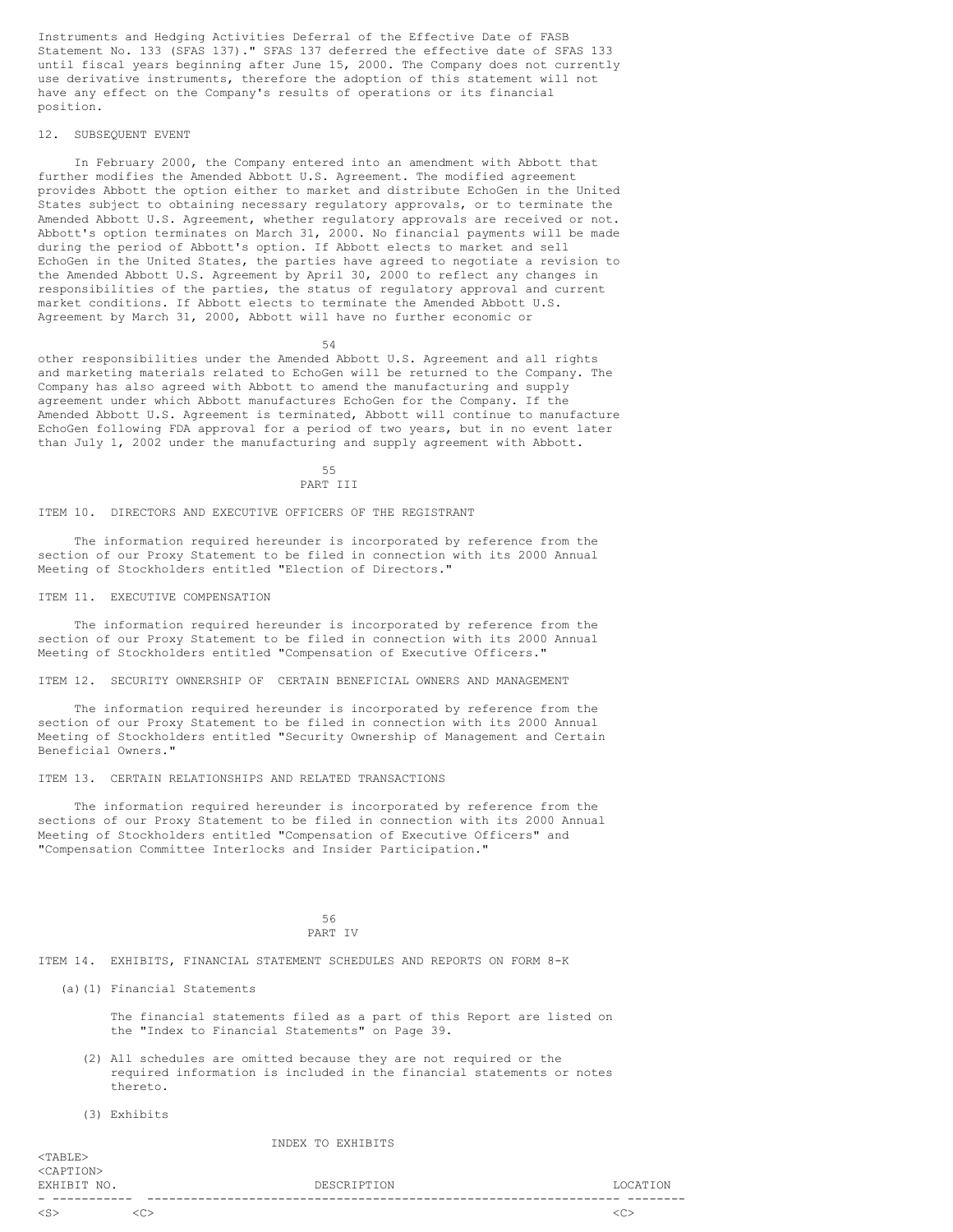| 3.2         | Amended and Restated Certificate of Incorporation of the<br>Company.                                                                                                                                          | $\star$ |
|-------------|---------------------------------------------------------------------------------------------------------------------------------------------------------------------------------------------------------------|---------|
| 3.3         | Certificate of Amendment of Certificate of Incorporation of the<br>Company.                                                                                                                                   | G       |
| 3.4         | Amended and Restated Bylaws of the Company.                                                                                                                                                                   | $\star$ |
| 4.1         | Specimen Certificate of Common Stock.                                                                                                                                                                         | $\star$ |
| 4.2         | Rights Agreement, dated as of August 23, 1996, between the<br>Company and U.S. Stock Transfer Corporation.                                                                                                    | $***$   |
| 10.1        | SONUS Pharmaceuticals, Inc. Incentive Stock Option, Nonqualified<br>Stock Option and Restricted Stock Purchase Plan - 1991 (the<br>"1991 Plan"), as amended.                                                  | $\star$ |
| 10.2        | Form of Incentive Stock Option Agreement pertaining to the 1991<br>Plan.                                                                                                                                      | $\star$ |
| 10.3        | Form of Nonqualified Stock Option Agreement pertaining to<br>the 1991 Plan.                                                                                                                                   | $\star$ |
| 10.4        | Form of Restricted Stock Purchase Agreement pertaining to the<br>1991 Plan.                                                                                                                                   |         |
| 10.5        | SONUS Pharmaceuticals, Inc. 1995 Stock Option Plan for Directors<br>(the "Director Plan").                                                                                                                    | $\star$ |
| 10.6        | Form of Stock Option Agreement pertaining to the Director Plan.                                                                                                                                               | $\star$ |
| 10.7        | 1999 Nonqualified Stock Incentive Plan (the "1999 Plan").                                                                                                                                                     | G.      |
| 10.8        | Form of Stock Option Agreement pertaining to the 1999 Plan.                                                                                                                                                   | G.      |
| 10.9        | Form of Restricted Stock Purchase Agreement pertaining to the<br>1999 Plan.                                                                                                                                   | G)      |
| 10.12       | License Agreement dated as of March 31, 1995 by and between the<br>Company and Daiichi Company (portions omitted pursuant to Rule<br>406 of the Securities Act of 1933, as amended (the "1933 Act").          | $\star$ |
| 10.14       | Contrast Agent Development and Supply Agreement dated May 6,<br>1993 by and between the Company and Abbott Laboratories, Inc.<br>(portions omitted pursuant to Rule 406 of the 1933 Act).                     | $\star$ |
| 10.14A      | Amendment to Contrast Agent Development and Supply Agreement<br>dated August 22, 1995 by and between the Company and Abbott<br>Laboratories, Inc. (portions omitted pursuant to Rule 406 of the<br>1933 Act). | $\star$ |
| 10.18       | Lease Agreement dated January 17, 1994 between the Company and<br>WRC Properties, Inc.                                                                                                                        | $\star$ |
| 10.18A      | Amendment 2 dated October 28, 1997 to Lease Agreement dated<br>January 17, 1994                                                                                                                               | 0000    |
| $<$ /TABLE> |                                                                                                                                                                                                               |         |

| $<$ TABLE $>$<br>$<$ CAPTION $>$ |                                                                                                                                               |                             |
|----------------------------------|-----------------------------------------------------------------------------------------------------------------------------------------------|-----------------------------|
| EXHIBIT NO.                      | DESCRIPTION                                                                                                                                   | LOCATION                    |
| $<$ S $>$<br>10.18B              | < <c><br/>Amendment 3 dated October 15, 1998 to Lease Agreement dated<br/>January 17, 1994</c>                                                | < <sub><br/>(9, 6, 6)</sub> |
| 10.19                            | Form of Indemnification Agreement for Officers and Directors of<br>the Company.                                                               | $\star$                     |
| 10.21                            | Loan and Security Agreement dated August 11, 1995 by and between<br>the Company and Silicon Valley Bank.                                      | $\star$                     |
| 10.21A                           | Loan Modification Agreement dated September 10, 1997 to Loan<br>and Security Agreement by and between the Company and Silicon<br>Valley Bank. | (9, 6, 6)                   |
| 10.21B                           | Loan Modification Agreement dated August 31, 1998 to Loan and<br>Security Agreement by and between the Company and Silicon Valley<br>Bank.    | 6666                        |
| 10.21C                           | Loan Modification Agreement dated August 30, 1999 to Loan and<br>Security Agreement by and between the Company and Silicon Valley<br>Bank.    | <b>@</b>                    |

57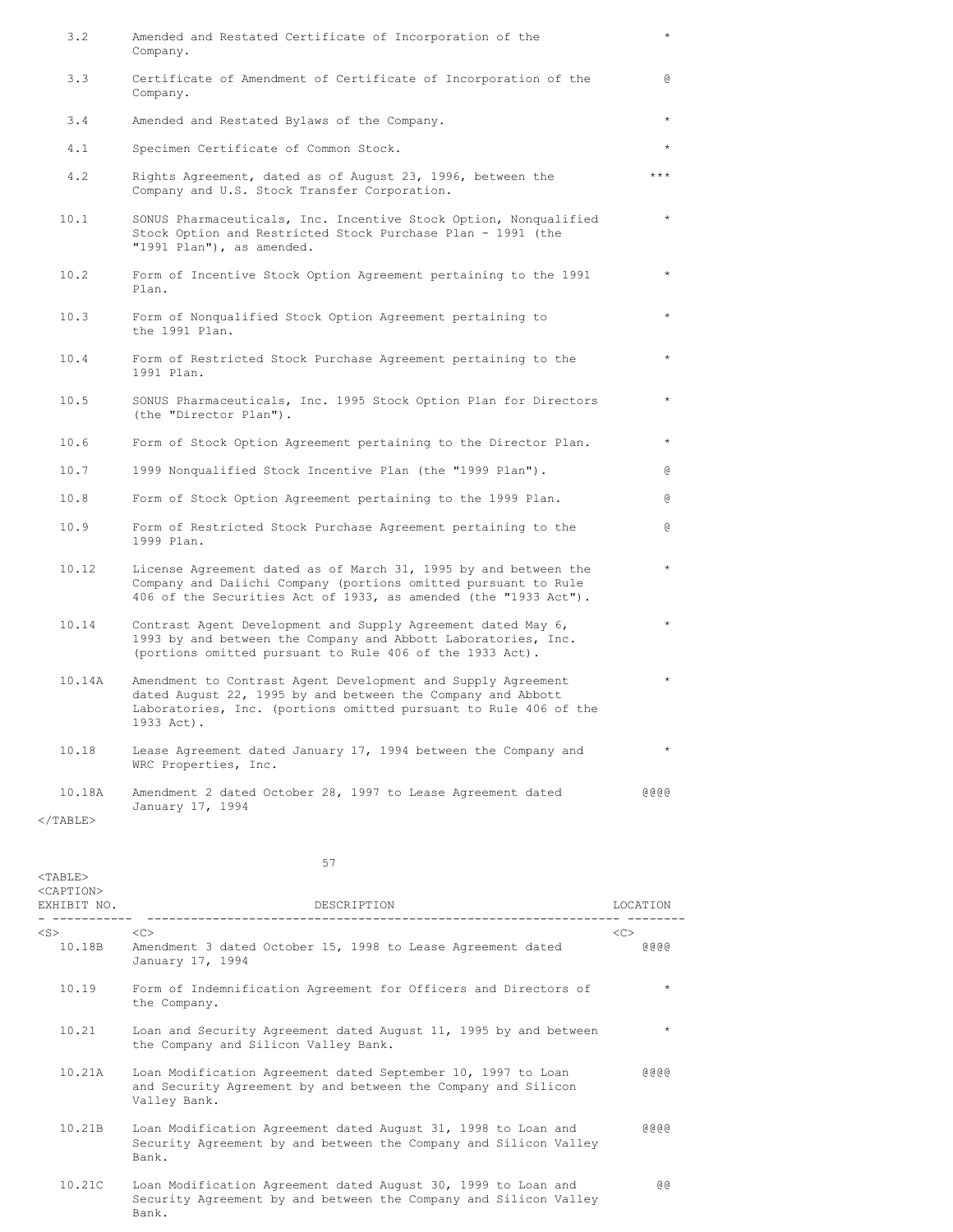| 10.22            | SONUS Pharmaceuticals, Inc. Employee Stock Purchase Plan.                                                                                                         | $\star\star$ |
|------------------|-------------------------------------------------------------------------------------------------------------------------------------------------------------------|--------------|
| 10.25            | Agreement between Abbott Laboratories, Inc. and the Company,<br>dated May 14, 1996 (portions omitted pursuant to Rule 24b-2).                                     | ##           |
| 10.26            | Third Amended and Restated Registration Rights Agreement<br>dated as of May 15, 1996.                                                                             | # ##         |
| 10.28            | International License Agreement, dated October 1, 1996, by and<br>between Abbott Laboratories, Inc. and the Company (portions<br>omitted pursuant to Rule 24b-2). | # # ##       |
| 10.29            | Commercial Supply Agreement dated March 6, 1998                                                                                                                   | $^{++}$      |
| 10.31            | Change in Control Agreement for Michael Martino                                                                                                                   | $***$ * * *  |
| 10.32            | Change in Control Agreement for Gregory Sessler                                                                                                                   | ****         |
| 10.33            | First Amendment to Agreement by and between Abbott Laboratories<br>and SONUS Pharmaceuticals, Inc. dated January 31, 1999.                                        | $++++$       |
| 10.34            | First Amendment to International License Agreement by and<br>between Abbott International, Ltd. And SONUS Pharmaceuticals, Inc.<br>dated January 31, 1999.        | $+++++$      |
| 10.35            | Securities Purchase Agreement between Abbott Laboratories and<br>SONUS Pharmaceuticals, Inc. dated January 31, 1999.                                              | $+++++$      |
| 10.36            | License Agreement by and between Nycomed Amersham AS and the<br>Company dated August 31, 1999.                                                                    | 000          |
| 10.37            | Agreement for Part-Time Employment and Mutual Release,<br>effective August 25, 1999 by and between the Company and Steven<br>C. Quay, M.D., Ph.D.                 | ଡ ଡ          |
| 10.38            | Mutual Recission Agreement dated October 11, 1999 by and<br>between the Company and Abbott International Ltd.                                                     | ଡ ଡ          |
| 10.39            | Change in Control Agreement for John T. Flaherty, M.D.                                                                                                            | $^{+}$       |
| 10.40            | Amendment to the First Amendment to Agreement by and between<br>Abbott Laboratories and the Company, dated February 3, 2000                                       | $^{+}$       |
| 23.1             | Consent of Ernst & Young LLP, Independent Auditors                                                                                                                | $^{+}$       |
| 24.1             | Power of Attorney (included on the Signature Page of this<br>Annual Report on Form 10-K).                                                                         | $^{+}$       |
| 27.1             | Financial Data Schedule.                                                                                                                                          | $^{+}$       |
|                  | EXECUTIVE COMPENSATION PLANS AND ARRANGEMENTS                                                                                                                     |              |
| 10.1             | 1991 Plan.                                                                                                                                                        |              |
| 10.2             | Form of Incentive Stock Option Agreement pertaining to<br>the 1991 Plan.                                                                                          |              |
| 10.3             | Form of Nonqualified Stock Option Agreement pertaining to<br>the 1991 Plan                                                                                        |              |
| 10.4<br>ת דם גרו | Form of Restricted Stock Purchase Agreement pertaining to<br>the 1991 Plan.                                                                                       |              |
|                  |                                                                                                                                                                   |              |

 $\rm <$  /TABLE>

 $<$ TABLE>

58

| <caption><br/>EXHIBIT NO.</caption> | DESCRIPTION                                                                 | LOCATION |         |
|-------------------------------------|-----------------------------------------------------------------------------|----------|---------|
| $<$ S $>$                           | < <sub></sub>                                                               | <<       |         |
| 10.5                                | Director Plan.                                                              |          | $\star$ |
| 10.6                                | Form of Stock Option Agreement pertaining to the Director<br>Plan.          |          | $\star$ |
| 10.7                                | 1999 Nonqualified Stock Incentive Plan (the "1999 Plan").                   |          | G       |
| 10.8                                | Form of Stock Option Agreement pertaining to the 1999 Plan.                 |          | G       |
| 10.9                                | Form of Restricted Stock Purchase Agreement pertaining to the<br>1999 Plan. |          | G)      |
| 10.22                               | SONUS Pharmaceuticals, Inc. Employee Stock Purchase Plan.                   |          | $***$   |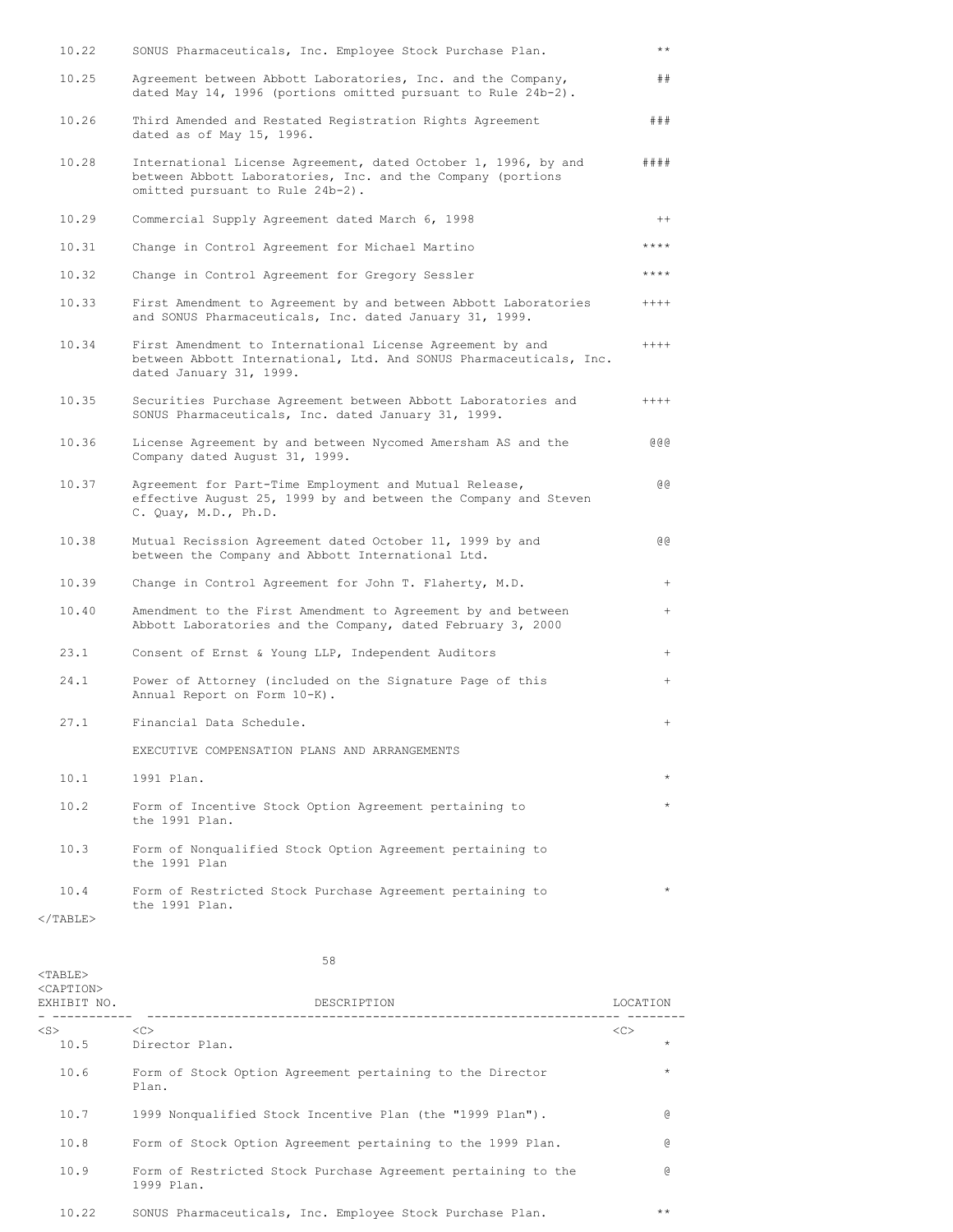|              | 10.24                                                                                                                                                                   | Employment Agreement, effective as of January 16, 1996,<br>by and between the Company and Steven C. Quay, M.D.,<br>Ph.D.                                   | #            |  |  |  |  |  |  |
|--------------|-------------------------------------------------------------------------------------------------------------------------------------------------------------------------|------------------------------------------------------------------------------------------------------------------------------------------------------------|--------------|--|--|--|--|--|--|
|              | 10.24A                                                                                                                                                                  | Employment Agreement, effective February 11, 1999, by<br>and between the Company and Steven C. Quay, M.D., Ph.D.                                           | $\mathbf{a}$ |  |  |  |  |  |  |
|              | 10.31                                                                                                                                                                   | Change in Control Agreement for Michael Martino                                                                                                            | ****         |  |  |  |  |  |  |
|              | 10.32                                                                                                                                                                   | Change in Control Agreement for Gregory Sessler                                                                                                            | ****         |  |  |  |  |  |  |
|              | 10.37                                                                                                                                                                   | Agreement for Part-Time Employment and Mutual Release,<br>effective August 25, 1999 by and between the Company<br>and Steven C. Quay, M.D., Ph.D.          | ଡ ଡ          |  |  |  |  |  |  |
|              | 10.39                                                                                                                                                                   | Change in Control Agreement for John T. Flaherty, M.D.                                                                                                     | $+$          |  |  |  |  |  |  |
|              | $\braket{\texttt{TABLE}}$                                                                                                                                               |                                                                                                                                                            |              |  |  |  |  |  |  |
| $\star$      | Incorporated by reference to the referenced exhibit number to the Company's<br>Registration Statement on Form S-1, Reg. No. 33-96112.                                   |                                                                                                                                                            |              |  |  |  |  |  |  |
| $\star\star$ | Incorporated by reference to Exhibit 4.7 to the Company's Registration<br>Statement on Form S-8, Registration No. 33-80623.                                             |                                                                                                                                                            |              |  |  |  |  |  |  |
| $***$        | Incorporated by reference to the Company's Registration Statement on Form<br>8-A, dated August 23, 1996.                                                                |                                                                                                                                                            |              |  |  |  |  |  |  |
|              | **** Incorporated by reference to the referenced exhibit number to the Company's<br>Quarterly Report on Form 10-Q for the quarterly period ended September 30,<br>1998. |                                                                                                                                                            |              |  |  |  |  |  |  |
| #            | Incorporated by reference to the referenced exhibit number to the Company's<br>Quarterly Report on Form 10-Q for the quarterly period ended March 31,<br>1996.          |                                                                                                                                                            |              |  |  |  |  |  |  |
| ##           | Incorporated by reference to the referenced exhibit number to the Company's<br>Current Report on Form 8-K dated May 14, 1996.                                           |                                                                                                                                                            |              |  |  |  |  |  |  |
| # # #        |                                                                                                                                                                         | Incorporated by reference to the referenced exhibit number to the Company's<br>Quarterly Report on Form 10-Q for the quarterly period ended June 30, 1996. |              |  |  |  |  |  |  |
|              |                                                                                                                                                                         | 59                                                                                                                                                         |              |  |  |  |  |  |  |
|              |                                                                                                                                                                         | #### Incorporated by reference to the referenced exhibit number to the Company's<br>Current Report on Form 8-K dated October 1, 1996.                      |              |  |  |  |  |  |  |

+ Filed herewith

- ++ Incorporated by, reference to the referenced exhibit number to the Company's Quarterly Report on Form 10-Q for the quarterly period ended March 31, 1998.
- ++++ Incorporated by reference to the referenced exhibit number to the Company's Current Report on Form 8-K dated February 3, 1999.
- @ Incorporated by, reference to the referenced exhibit number to the Company's Quarterly Report on Form 10-Q for the quarterly period ended March 31, 1999.
- @@ Incorporated by, reference to the referenced exhibit number to the Company's Quarterly Report on Form 10-QA for the quarterly period ended September 30, 1999.
- @@@ Incorporated by reference to the referenced exhibit number to the Company's Current Report on Form 8-K dated September 28, 1999.
- @@@@ Incorporated by reference to the referenced exhibit number to the Company's Annual Report on Form 10-K for the period ended December 31, 1998.
- (b) The Company filed no reports on Form 8-K during the quarter ended December 31, 1999.

EchoGen(R) is a registered trademark and PhaseShift(TM) is a trademark of SONUS Pharmaceuticals, Inc.

# 60

SIGNATURES

Pursuant to the requirements of Section 13 or 15(d) of the Securities Exchange Act of 1934, the Registrant has duly caused this report to be signed on its behalf by the undersigned thereunto duly authorized, in the City of Bothell, State of Washington, on February 29, 2000.

SONUS PHARMACEUTICALS, INC.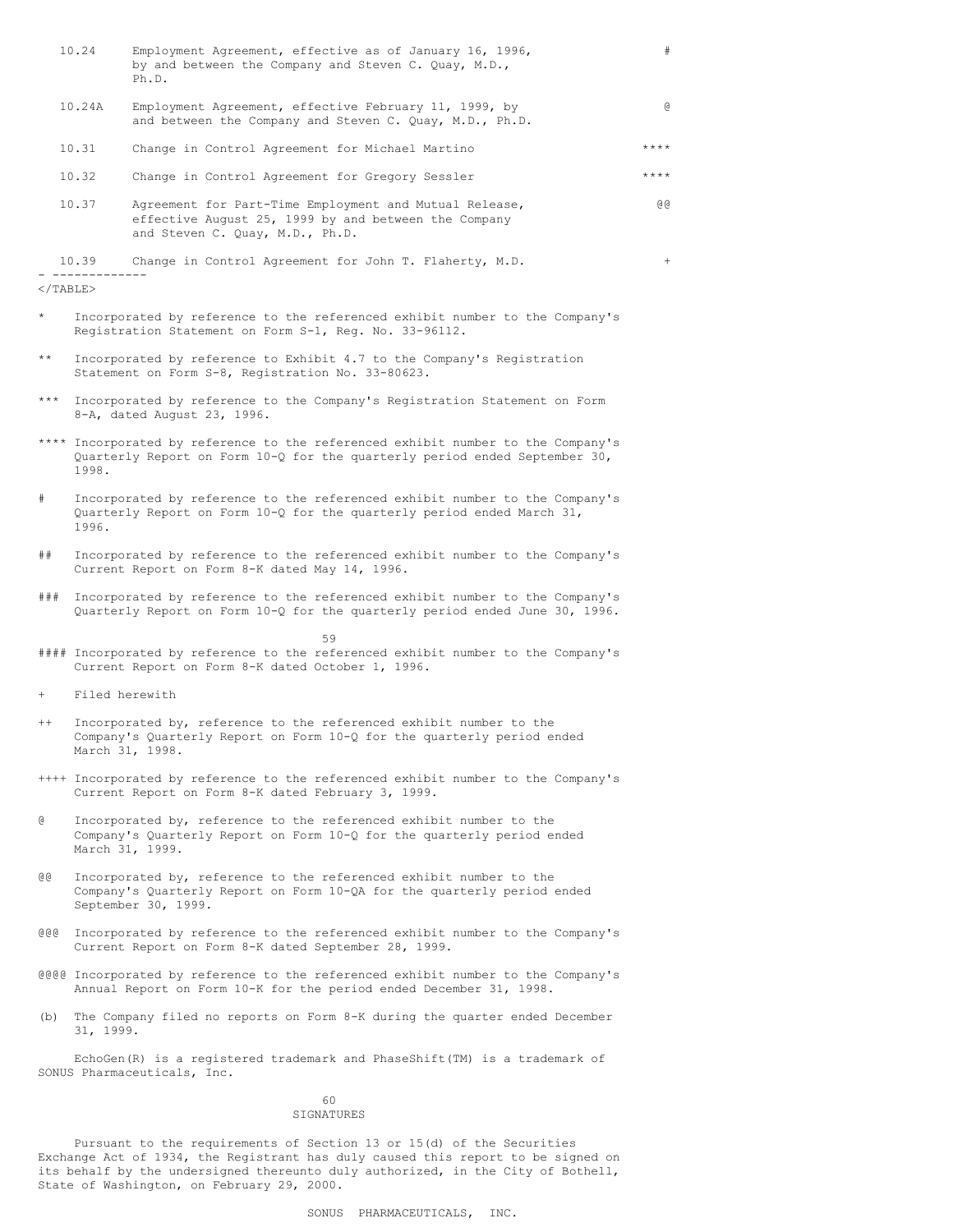Dated: February 29, 2000 By: /s/ Michael A. Martino -------------------------------- Michael A. Martino President, Chief Executive Officer and Director (Principal Executive Officer) We, the undersigned directors and officers of SONUS Pharmaceuticals, Inc., do hereby constitute and appoint Michael A. Martino and Gregory Sessler, or either of them, our true and lawful attorneys and agents, with full powers of substitution to do any and all acts and things in our name and behalf in our capacities as directors and officers and to execute any and all instruments for us and in our names in the capacities indicated below, which said attorneys and agents may deem necessary or advisable to enable said corporation to comply with the Securities Exchange Act of 1934, as amended, and any rules, regulations and requirements of the Securities and Exchange Commission, in connection with this Annual Report on Form 10-K, including specifically but without limitation, power and authority to sign for us or any of us in our names in the capacities indicated below, any and all amendments hereto; and we do hereby ratify and confirm all that said attorneys and agents, shall do or cause to be done by virtue hereof. Pursuant to the requirements of the Securities Exchange Act of 1934, this report has been signed below by the following persons on behalf of the registrant and in the capacities and on the dates indicated. <TABLE> <S> <C> <C> /s/ Michael A. Martino President, Chief Executive February 29, 2000 - ---------------------------------------- Officer and Director (Principal Michael A. Martino **Executive Officer**) /s/ Gregory Sessler Senior Vice President - Strategic February 29, 2000 - ---------------------------------------- Market Development and Chief Financial Officer (Principal Financial and Accounting Officer) /s/ George W. Dunbar, Jr. Director, Co-Chairman of the February 29, 2000 - ---------------------------------------- Board of Directors George W. Dunbar, Jr. /s/ Christopher S. Henney, Ph.D., D.Sc. Director February 29, 2000 - ---------------------------------------- Christopher S. Henney, Ph.D., D.Sc.  $\langle$ /TABLE> 61 <TABLE> <S> <C> <C> /s/ Robert E. Ivy Director, Co-Chairman of the February 29, 2000 - ---------------------------------------- Board of Directors Robert E. Ivy /s/ Dwight Winstead Director February 29, 2000 - ---------------------------------------- Dwight Winstead  $\langle$ /TABLE $>$ 

62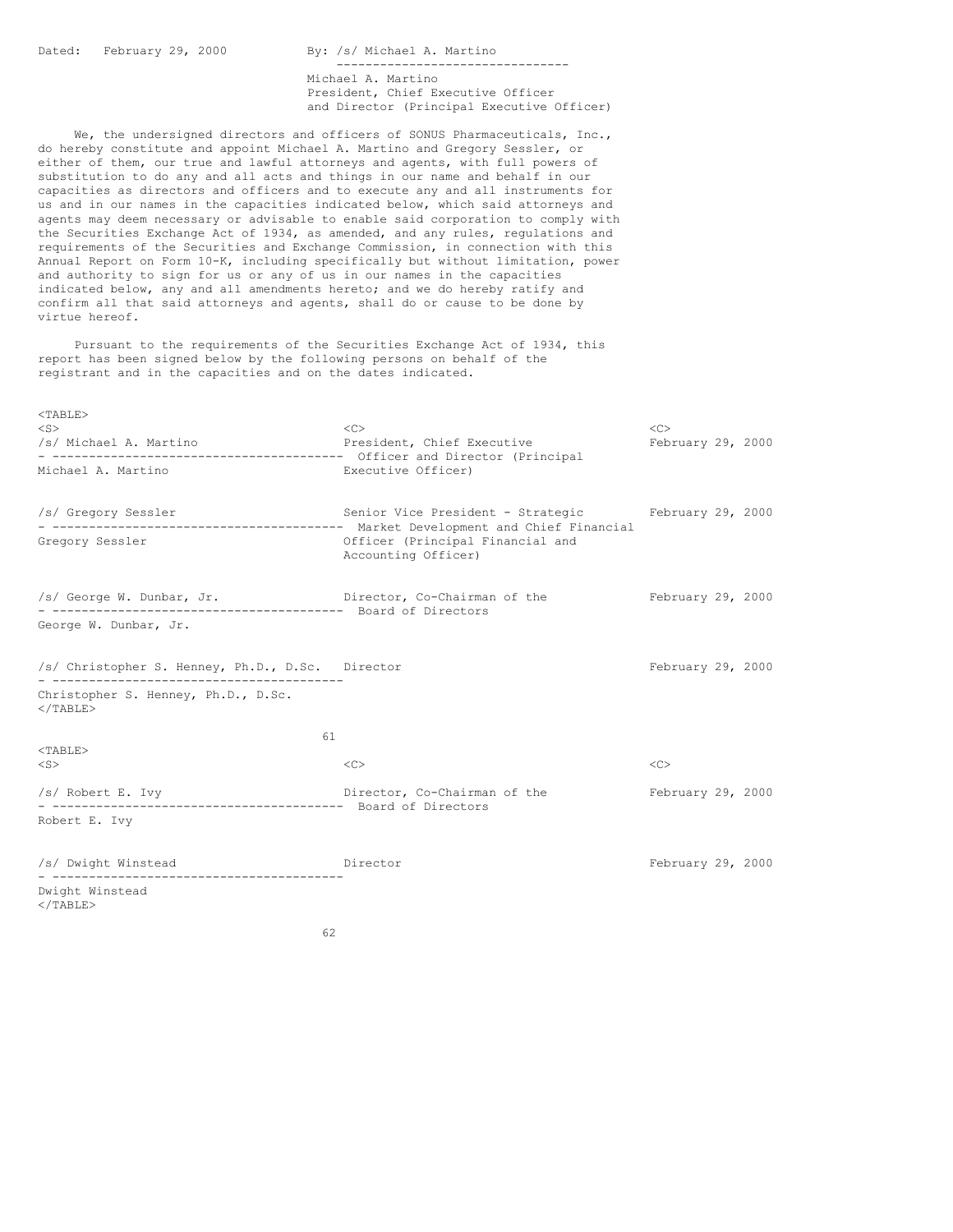May 10, 1999

Mr. John T. Flaherty, M.D. c/o SONUS Pharmaceuticals, Inc. 22026 20th Avenue Bothell, Washington 98021

Re: Change In Control Agreement

## Dear John:

In consideration of your employment with SONUS Pharmaceuticals, Inc., a Delaware corporation (the "Company"), this letter agreement (the "Agreement") sets forth the compensation benefits you will be entitled to receive in the event your employment terminates in connection with a change in control of the Company under the conditions described below. This Agreement takes effect on the date you commence employment with the Company.

### 1. TERMINATION OF EMPLOYMENT.

1.1 During the term of this Agreement, you will be entitled to the benefits provided in Section 2 of this Agreement in the event (A) a Change in Control has occurred; and (B)(i) you terminate your employment with the Company for Good Reason within 12 months following the Change of Control, or (ii) the Company terminates your employment for reasons other than Cause, Disability, or your death within 12 months following the Change of Control, provided you fulfill your obligations under this Agreement.

1.2 For purposes of this Agreement, the term "Change in Control" shall mean (i) a sale of fifty percent (50%) or more of the outstanding shares of common stock of the Company; (ii) a sale of all or substantially all of the assets of the Company, or (iii) a merger, consolidation or reorganization whereby the stockholders of the Company immediately prior to the consummation of such merger, consolidation or reorganization own less than fifty percent (50%) of the outstanding shares of common stock immediately following the consummation of the merger, consolidation or reorganization.

1.3 For purposes of this Agreement, the term "Good Reason" shall mean any of the following, if done without your consent:

1.3.1. A substantial diminution in your duties and responsibilities to a level substantially beneath that of your duties and responsibilities at the outset of your employment under this Agreement other than actions that are not taken in bad faith and are remedied by the Company within thirty days after written notice by you;

1.3.2. A reduction by the Company in your current annual base salary unless such reduction is attributable to an across the board salary reduction for all of management personnel of the Company and then only if the percentage of your reduction is (i) not greater than 20%, and (ii) no greater in percentage than that of the other management personnel;

1.3.3. The company requires the relocation of your base of employment outside the Seattle, Washington metropolitan area;

1.3.4. A material breach by the Company of any of the terms and provisions of this Agreement, which is not cured within 30 days of written notice by you of such breach; or

1.3.5 the failure of the Company to obtain a satisfactory agreement from any successor in a Change of Control to assume and agree to perform this Agreement, as contemplated in Section 6 hereof.

1.4 For purposes of this Agreement, the term "Cause" shall mean any of the following: (i) your willful and continued failure or refusal to perform your duties with the Company; (b) your willfully engaging in gross misconduct injurious to the Company; (c) your being convicted or pleading guilty or nolo contendere to any misdemeanor involving moral turpitude or to any felony; (d) your having materially breached any provision of this Agreement, or any agreement concerning confidentiality or ownership of inventions with the Company and failed to cure such breach to the reasonable satisfaction of the Company promptly after receiving written notice of breach if such cure is possible.

1.5 For purposes of this Agreement, the term "Disability" shall mean your inability to perform the essential functions of your position due to any physical or mental illness even with reasonable accommodation to the extent required by law, for any period of six months in the aggregate during any twelve months, provided the Company has given you a written demand to return to your fill time duties.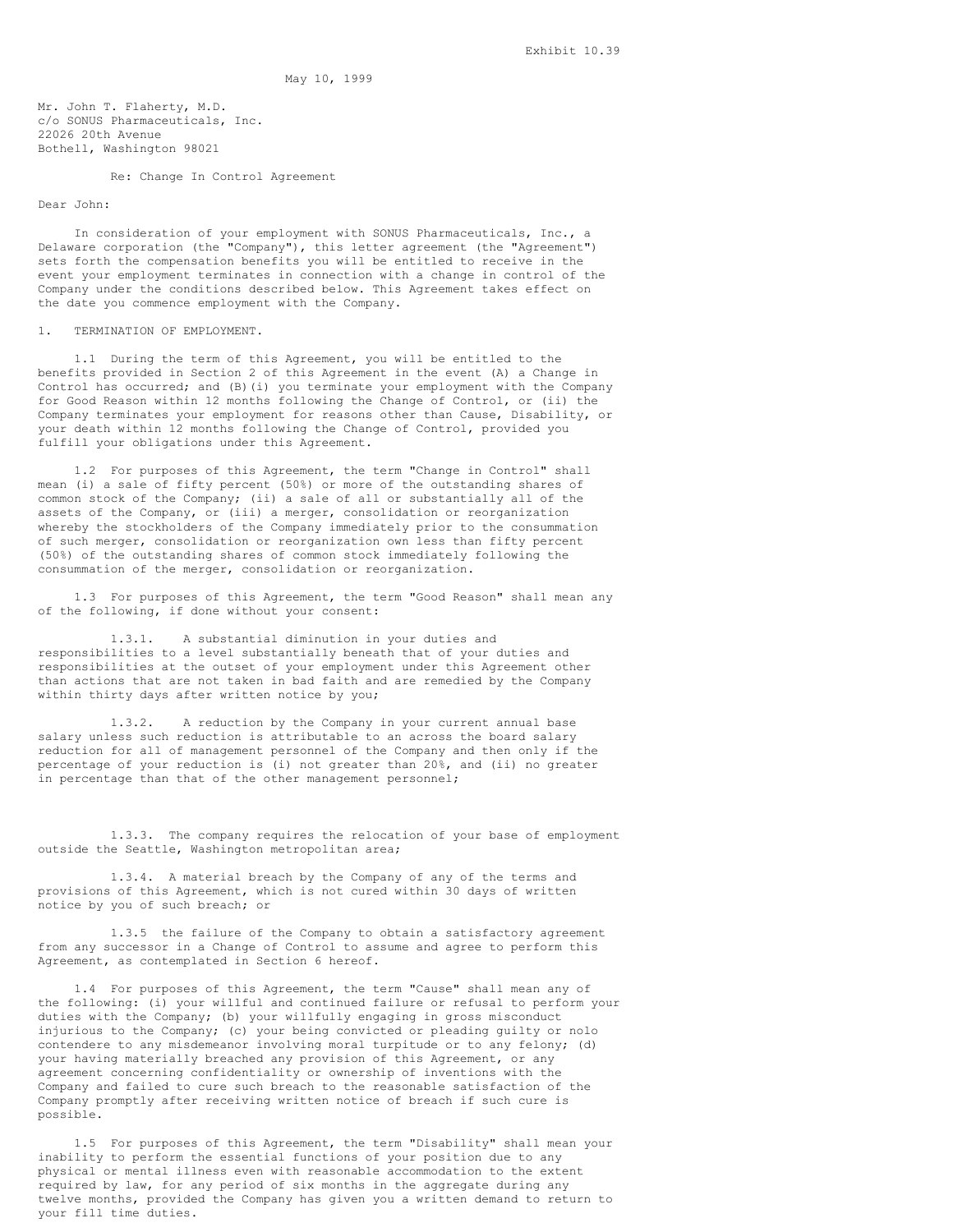1.6 Any termination of employment by you or by the Company pursuant to this Agreement shall be communicated by written Notice of Termination indicating the termination provision in this Agreement relied upon, if any. For purposes of this Agreement, the "Date of Termination" shall mean the date specified in the Notice of Termination which shall not be earlier than ten (10) business days after the date on the Notice of Termination is given and the expiration of any time period given to cure a breach as provided in Section 1.4(d) of this Agreement.

## 2. COMPENSATION UPON TERMINATION

2.1 If your employment shall be terminated and you are entitled to benefits under Section 1 of this Agreement then you shall receive the following benefits:

2.1.1. the Company shall pay to you in a lump sum within ten days following the Date of Termination (a) your base salary unpaid through the Date of Termination at the rate in effect as of the time of Notice of Termination and (b) an amount equal to the value as of the Date of Termination of the deferred portion of any bonus which has been declared but is unpaid under any incentive compensation plan or program of the Company then in effect;

2.1.2. the Company shall pay to you as severance pay in a lump sum within thirty days following the Date of Termination an amount equal to the product of (a) the sum of your highest annual base salary in effect any time during the twelve (12) month period prior to the Date of Termination, multiplied by 2.99; and

2.1.3. the Company shall maintain in full force and effect, for the continued benefit of you for three years after the Date of Termination, or if sooner, until you are employed in a full-time capacity by another employer, all non-cash health and welfare plans and programs (excluding 401(k) or any employee bonus plans and programs or retirement plans or programs) in which you participated immediately prior to the Date of Termination provided that you continued participation is permissible under the general terms and provisions of such plans and programs. In the event that your participation in any such plan or program is barred, the Company shall arrange to provide you with benefits substantially similar to those which you are entitled to receive under such plans and programs at no cost to you. At the end of the period of coverage, you shall have the option to have assigned to you at no cost and with no apportionment of prepaid premiums, any assignable insurance policy owned by the Company and relating to specifically to you.

2.2. Notwithstanding Section 1, the respective obligations of, and benefits afforded to, the Company and you as provided in this Section 2, shall survive termination of this Agreement.

2.3. No compensation or benefits shall be due under this Agreement in the event your employment is terminated by you or the Company in circumstances other than those described in Section 1.1, including but not limited to a termination by you for any reason other than Good Reason, a termination by the Company for Cause, Disability, or death, or any termination that does not occur within twelve months following a Change in Control.

2.4. To the extent that any or all of the payments and benefits provided for in this Agreement constitute "parachute payments" within the meaning of Section 280G of the Internal Revenue Code (the "Code") and, but for this Section 2.4 would be subject to the excise tax imposed by Section 4999 of the Code, the aggregate amount of such payments and benefits shall be reduced such that the present value thereof (as determined under the Code and applicable regulations) is equal to 2.99 times the Executive's "base amount" (as defined in the Code). The determination of any reduction of any payment or benefits under Section 2 pursuant to the foregoing provision shall be made by a nationally recognized public accounting firm chosen by the Company in good faith, and such determination shall be conclusive and binding on the Company and you.

## 3. OTHER BENEFITS.

In the event you are entitled to any compensation or benefits under this Agreement, you shall not be entitled to any other severance compensation or benefits under any other policy or agreement with the Company.

## 4. PROPRIETARY INFORMATION AND UNFAIR COMPETITION

4.1. You acknowledge that in the course of your employment with the Company, you will be entrusted with access to extensive confidential information of the Company concerning its products and service, methods of manufacture, research and development, know-how, patents, copyrights, trademarks, and other proprietary data, as well as the identity, needs, and preferences of its customers and prospects, all of which the Company considers its legally protected trade secrets and intellectual property. You further acknowledge the highly competitive nature of the business of the Company, and the fact that unauthorized disclosure or use of such trade secrets and intellectual property would be inevitable if you were to compete with the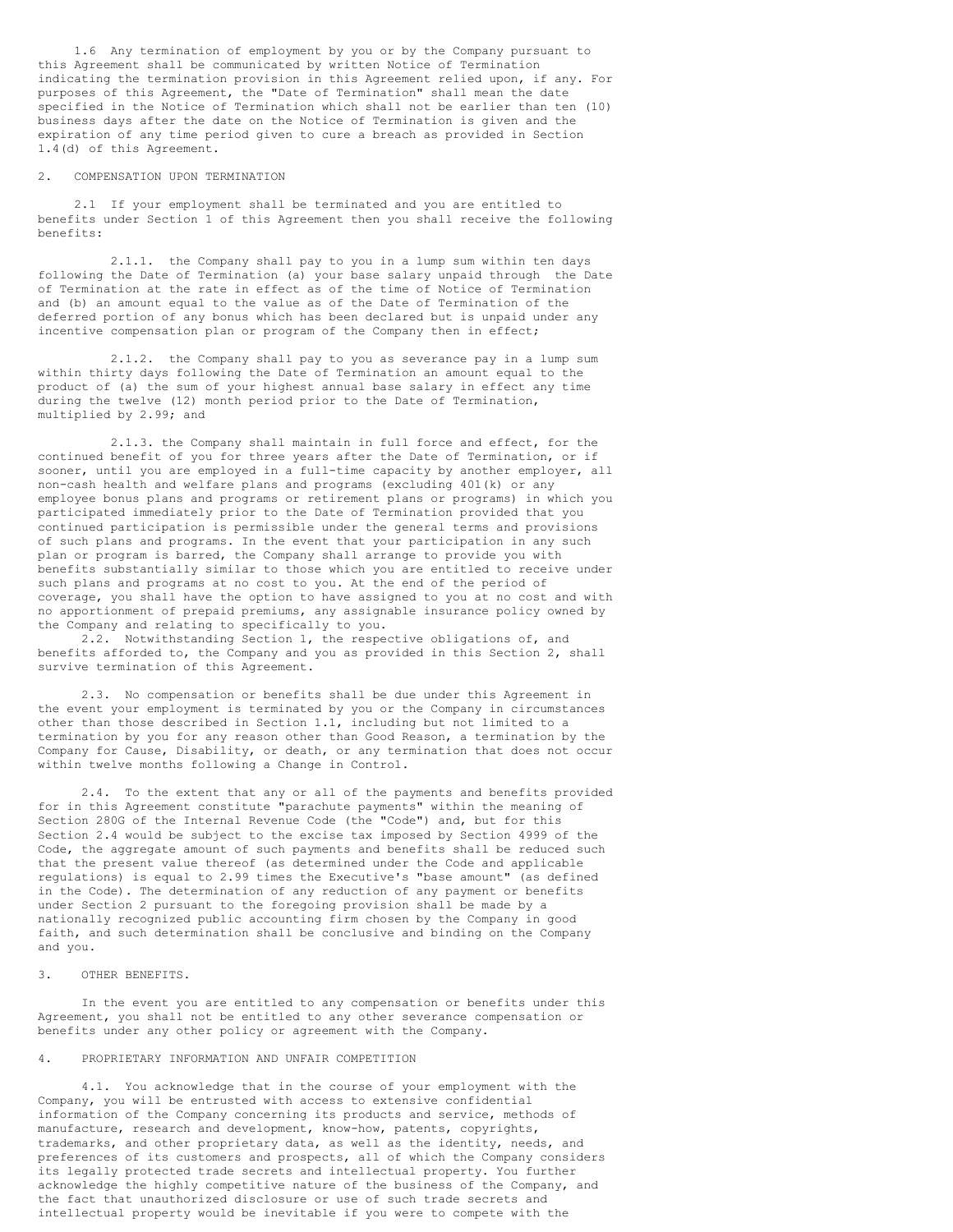Company or solicit competing business from its prospects and customers. You therefore agree that in the event of a termination following a Change of Control as described in this Agreement, the following provisions shall apply:

4.2. Commencing on the Date of Termination, and ending two years thereafter (the "Non-Compete Period"), you will not provide goods or services to or become an employee, owner (except for passive investments of not more than three percent of the outstanding shares of, or any other equity interest in, any company or entity listed or traded on a national securities exchange or in an over-the-counter securities market), officer, agent, consultant, advisor or director of any firm or person in any geographic area which competes in the "Business". For purposes of this Agreement, the term "Business" shall mean the research, design, development, manufacture, sale or distribution of ultrasound contrast agents.

4.3. During the Non-Compete Period, you will not directly or indirectly induce any employee of the Company or any of its affiliates to engage in any activity in which you are prohibited from engaging by paragraph 4.1 above, or to terminate such employee's employment with the Company, or any of its affiliates, and will not directly or indirectly employ or offer employment to any person who was employed by the Company or any of its affiliates unless such person shall cease to be employed by the Company or any of its affiliates for a period of at least 12 months; provided, however, that this provision shall not apply to any person who is no longer an employee of the Company or any of its affiliates as of a result of actions taken by the Company or its affiliates.

4.4. During the Non-Compete Period, you will refrain from making any statement which has the effect of demeaning the name or the business reputation of the Company or its subsidiaries or affiliates, or any officer of employee thereof, or which materially adversely effects the best interests (economic or otherwise) of the Company, its subsidiaries or affiliates.

3 4.5. It is expressly understood and agreed that although you and the Company consider the restrictions contained in this Section 4 to be reasonable, if a final judicial determination is made by a court of jurisdiction that the time or territory or any other restriction contained in this Agreement is an unenforceable restriction against you, provisions of this Agreement shall not be rendered void, but shall be deemed amended to apply to such maximum time and territory and to such maximum extent as such court may judicially determine or indicate to be enforceable. Alternatively, if any court of competent jurisdiction finds that any restriction contained in this Agreement is unenforceable, and such restriction cannot be amended so as to make it enforceable, such finding shall not effect the enforceability of any of the other restriction contained herein.

#### 5. MISCELLANEOUS.

Any payment required under this Agreement shall be subject to all requirements of the law with regard to withholding, filing, making of reports and the like, and the Company shall use its commercially reasonable best efforts to satisfy promptly all such requirements. No provisions of this Agreement may be modified, waived or discharged unless such waiver, modification or discharge is agreed to in a writing signed by both parties. The validity, interpretation, construction and performance of this Agreement shall be governed by the law of the State of Delaware.

## 6. SUCCESSORS AND ASSIGNMENT.

This agreement and all of your rights thereunder shall inure to the benefit of and be enforceable by your personal or legal representatives, executors, administrators, successors, heirs, distributees, devisees and legatees. Except as expressly provided in this Agreement, this Agreement is personal to you and may not be assigned to you. If you should die while any amounts would still be payable to you hereunder if you had continued to live, all such amounts, unless otherwise provided herein, shall be paid in accordance with the terms of this Agreement to your devisee, legatee, or other designee or, if there be no such designee, to your estate. This Agreement shall be binding upon any successor to the Company (whether direct or indirect, by purchase, merger, consolidation or otherwise) to all or substantially all of the business and/or assets of the Company.

## 7. TERM OF AGREEMENT.

This Agreement shall commence as of the date of this Agreement and shall terminate on the earliest of (i) three (3) years from the date of this Agreement, (ii) the termination of your employment by the Company for Cause, Disability or death; (iii) your termination of employment other than for Good Reason or (iv) your reaching age 65.

## 8. NO GUARANTEE OF CONTINUED EMPLOYMENT.

This Agreement is intended solely to provide you with certain compensation and benefits in the event your employment terminates in the circumstances described in Section 1.1. Nothing in this Agreement constitutes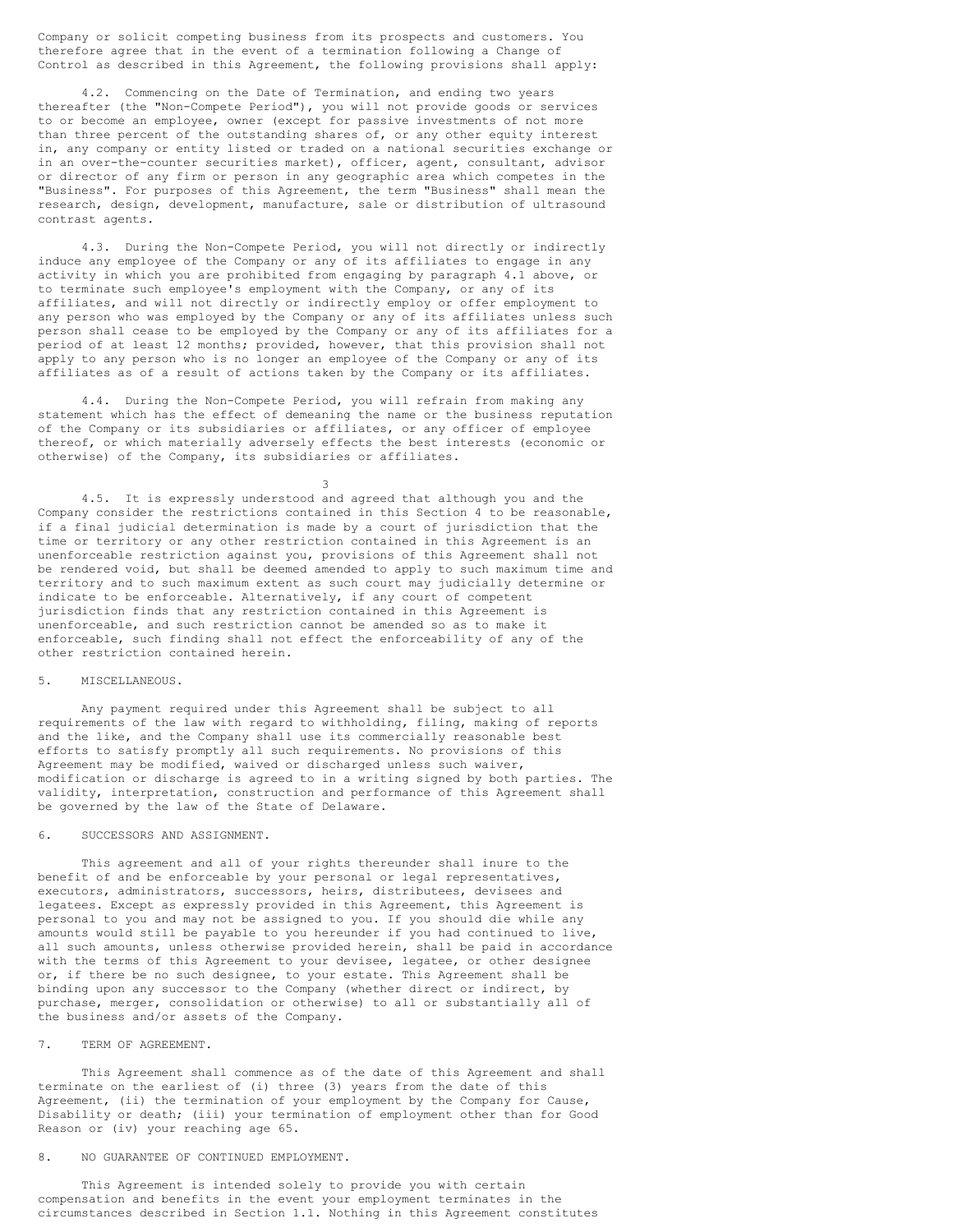or implies any specific term of employment. You acknowledge and agree that your employment with the Company can be terminated by you or the Company at any time with or without cause or prior warning, as provided in your written offer of employment dated May 7, 1999. Nothing in this Agreement limits or supercedes any other agreements between you and the Company concerning confidentiality or ownership of intellectual property.

## 9. MEDIATION.

In the event that the Company terminates you for Cause and you dispute its right to do so or you claim that you are entitled to terminate your employment for Good Reason and the Company disputes your right to do so, a mediator acceptable to you and the Company will be appointed within ten (10) days to assist in reaching a mutually satisfactory resolution but will have no authority to issue a binding decision. Such mediation must be concluded within 60 days of the date of termination or claim to termination. Should such mediation fail to reach an acceptable conclusion and you are successful in any litigation or settlement that issues from such dispute, you shall be entitled

4 to receive from the Company all of the expenses incurred to you in connection with any such dispute including reasonable attorney's fees.

If this Agreement is acceptable to you, kindly sign and return to the Company the enclosed copy of this letter.

Sincerely,

SONUS Pharmaceuticals, Inc.

By: /s/ Michael A. Martino --------------------------

AGREED AND ACCEPTED:

/s/ John T. Flaherty - --------------------

John T. Flaherty, M.D. - ----------------------

Dated: May 10, 1999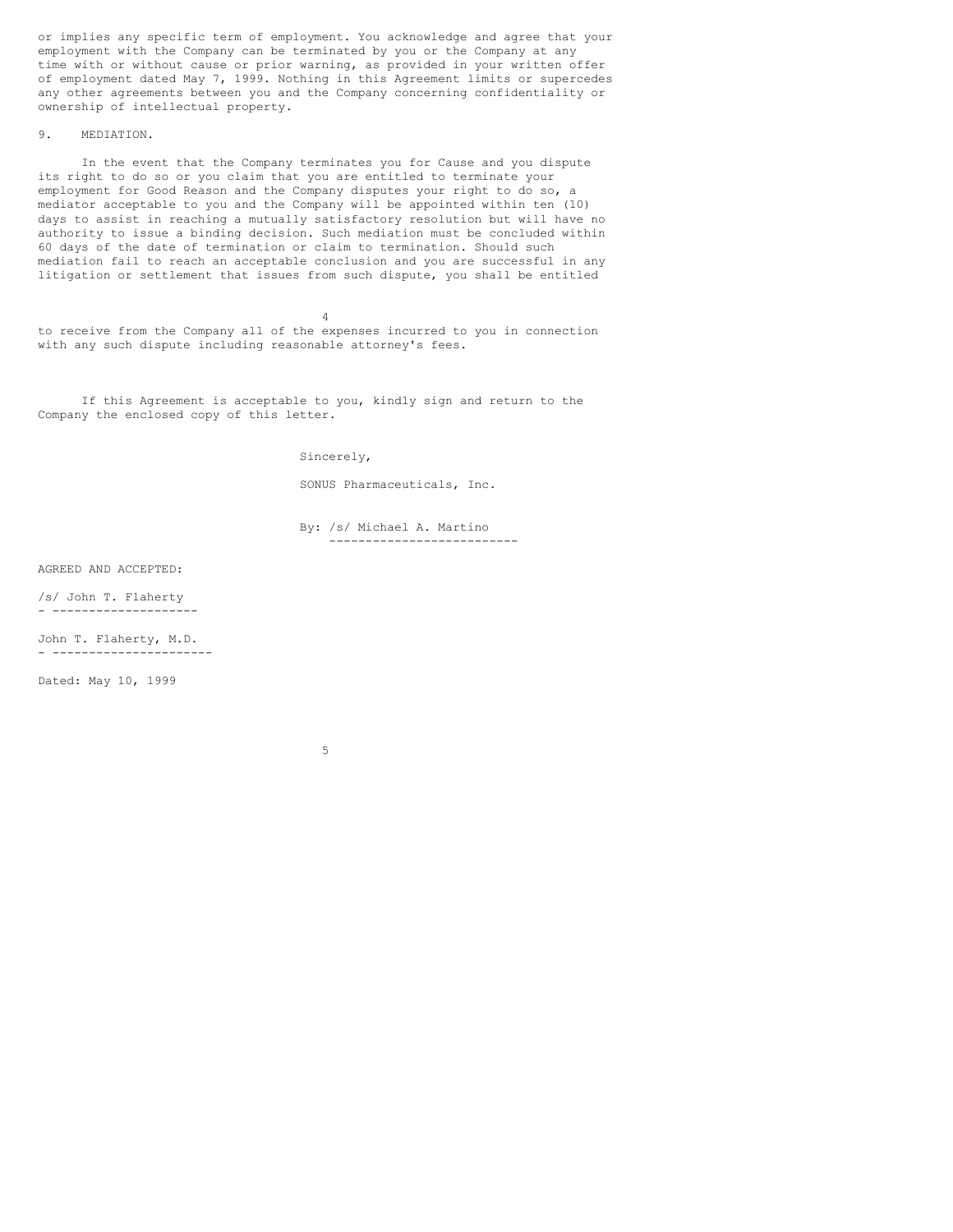February 3, 2000

SONUS Pharmaceuticals, Inc.<br>22026 20th Avenue, S.E., Suite 102 VIA Federal Express 22026 20th Avenue, S.E., Suite 102 Bothell, Washington 98021

Attention: Michael Martino, President and CEO

Dear Mike:

This letter is in response to your letter dated February 2, 2000 proposing modifications to certain agreements between Abbott and Sonus. We incorporated many of your requested revisions to our proposal of earlier today and are responding with the following counter-proposal. This counter-proposal is presented in an effort to resolve a number of disputes between Abbott and Sonus.

## U.S. MARKETING AGREEMENT

1. Our counter-proposal serves to modify and amend the terms of: (a) the Agreement between Abbott Laboratories ("Abbott") and SONUS Pharmaceuticals, Inc. ("Sonus") dated May 14, 1996, as amended by the First Amendment to Agreement dated January 31, 1999 whereby Sonus granted to Abbott certain rights to EchoGen(R) (the "Product"), and the accompanying Trademark License Agreement dated May 14, 1996 and the letter agreement dated May 14, 1996 (together, the "Marketing Agreement"); and (b) the Securities Purchase Agreement dated January 31, 1999 (the "Securities Purchase Agreement, and together with the Marketing Agreement, the "Agreements").

2. Notwithstanding the terms of the Agreements with respect to payment or accrual of milestone payments, Abbott shall have until March 31, 2000 to review all data with respect to the Product and, if applicable, the FDA approval package for the Product. During the period of time beginning on the date of this letter until March 31, 2000 ("Option Period"), Abbott shall have no obligation to make any milestone payments or begin marketing or sales activities for the Product and no milestone payments shall accrue during the Option Period.

3. Abbott shall have the option, exercisable in its sole discretion by providing written notice to Sonus on or before March 31, 2000, either to: (a) terminate the Marketing Agreement, effective immediately, without cause and to surrender all rights to the Product to Sonus, with no obligation to make any milestone payments, whether or not accrued, or other future payments to Sonus; or (b) negotiate in good faith to amend and restate the Marketing Agreement and execute such amended and restated Marketing Agreement by

\* Confidential portions omitted and filed separately with the SEC.

April 30, 2000 to provide for a commercial arrangement mutually acceptable to both Sonus and Abbott. Until such time as the Marketing Agreement is amended and restated as set forth in paragraph 3(b), Abbott shall have no obligation to make any milestone payments, whether or not accrued, or other future payments or to market or sell the Product and no milestone payments shall accrue during the Option Period.

4. In the event that an amended and restated Marketing Agreement is not executed on or prior to April 30, 2000, the Marketing Agreement shall terminate on April 30, 2000, with no obligation to make any milestone payments, whether or not accrued, or other future payments to Sonus.

5. In the event that either: (a) Abbott elects to terminate the Marketing Agreement pursuant to paragraph  $3(a)$ ; or (b) the Marketing Agreement is terminated pursuant to paragraph 4, then Abbott shall transfer to Sonus training, marketing and sales materials and information relating to the marketing, sale and distribution of the Product at no further cost to Sonus.

#### DEVELOPMENT AND SUPPLY AGREEMENT

6. With respect to the QW3600 Contrast Agent Development and Supply Agreement dated May 6, 1993, as amended by: (a) an Amendment dated August 22, 1995; (b) Amendment 1 dated May 29, 1999; and (c) Amendment 2 dated May 15, 1997 (together, the "Supply Agreement"), Abbott and Sonus shall use their good faith reasonable best efforts to negotiate and execute an amended and restated Supply Agreement on or before March 31, 2000.

7. Abbott will agree to develop and manufacture the Product \*

8. Notwithstanding the foregoing or the terms of the Supply Agreement, in the event that Abbott terminates the Marketing Agreement pursuant to paragraph 3(a) above or the Marketing Agreement terminates pursuant to paragraph 4, Abbott shall manufacture the Product for a period of up to two (2) years following FDA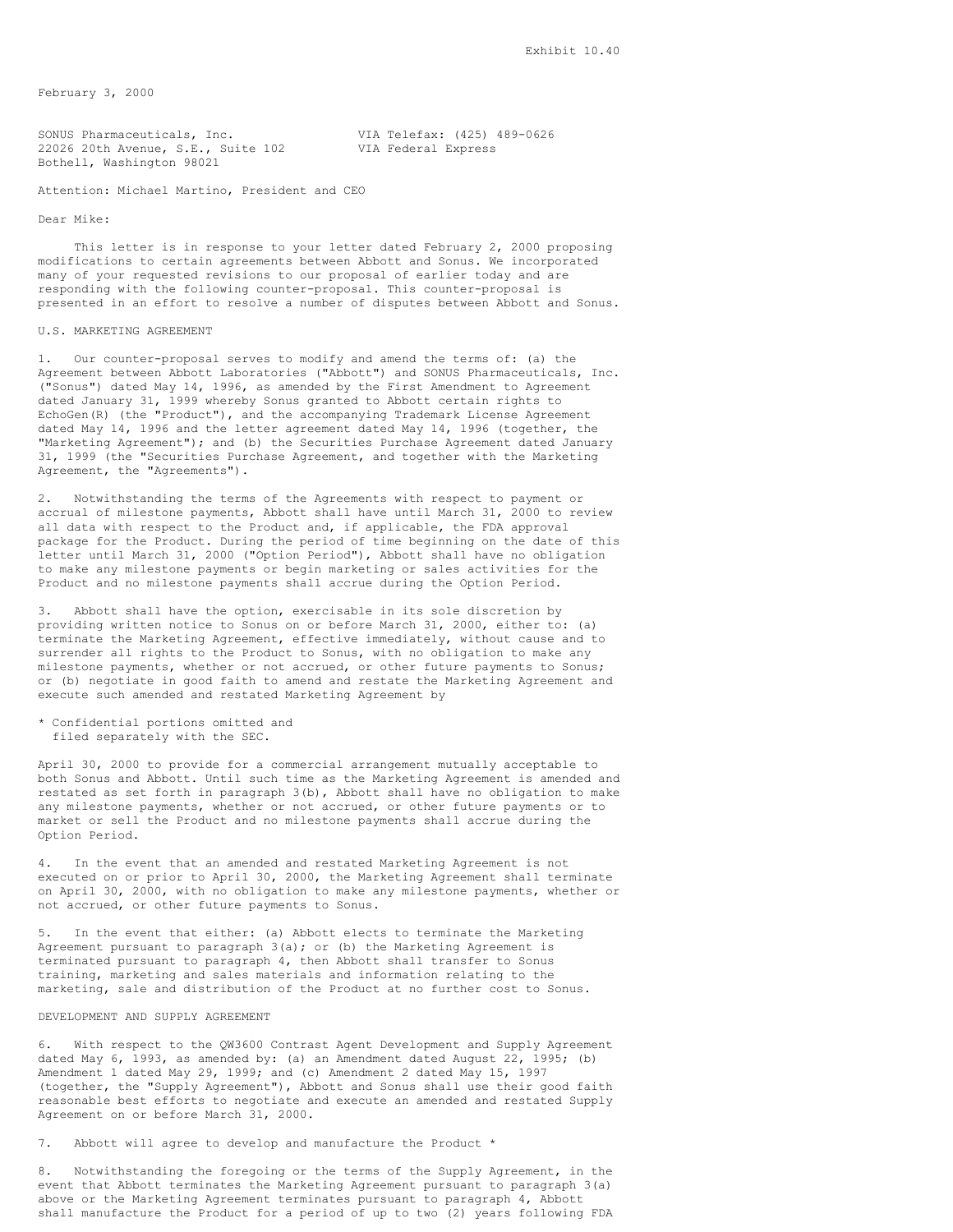approval of the Product, but in no event later than July 1, 2002 (the "Manufacturing Period"), unless Abbott and Sonus agree in writing to mutually acceptable terms under which Abbott would continue to manufacture the Product. After the Manufacturing Period, the Supply Agreement shall no longer be in force and effect and Abbott shall have no obligation to manufacture the Product for Sonus. During the Manufacturing Period, Abbott shall assist in the transfer of manufacturing processes and data to Sonus or a third party selected by Sonus to manufacture the Product.

9. Beginning on the date of execution of this letter and until the earlier of: (a) two (2) years following FDA approval; or (b) July 1, 2002, Abbott shall use reasonable commercial efforts to manufacture Product in accordance with the terms of the Supply Agreement. Abbott will consult with Sonus and allow Sonus reasonable access to manufacturing records and personnel for purposes of complying with the Product regulatory approval process in accordance with the terms of the Supply Agreement.

Except as set forth in this letter, all rights and obligations of Abbott and Sonus shall remain in effect.

\* Confidential portions omitted and filed separately with the SEC.

If you are in agreement with the foregoing, please so indicate by executing two (2) copies of this letter in the space provided below. Please fax a signed copy and return one original via Federal Express. Your signature below shall constitute an affirmation that all requisite approvals necessary have been obtained to execute this letter which shall constitute a binding agreement between the parties. Abbott hereby confirms that it has received any and all corporate authorizations to execute and deliver this letter.

Sincerely,

/s/ Richard A. Gonzalez - --------------------------- Richard A. Gonzalez President, Hospital Products Division Abbott Laboratories

Accepted and agreed:

/s/ Michael Martino

- --------------------------- Michael Martino President & CEO Sonus Pharmaceuticals, Inc.

<sup>\*</sup> Confidential portions omitted and filed separately with the SEC.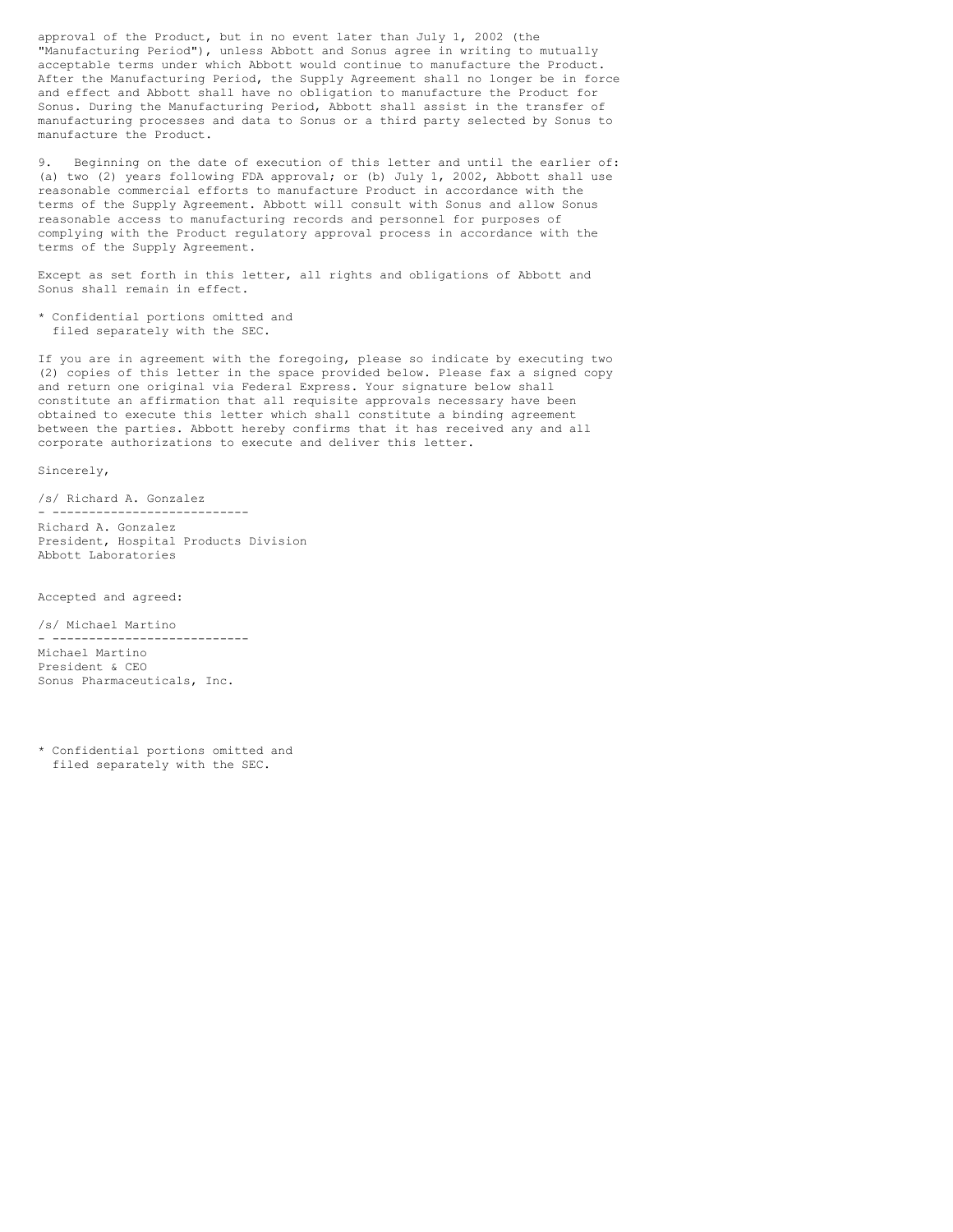## Consent to Ernst & Young, Independent Auditors

We consent to the incorporation by reference in (Form S-8 No. 333-08623, No. 333-36093, No. 333-56933 and No. 333-87897) pertaining to the Incentive Stock Option, Nonqualified Stock Option, and Restricted Stock Purchase Plan - 1991; 1995 Stock Option Plan for Directors; Employee Stock Purchase Plan and the 1999 Nonqualified Stock Incentive plan of our report dated January 21, 2000, except for Note 12, as to which the date is February 15, 2000, with respect to the financial statements of SONUS Pharmaceuticals, Inc. included in this Annual Report (Form 10-K) for the year ended December 31, 1999.

/s/ ERNST & YOUNG LLP

Seattle, Washington February 29, 2000